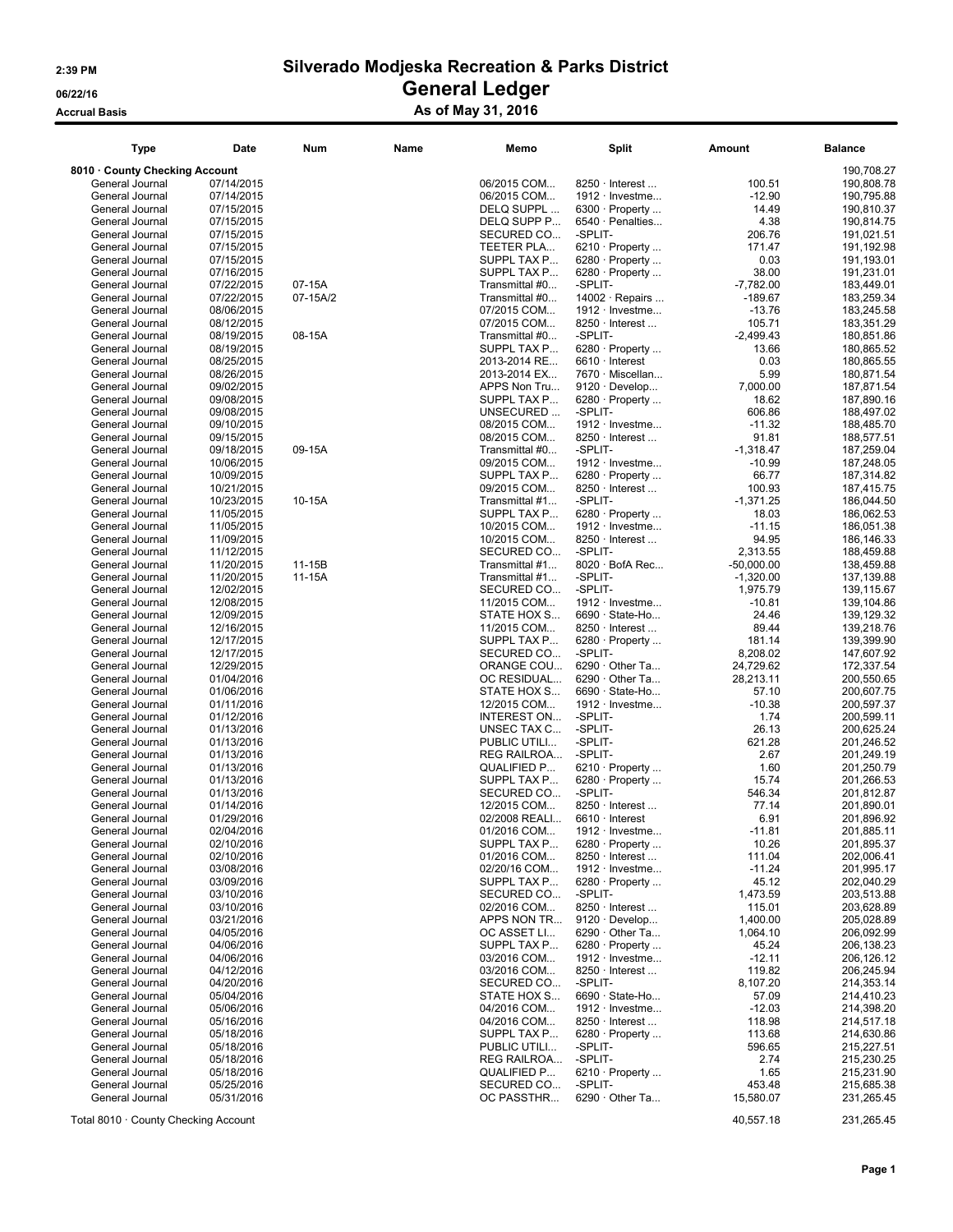### Accrual Basis Accrua Basis As of May 31, 2016

| <b>Type</b>                      | Date                     | <b>Num</b>   | Name                                       | Memo                          | <b>Split</b>                           | Amount                 | <b>Balance</b>         |
|----------------------------------|--------------------------|--------------|--------------------------------------------|-------------------------------|----------------------------------------|------------------------|------------------------|
| 8020 · BofA Rec Checking Account |                          |              |                                            |                               |                                        |                        | 80,400.43              |
| Check                            | 07/01/2015               | 2315         | Gazebo One                                 | Gazebo Concr                  | $4200 \cdot$ Capital I                 | $-1,200.00$            | 79,200.43              |
| Check                            | 07/01/2015               | 2329         | Gazebo One                                 | Gazebo Concr                  | 4200 · Capital I                       | $-250.00$              | 78,950.43              |
| Check                            | 07/04/2015               | 2328         | Ater, D.                                   | 4th of July Hot               | $50000 \cdot$ Recreati                 | $-200.00$              | 78,750.43              |
| Check                            | 07/08/2015               | 2342         | Inside The Outdoors                        | Summer Camp                   | 17001 · Enterpri                       | $-41.25$               | 78.709.18              |
| Check                            | 07/08/2015               | 2343         | Topp, Kevin                                | Reimbursement                 | $14002 \cdot$ Repairs                  | $-23.76$               | 78,685.42              |
| Check                            | 07/08/2015               | 2344         | <b>Canyon Septic Services</b>              | Invoice #182847               | 14002 · Repairs                        | $-435.00$              | 78,250.42              |
| Check                            | 07/08/2015               | 2345         | McWilliams, Phil                           | Reimbursement                 | 14002 · Repairs                        | $-175.00$              | 78,075.42              |
| Check                            | 07/08/2015               | 2346         | Levy, Mark                                 | Reimbursement                 | $50000 \cdot$ Recreati                 | $-341.00$              | 77,734.42              |
| Deposit                          | 07/08/2015               |              |                                            | Deposit                       | -SPLIT-                                | 778.00                 | 78,512.42              |
| Check                            | 07/17/2015               | 2347         | McWilliams, Phil                           | Reimbursement<br>714-649-2850 | -SPLIT-                                | $-537.37$              | 77,975.05              |
| Check                            | 07/22/2015<br>07/22/2015 |              | AT&T<br>Southern California E              |                               | 0702 · Telephon<br>28001 · Electricity | $-100.28$<br>$-88.46$  | 77,874.77<br>77,786.31 |
| Check<br>Check                   | 07/22/2015               |              | Southern California E                      | Modjeska<br>Silverado         | 28001 · Electricity                    | $-105.21$              | 77.681.10              |
| Check                            | 07/22/2015               |              | Waste Management o                         | Silverado                     | 28002 · Waste                          | $-224.95$              | 77,456.15              |
| <b>Bill Pmt - Check</b>          | 07/22/2015               | 2348         | Jani-King                                  |                               | $9010 \cdot$ Accounts                  | $-465.01$              | 76,991.14              |
| Check                            | 07/22/2015               | 2349         | <b>Bennett Design</b>                      | Invoice #10282                | 19009 · Website                        | $-195.00$              | 76,796.14              |
| Check                            | 07/22/2015               | 2350         | Topp, Kevin                                | Reimbursement                 | $1800 \cdot$ Office Ex                 | $-13.00$               | 76,783.14              |
| Check                            | 07/22/2015               | 2351         | Cox Communications                         | Account #001-                 | $0702 \cdot$ Telephon                  | $-186.84$              | 76,596.30              |
| Check                            | 07/29/2015               | 2352         | Johnson, Deborah                           | Reimbursement                 | -SPLIT-                                | $-173.43$              | 76,422.87              |
| <b>Bill Pmt - Check</b>          | 07/29/2015               | 2353         | RPW Services, Inc.                         |                               | 9010 · Accounts                        | $-250.00$              | 76,172.87              |
| Check                            | 07/29/2015               | 2354         | Tara Saraye                                | Deposit Refund                | $6620 \cdot$ Rents an                  | $-100.00$              | 76,072.87              |
| Check                            | 07/29/2015               |              | Silverado Children's C                     | Chili Cook-off                | $1501 \cdot$ SCC Don                   | $-5,000.00$            | 71,072.87              |
| Check                            | 07/29/2015               |              | Silverado Children's C                     | Chili Cook-off                | 1501 · SCC Don                         | $-2,478.29$            | 68,594.58              |
| Deposit                          | 07/30/2015               |              |                                            | Deposit                       | -SPLIT-                                | 947.78                 | 69,542.36              |
| Check                            | 07/31/2015               | 2355         | Mileham, Beverly                           | Reimbursement                 | $1800 \cdot$ Office Ex                 | $-42.99$               | 69,499.37              |
| Check                            | 08/02/2015               | 2356         | Warner, Meghan                             | Reimbursement                 | $1800 \cdot$ Office Ex                 | $-89.11$               | 69,410.26              |
| Check                            | 08/07/2015               | 2357         | Gazebo One                                 | Gazebo Balanc                 | $4200 \cdot$ Capital I                 | $-4,028.00$            | 65,382.26              |
| Check                            | 08/07/2015               | 2358         | Rachel Brown                               | Lunch Bunch P                 | $50002 \cdot$ Lunch B                  | $-228.00$              | 65,154.26              |
| Check                            | 08/12/2015               | 2359         | Topp, Kevin                                | Reimbursement                 | 14002 $\cdot$ Repairs                  | $-1,192.98$            | 63,961.28              |
| Check                            | 08/12/2015               | 2360         | <b>USPS</b>                                | (1) Roll - Stamps             | 1803 · Postage                         | $-49.00$               | 63,912.28              |
| Check                            | 08/17/2015               |              | Waste Management o                         | Silverado                     | 28002 · Waste                          | $-224.95$              | 63,687.33              |
| Check                            | 08/19/2015               |              | AT&T                                       | 714-649-2850                  | 0702 · Telephon                        | $-31.48$               | 63,655.85              |
| Check                            | 08/19/2015               |              | Southern California E                      | Silverado                     | 28001 · Electricity                    | $-124.61$              | 63,531.24              |
| Check                            | 08/19/2015               |              | Southern California E                      | Modjeska                      | 28001 · Electricity                    | $-78.40$               | 63,452.84              |
| Check                            | 08/19/2015               | 2361         | Cox Communications                         | Account #001-                 | $0702 \cdot$ Telephon                  | $-197.32$              | 63,255.52              |
| <b>Bill Pmt - Check</b>          | 08/19/2015               | 2362         | Jani-King                                  |                               | $9010 \cdot$ Accounts                  | $-465.01$              | 62,790.51              |
| Deposit                          | 08/24/2015               |              |                                            | Deposit                       | -SPLIT-                                | 1,016.00               | 63,806.51              |
| Check                            | 08/24/2015               | 2363         | McWilliams, Phil                           | Reimbursement                 | -SPLIT-                                | $-130.98$              | 63,675.53              |
| Check                            | 09/02/2015               | 2364         | <b>Clean Products</b>                      | Invoice #510799               | $14002 \cdot$ Repairs                  | $-281.08$              | 63,394.45              |
| Check                            | 09/02/2015               | 2365         | <b>Bennett Design</b>                      | Invoice #10296                | $19009 \cdot$ Website                  | $-112.50$              | 63,281.95              |
| Check                            | 09/02/2015               | 2366         | Topp, Kevin                                | Reimbursement                 | $14002 \cdot$ Repairs                  | $-48.76$               | 63,233.19              |
| Check                            | 09/09/2015               | 2367<br>2368 | Topp, Kevin                                | Reimbursement                 | $14002 \cdot$ Repairs                  | $-51.80$               | 63,181.39              |
| Check<br>Check                   | 09/09/2015<br>09/16/2015 | 2369         | McWilliams, Phil<br>Silverado Children's C | Reimbursement                 | 14002 · Repairs<br>28002 · Waste       | $-221.50$<br>$-224.95$ | 62,959.89<br>62,734.94 |
| Check                            | 09/16/2015               | 2370         | Rachel Brown                               | Reimbursemen<br>Lunch Bunch P | $50002 \cdot$ Lunch B                  | $-174.00$              | 62,560.94              |
| <b>Bill Pmt - Check</b>          | 09/16/2015               | 2371         | Cooksmith Landscaping                      |                               | $9010 \cdot$ Accounts                  | $-575.00$              | 61,985.94              |
| <b>Bill Pmt - Check</b>          | 09/16/2015               | 2372         | Jani-King                                  |                               | $9010 \cdot$ Accounts                  | $-465.01$              | 61,520.93              |
| Check                            | 09/18/2015               | 2373         | Home Depot                                 |                               | $14002 \cdot$ Repairs                  | $-4,784.07$            | 56,736.86              |
| Check                            | 09/18/2015               | 2374         | Clean Products                             | Invoice #513108               | 14002 · Repairs                        | $-170.64$              | 56,566.22              |
| Check                            | 09/18/2015               |              | AT&T                                       | 714-649-2850                  | 0702 · Telephon                        | -59.42                 | 56,506.80              |
| Check                            | 09/18/2015               |              | Waste Management o                         | Modjeska                      | 28002 Waste                            | $-50.36$               | 56,456.44              |
| Check                            | 09/18/2015               |              | Southern California E                      | Modjeska                      | 28001 · Electricity                    | -81.81                 | 56,374.63              |
| Check                            | 09/18/2015               |              | Southern California E                      | Silverado                     | 28001 · Electricity                    | $-124.61$              | 56,250.02              |
| Check                            | 09/18/2015               | 2375         | Cox Communications                         | Account #001-                 | $0702 \cdot$ Telephon                  | $-201.34$              | 56,048.68              |
| Check                            | 09/23/2015               | 2376         | Johnson, Deborah                           | Reimbursement                 | -SPLIT-                                | $-96.36$               | 55,952.32              |
| Check                            | 09/23/2015               | 2377         | Chaix, Steve                               |                               | 14004 · Janitorial                     | $-300.00$              | 55,652.32              |
| Check                            | 09/23/2015               | 2378         | Chaix, Steve                               | Reimbursement                 | 14002 · Repairs                        | -59.17                 | 55,593.15              |
| Deposit                          | 09/23/2015               |              |                                            | Deposit                       | -SPLIT-                                | 326.00                 | 55,919.15              |
| Check                            | 10/01/2015               | 2379         | Robert W. Johnson, C                       | 06/30/15 Audit/               | 19001 · Audit S                        | $-4,300.00$            | 51,619.15              |
| Check                            | 10/12/2015               | 2380         | Warner, Meghan                             | Reimbursement                 | $1803 \cdot$ Postage                   | $-1.42$                | 51,617.73              |
| Check                            | 10/12/2015               | 2381         | <b>Bennett Design</b>                      | Invoice #10299                | 19009 · Website                        | $-352.50$              | 51,265.23              |
| Check                            | 10/12/2015               | 2382         | McWilliams, Phil                           | Reimbursement                 | -SPLIT-                                | $-249.16$              | 51,016.07              |
| <b>Bill Pmt - Check</b>          | 10/19/2015               | 2383         | <b>Canyon Septic Services</b>              |                               | 9010 · Accounts                        | $-760.00$              | 50,256.07              |
| <b>Bill Pmt - Check</b>          | 10/19/2015               | 2384         | Cooksmith Landscaping                      |                               | $9010 \cdot$ Accounts                  | $-575.00$              | 49,681.07              |
| Check                            | 10/19/2015               |              | Waste Management o                         | Silverado                     | 28002 · Waste                          | $-224.95$              | 49,456.12              |
| <b>Bill Pmt - Check</b>          | 10/19/2015               | 2385         | <b>Canyon Septic Services</b>              |                               | $9010 \cdot$ Accounts                  | $-190.00$              | 49,266.12              |
| Check                            | 10/19/2015               | 2386         | Johnson, Deborah                           | Reimbursement                 | -SPLIT-                                | -396.91                | 48,869.21              |
| Check                            | 10/19/2015               |              | AT&T                                       | 714-649-2850                  | $0702 \cdot$ Telephon                  | $-60.26$               | 48,808.95              |
| <b>Bill Pmt - Check</b>          | 10/19/2015               | 2387         | Irvine Ranch Water Di                      |                               | $9010 \cdot$ Accounts                  | $-96.85$               | 48,712.10              |
| Check                            | 10/19/2015               | 2389         | Cox Communications                         | Account #001-                 | $0702 \cdot$ Telephon                  | $-215.58$              | 48,496.52              |
| Check                            | 10/19/2015               | 2388         | Void Check                                 |                               | 1700 · Miscellan                       | 0.00                   | 48,496.52              |
| Check                            | 10/19/2015               |              | Southern California E                      | Silverado                     | $28001 \cdot$ Electricity              | $-149.44$              | 48,347.08              |
| Check                            | 10/19/2015               |              | Southern California E                      | Modjeska                      | 28001 · Electricity                    | $-83.47$               | 48,263.61              |
| Check                            | 10/19/2015               | 2390         | Home Depot                                 | 6035-3225-038                 | $14002 \cdot$ Repairs                  | $-85.32$               | 48,178.29              |
| Check                            | 10/23/2015               | 2391         | <b>CSDA</b>                                | Member ID: 665                | $1600 \cdot$ Members                   | $-374.00$              | 47,804.29              |
| Deposit                          | 10/23/2015               |              |                                            | Deposit                       | -SPLIT-                                | 659.70                 | 48,463.99              |
| Check                            | 11/04/2015               | 2392         | Chaix, Steve                               |                               | 14004 · Janitorial                     | $-700.00$              | 47,763.99              |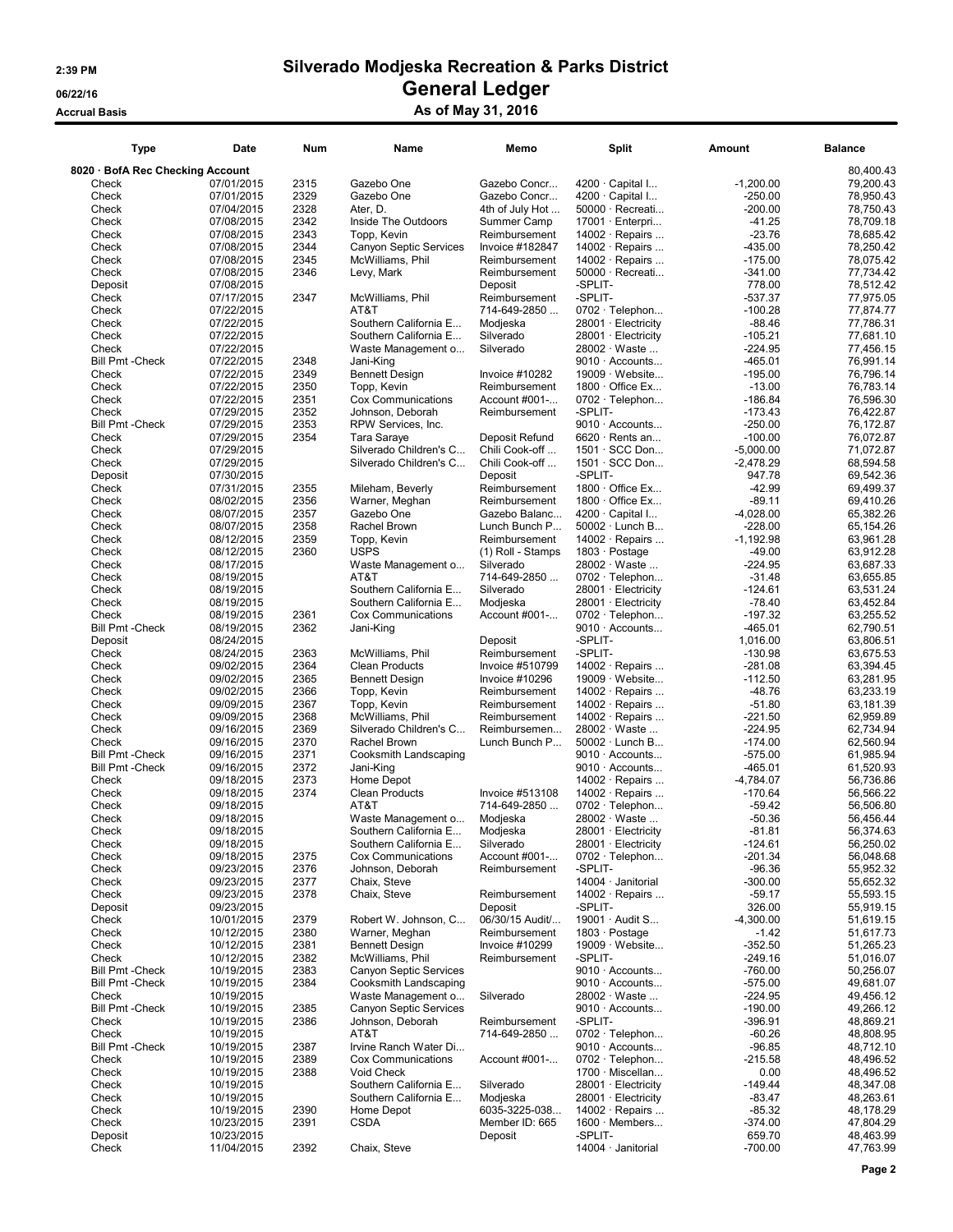### 2:39 PM Silverado Modjeska Recreation & Parks District 06/22/16 OS/22/16 General Ledger Accrual Basis Accrua Basis As of May 31, 2016

| <b>Type</b>                      | Date                     | Num            | Name                        | Memo                           | Split                                           | Amount                 | Balance                |
|----------------------------------|--------------------------|----------------|-----------------------------|--------------------------------|-------------------------------------------------|------------------------|------------------------|
| Check                            | 11/04/2015               | 2393           | McWilliams, Phil            | Reimbursement                  | $14002 \cdot$ Repairs                           | $-992.00$              | 46,771.99              |
| Check                            | 11/04/2015               |                | Waste Management o          | Silverado                      | 28002 · Waste                                   | $-224.95$              | 46,547.04              |
| Check                            | 11/04/2015               |                | Irvine Ranch Water Di       |                                | $28005 \cdot Water$                             | $-129.61$              | 46,417.43              |
| Check                            | 11/04/2015               |                | Irvine Ranch Water Di       |                                | $28005 \cdot Water$                             | $-10.64$               | 46,406.79              |
| Check                            | 11/04/2015               |                | Irvine Ranch Water Di       |                                | 28005 · Water                                   | $-90.47$               | 46.316.32              |
| Check                            | 11/16/2015               | 2394           | <b>Clean Products</b>       | Invoice #517818                | $14002 \cdot$ Repairs                           | $-193.42$              | 46,122.90              |
| Check                            | 11/16/2015               | 2395           | Fredette, Edward            | Reimbursement                  | 14002 · Repairs                                 | $-67.54$               | 46,055.36              |
| Check                            | 11/16/2015               | 2396           | Rachel Brown                | Lunch Bunch P                  | $50002 \cdot$ Lunch B                           | $-168.00$              | 45,887.36              |
| Check<br><b>Bill Pmt - Check</b> | 11/16/2015               | 2397           | <b>Bennett Design</b>       | Invoice #10310                 | 19009 · Website                                 | $-240.00$              | 45,647.36              |
| General Journal                  | 11/16/2015<br>11/20/2015 | 2398<br>11-15B | Cooksmith Landscaping       | Transmittal #1                 | $9010 \cdot$ Accounts<br>8010 · County C        | $-575.00$<br>50,000.00 | 45,072.36<br>95,072.36 |
| Check                            | 11/20/2015               |                | Southern California E       | Modjeska                       | 28001 · Electricity                             | $-80.12$               | 94,992.24              |
| Check                            | 11/20/2015               |                | Southern California E       | Silverado                      | 28001 · Electricity                             | $-194.46$              | 94,797.78              |
| Check                            | 11/20/2015               |                | AT&T                        | 714-649-2850                   | $0702 \cdot$ Telephon                           | $-68.32$               | 94,729.46              |
| Check                            | 11/20/2015               |                | Cox Communications          | Account #001-                  | 0702 · Telephon                                 | $-2.88$                | 94,726.58              |
| Check                            | 11/23/2015               | 2399           | Home Depot                  | 6035-3225-038                  | $14002 \cdot$ Repairs                           | $-169.21$              | 94.557.37              |
| Check                            | 11/23/2015               | 2400           | Topp, Kevin                 | Reimbursement                  | -SPLIT-                                         | $-113.35$              | 94,444.02              |
| Deposit                          | 11/23/2015               |                |                             | Deposit                        | -SPLIT-                                         | 2,187.72               | 96,631.74              |
| Check                            | 11/23/2015               | 2401           | Warner, Meghan              | Reimbursement                  | 1800 · Office Ex                                | $-92.86$               | 96,538.88              |
| Check                            | 12/01/2015               | 2402           | Chaix, Steve                |                                | -SPLIT-                                         | $-1,200.00$            | 95,338.88              |
| Check                            | 12/01/2015               | 2403           | Chaix, Steve                | Reimbursement                  | $14002 \cdot$ Repairs                           | $-23.67$               | 95,315.21              |
| Check                            | 12/01/2015               | 2404           | Warner, Meghan              | 2015 Christma                  | 19006 · Bookke                                  | $-250.00$              | 95,065.21              |
| Check                            | 12/01/2015               | 2405           | Mileham, Beverly            | 2015 Christma                  | $19005 \cdot$ Secreta                           | $-250.00$              | 94,815.21              |
| Check                            | 12/01/2015               | 2406           | Reighart, Steve             | 2015 Christma                  | 19008 · Caretaker                               | $-250.00$              | 94,565.21              |
| Check                            | 12/01/2015               | 2407           | Chaix, Steve                | 2015 Christma                  | 14004 · Janitorial                              | $-100.00$              | 94.465.21              |
| Check                            | 12/01/2015               | 2408           | Rachel Brown                | 2015 Christma                  | $50002 \cdot$ Lunch B                           | $-200.00$              | 94,265.21              |
| Check                            | 12/12/2015               |                | Waste Management o          | Silverado                      | 28002 · Waste                                   | $-224.95$              | 94,040.26              |
| Check                            | 12/12/2015               |                | Waste Management o          | Modjeska                       | 28002 · Waste                                   | $-49.56$               | 93,990.70              |
| Check                            | 12/12/2015               |                | Irvine Ranch Water Di       |                                | $28005 \cdot Water$                             | $-9.27$                | 93,981.43              |
| Check                            | 12/12/2015               |                | Irvine Ranch Water Di       |                                | 28005 · Water                                   | $-52.02$               | 93,929.41              |
| Check                            | 12/12/2015               |                | Irvine Ranch Water Di       |                                | $28005 \cdot Water$                             | $-136.48$              | 93,792.93              |
| Check                            | 12/16/2015               |                | Cox Communications          | Account #001-                  | $0702 \cdot$ Telephon                           | $-257.25$              | 93,535.68              |
| Check                            | 12/16/2015               |                | AT&T                        | 714-649-2850                   | 0702 · Telephon                                 | $-60.26$               | 93,475.42              |
| Check                            | 12/16/2015               |                | Southern California E       | Silverado                      | $28001 \cdot$ Electricity                       | $-104.89$              | 93,370.53              |
| Check                            | 12/16/2015               |                | Southern California E       | Modjeska                       | $28001 \cdot$ Electricity                       | -86.73                 | 93,283.80              |
| Check                            | 12/16/2015               | 2409           | Warner, Meghan              | Reimbursement                  | $1800 \cdot$ Office Ex                          | $-21.59$               | 93,262.21              |
| Check                            | 12/16/2015               | 2410           | Topp, Kevin                 | Reimbursement                  | 14002 · Repairs                                 | $-50.00$               | 93,212.21              |
| Check                            | 12/16/2015               | 2411           | Home Depot                  | 6035-3225-038                  | $14002 \cdot$ Repairs                           | $-633.73$              | 92,578.48              |
| Check                            | 12/16/2015               | 2412           | Johnson, Deborah            | Reimbursement                  | $14002 \cdot$ Repairs                           | $-110.37$              | 92,468.11              |
| <b>Bill Pmt - Check</b>          | 12/16/2015               | 2413           | Cooksmith Landscaping       |                                | $9010 \cdot$ Accounts                           | $-575.00$              | 91,893.11              |
| <b>Bill Pmt - Check</b>          | 12/16/2015               | 2414           | Canyon Septic Services      |                                | $9010 \cdot$ Accounts                           | $-380.00$              | 91,513.11              |
| Deposit                          | 12/16/2015               |                |                             | Deposit                        | -SPLIT-                                         | 273.90                 | 91,787.01              |
| Check<br>Check                   | 12/23/2015<br>12/23/2015 | 2415<br>2416   | Topp, Kevin<br>Rachel Brown | Reimbursement<br>11/2015 Lunch | $1800 \cdot$ Office Ex<br>$50002 \cdot$ Lunch B | $-51.81$<br>$-126.00$  | 91,735.20<br>91,609.20 |
| Check                            | 12/23/2015               | 2417           | <b>Bennett Design</b>       | Invoice #10314                 | $19009 \cdot$ Website                           | $-530.55$              | 91,078.65              |
| Check                            | 01/03/2016               | 2418           | Warner, Meghan              |                                | -SPLIT-                                         | $-600.00$              | 90,478.65              |
| Check                            | 01/03/2016               | 2419           | Mileham, Beverly            | Bookkeeping<br>Administrative  | $19005 \cdot$ Secreta                           | $-100.00$              | 90,378.65              |
| Check                            | 01/03/2016               | 2420           | Reighart, Steve             | Caretaker                      | 19008 · Caretaker                               | $-3,701.25$            | 86,677.40              |
| Check                            | 01/03/2016               |                | Waste Management o          | Silverado                      | 28002 · Waste                                   | $-224.95$              | 86,452.45              |
| Check                            | 01/03/2016               |                | Irvine Ranch Water Di       |                                | $28005 \cdot Water$                             | $-11.67$               | 86,440.78              |
| Check                            | 01/03/2016               |                | Irvine Ranch Water Di       |                                | $28005 \cdot Water$                             | $-84.80$               | 86,355.98              |
| Check                            | 01/03/2016               |                | Irvine Ranch Water Di       |                                | $28005 \cdot Water$                             | $-74.50$               | 86,281.48              |
| Deposit                          | 01/04/2016               |                |                             | Deposit                        | -SPLIT-                                         | 552.89                 | 86,834.37              |
| Check                            | 01/04/2016               | 2421           | Chaix, Steve                | Janitorial                     | 14004 · Janitorial                              | $-900.00$              | 85,934.37              |
| Check                            | 01/04/2016               | 2422           | Chaix, Steve                | Reimbursement                  | 14002 · Repairs                                 | $-32.37$               | 85,902.00              |
| Check                            | 01/04/2016               | 2423           | <b>Bennett Design</b>       | Invoice #10317                 | $19009 \cdot$ Website                           | $-62.25$               | 85,839.75              |
| Check                            | 01/17/2016               |                | Southern California E       | Modjeska                       | 28001 · Electricity                             | $-79.79$               | 85,759.96              |
| Check                            | 01/17/2016               |                | Southern California E       | Silverado                      | 28001 · Electricity                             | $-578.98$              | 85,180.98              |
| Check                            | 01/17/2016               |                | AT&T                        | 714-649-2850                   | $0702 \cdot$ Telephon                           | $-73.14$               | 85,107.84              |
| Check                            | 01/17/2016               |                | Cox Communications          | Account #001-                  | $0702 \cdot$ Telephon                           | $-254.18$              | 84,853.66              |
| <b>Bill Pmt - Check</b>          | 01/17/2016               | 2424           | Canyon Septic Services      |                                | $9010 \cdot$ Accounts                           | $-190.00$              | 84,663.66              |
| <b>Bill Pmt - Check</b>          | 01/17/2016               | 2425           | Cooksmith Landscaping       |                                | $9010 \cdot$ Accounts                           | $-825.00$              | 83,838.66              |
| Check                            | 01/17/2016               | 2426           | <b>Clean Products</b>       | Invoice #522752                | $14002 \cdot$ Repairs                           | $-259.24$              | 83,579.42              |
| Check                            | 01/17/2016               | 2427           | McWilliams, Phil            | Reimbursement                  | $14002 \cdot$ Repairs                           | $-14.60$               | 83,564.82              |
| Check                            | 01/17/2016               | 2428           | Rachel Brown                | 12/2015 Lunch                  | $50002 \cdot$ Lunch B                           | $-126.00$              | 83,438.82              |
| Check                            | 01/17/2016               | 2429           | Reighart, Steve             | Caretaker                      | 19008 · Caretaker                               | $-540.00$              | 82,898.82              |
| Check                            | 01/17/2016               | 2430           | Reighart, Steve             | Reimbursement                  | 14002 · Repairs                                 | $-87.86$               | 82,810.96              |
| Check                            | 01/17/2016               | 2431           | Home Depot                  | 6035-3225-038                  | $14002 \cdot$ Repairs                           | $-139.53$              | 82,671.43              |
| Check                            | 01/17/2016               | 2432           | <b>CAPRI</b>                | Invoice #2940                  | 1100 · Insurance                                | $-3,137.00$            | 79,534.43              |
| Check                            | 01/17/2016               | 2433           | <b>USPS</b>                 | (1) Roll - Stamps              | 1803 · Postage                                  | $-49.00$               | 79,485.43              |
| Deposit                          | 01/31/2016               |                |                             | Deposit                        | -SPLIT-                                         | 496.30                 | 79,981.73              |
| Check                            | 02/01/2016               | 2434           | McWilliams, Phil            | Reimbursement                  | 14002 · Repairs                                 | $-83.45$               | 79,898.28              |
| Check                            | 02/01/2016               | 2435           | Reighart, Steve             | Invoice #100059                | 19008 · Caretaker                               | $-731.25$              | 79,167.03              |
| Check                            | 02/01/2016               | 2436           | Warner, Meghan              | Bookkeeping                    | 19006 · Bookke                                  | $-350.00$              | 78,817.03              |
| Check                            | 02/01/2016               | 2437           | <b>ISDOC</b>                | <b>2016 Dues</b>               | $1600 \cdot$ Members                            | $-200.00$              | 78,617.03              |
| Check                            | 02/10/2016               | 2438           | Rachel Brown                | 01/2016 Lunch                  | $50002 \cdot$ Lunch B                           | $-156.00$              | 78,461.03              |
| Check                            | 02/17/2016               |                | Irvine Ranch Water Di       |                                | $28005 \cdot Water$                             | $-10.30$               | 78,450.73              |
| Check                            | 02/17/2016               |                | Irvine Ranch Water Di       |                                | $28005 \cdot Water$                             | $-25.75$               | 78,424.98              |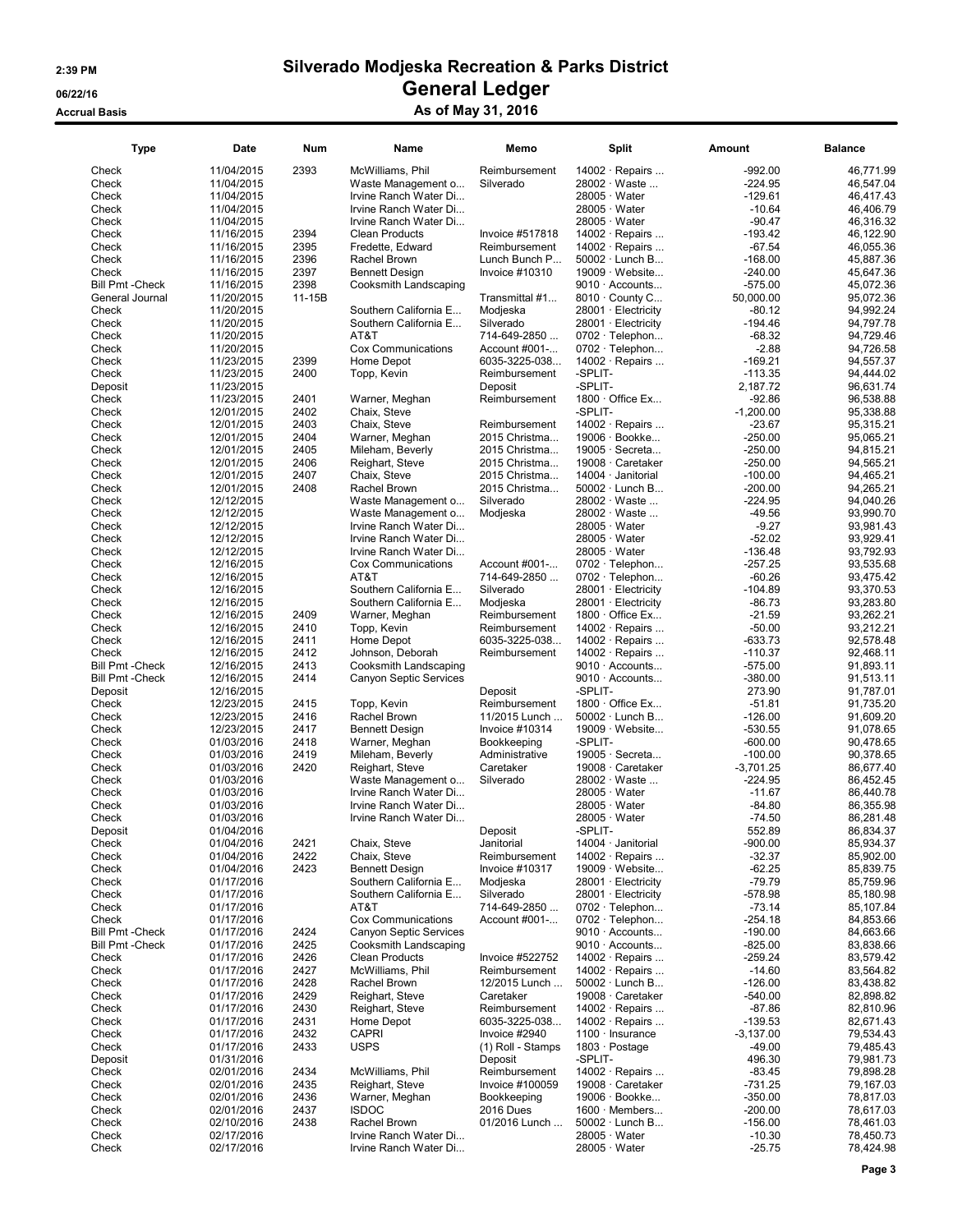### 2:39 PM Silverado Modjeska Recreation & Parks District 06/22/16 OS/22/16 General Ledger Accrual Basis Accrua Basis As of May 31, 2016

| Type                    | Date                     | Num          | Name                               | Memo                            | Split                                           | Amount                   | <b>Balance</b>         |
|-------------------------|--------------------------|--------------|------------------------------------|---------------------------------|-------------------------------------------------|--------------------------|------------------------|
| Check                   | 02/17/2016               |              | Irvine Ranch Water Di              |                                 | $28005 \cdot Water$                             | $-58.71$                 | 78.366.27              |
| Check                   | 02/17/2016               |              | <b>Cox Communications</b>          | Account #001-                   | 0702 · Telephon                                 | $-196.62$                | 78,169.65              |
| Check                   | 02/17/2016               |              | Southern California E              | Modjeska                        | 28001 · Electricity                             | $-73.57$                 | 78,096.08              |
| Check                   | 02/17/2016               |              | Southern California E              | Silverado                       | 28001 · Electricity                             | $-144.54$                | 77,951.54              |
| Check                   | 02/17/2016               |              | Waste Management o                 | Silverado                       | 28002 · Waste                                   | $-224.95$                | 77.726.59              |
| Check                   | 02/17/2016               |              | Waste Management o                 | Modjeska                        | 28002 · Waste                                   | $-49.56$                 | 77,677.03              |
| Check                   | 02/17/2016               |              | AT&T                               | 714-649-2850                    | 0702 · Telephon                                 | $-65.94$                 | 77,611.09              |
| Check                   | 02/17/2016               | 2439         | Johnson, Deborah                   | Reimbursement                   | $14002 \cdot$ Repairs                           | $-9.95$                  | 77,601.14              |
| Check                   | 02/17/2016               | 2440         | Chaix, Steve                       | Reimbursement                   | 14002 · Repairs                                 | $-64.51$                 | 77,536.63              |
| Check                   | 02/17/2016               | 2441         | Chaix, Steve                       | Janitorial: 01/1                | $14004 \cdot$ Janitorial                        | $-760.00$                | 76,776.63              |
| <b>Bill Pmt - Check</b> | 02/17/2016               | 2442         | Cooksmith Landscaping              |                                 | $9010 \cdot$ Accounts                           | $-825.00$                | 75,951.63              |
| <b>Bill Pmt - Check</b> | 02/17/2016               | 2443         | <b>Canyon Septic Services</b>      |                                 | $9010 \cdot$ Accounts                           | $-190.00$                | 75,761.63              |
| Deposit                 | 02/17/2016               |              |                                    | Deposit                         | -SPLIT-                                         | 215.00                   | 75,976.63              |
| Check                   | 02/17/2016               |              | Intuit                             | <b>Check Order</b>              | 1800 · Office Ex                                | $-137.14$                | 75,839.49              |
| Check                   | 02/24/2016               | 2444         | <b>Bennett Design</b>              | Invoice #10333                  | $19009 \cdot$ Website                           | $-156.00$                | 75,683.49              |
| Check                   | 02/24/2016               | 2445         | <b>Clean Products</b>              | Invoice #529694                 | $14002 \cdot$ Repairs                           | $-161.23$                | 75,522.26              |
| Check                   | 02/24/2016               | 2446         | Johnson, Deborah                   | Reimbursement                   | $1800 \cdot$ Office Ex                          | $-73.81$                 | 75,448.45              |
| Check                   | 02/24/2016               | 2447         | South Coast Fire Prot              | Invoice #RM94                   | $14002 \cdot$ Repairs                           | $-144.00$                | 75,304.45              |
| Check                   | 02/24/2016               | 2448         | Silverado Post Office              | (1) Year Rental                 | $1800 \cdot$ Office Ex                          | $-170.00$                | 75,134.45              |
| Check                   | 02/24/2016               | 2449         | Home Depot                         | 6035-3225-038                   | 14002 $\cdot$ Repairs                           | $-437.74$                | 74,696.71              |
| Deposit                 | 02/24/2016               |              |                                    | Deposit                         | -SPLIT-                                         | 422.40                   | 75,119.11              |
| Check                   | 03/01/2016               | 2450         | Warner, Meghan                     | Bookkeeping                     | 19006 · Bookke                                  | $-300.00$                | 74,819.11              |
| Check                   | 03/16/2016               |              | Irvine Ranch Water Di              |                                 | $28005 \cdot Water$                             | $-71.93$                 | 74,747.18              |
| Check                   | 03/16/2016               |              | Irvine Ranch Water Di              |                                 | 28005 · Water                                   | $-59.57$                 | 74,687.61              |
| Check<br>Check          | 03/16/2016               |              | Irvine Ranch Water Di              |                                 | 28005 · Water                                   | $-10.64$<br>$-198.53$    | 74,676.97<br>74,478.44 |
|                         | 03/16/2016               |              | Cox Communications<br>AT&T         | Account #001-<br>714-649-2850   | $0702 \cdot$ Telephon<br>0702 · Telephon        | $-62.23$                 |                        |
| Check<br>Check          | 03/16/2016<br>03/16/2016 |              | Waste Management o                 | Silverado                       | 28002 · Waste                                   | $-224.95$                | 74,416.21<br>74,191.26 |
| Check                   | 03/16/2016               | 2451         | Cota Cole, LLC                     | Invoice #21760                  | 19002 · Legal S                                 | $-315.00$                | 73,876.26              |
| Check                   | 03/16/2016               | 2452         | Topp, Kevin                        | Reimbursement                   | 14002 · Repairs                                 | $-139.48$                | 73.736.78              |
| Check                   | 03/16/2016               | 2453         | McWilliams, Phil                   | Reimbursement                   | 14002 $\cdot$ Repairs                           | $-26.45$                 | 73,710.33              |
| <b>Bill Pmt - Check</b> | 03/19/2016               | 2454         | Always Green Lawn S                |                                 | $9010 \cdot$ Accounts                           | $-825.00$                | 72,885.33              |
| Check                   | 03/19/2016               | 2455         | Home Depot                         | 6035-3225-038                   | 14002 · Repairs                                 | $-4.04$                  | 72,881.29              |
| Check                   | 03/19/2016               | 2456         | Johnson, Deborah                   | Reimbursement                   | 14002 · Repairs                                 | $-9.71$                  | 72,871.58              |
| Deposit                 | 03/19/2016               |              |                                    | Deposit                         | -SPLIT-                                         | 494.00                   | 73,365.58              |
| Check                   | 03/20/2016               |              | Southern California E              | Modjeska                        | 28001 · Electricity                             | $-80.77$                 | 73,284.81              |
| Check                   | 03/31/2016               |              | Southern California E              | Silverado                       | 28001 · Electricity                             | $-79.24$                 | 73,205.57              |
| Check                   | 04/04/2016               |              | Waste Management o                 | Silverado                       | 28002 · Waste                                   | $-224.95$                | 72,980.62              |
| Check                   | 04/04/2016               |              | Irvine Ranch Water Di              |                                 | $28005 \cdot Water$                             | $-67.29$                 | 72,913.33              |
| Check                   | 04/04/2016               |              | Irvine Ranch Water Di              |                                 | $28005 \cdot Water$                             | $-71.41$                 | 72,841.92              |
| Check                   | 04/04/2016               |              | Irvine Ranch Water Di              |                                 | $28005 \cdot Water$                             | $-9.61$                  | 72,832.31              |
| Check                   | 04/04/2016               | 2457         | Warner, Meghan                     | Reimbursement                   | 1800 · Office Ex                                | $-142.55$                | 72,689.76              |
| Check                   | 04/04/2016               | 2458         | Peterson, Chay                     | Reimbursement                   | -SPLIT-                                         | $-520.00$                | 72,169.76              |
| <b>Bill Pmt - Check</b> | 04/04/2016               | 2459         | Foothills Sentry, Inc.             |                                 | $9010 \cdot$ Accounts                           | $-460.00$                | 71,709.76              |
| Check                   | 04/04/2016               | 2460         | Vail Dunlap & Associa              | Invoice #130270                 | Advertising/Print                               | $-570.01$                | 71,139.75              |
| Check<br>Check          | 04/04/2016<br>04/04/2016 | 2461<br>2462 | Johnson, Deborah<br>Cruzan, Cressa | Reimbursement<br>03/2016        | $50000 \cdot$ Recreati<br>$19005 \cdot$ Secreta | $-89.99$<br>$-396.00$    | 71,049.76<br>70,653.76 |
| Check                   | 04/04/2016               | 2463         | Warner, Meghan                     | Bookkeeping                     | 19006 · Bookke                                  | $-300.00$                | 70,353.76              |
| <b>Bill Pmt - Check</b> | 04/04/2016               | 2464         | Lang, Janet                        |                                 | $9010 \cdot$ Accounts                           | $-336.00$                | 70,017.76              |
| Check                   | 04/11/2016               | 2465         | Cruzan, Cressa                     | 02/2016                         | $19005 \cdot$ Secreta                           | $-174.00$                | 69.843.76              |
| Check                   | 04/11/2016               | 2466         | Chaix, Steve                       | Janitorial: 02/1                | $14004 \cdot$ Janitorial                        | $-800.00$                | 69,043.76              |
| Check                   | 04/11/2016               | 2467         | Chaix, Steve                       | Reimbursement                   | $14002 \cdot$ Repairs                           | $-59.45$                 | 68,984.31              |
| Deposit                 | 04/11/2016               |              |                                    | Deposit                         | -SPLIT-                                         | 1,507.50                 | 70,491.81              |
| <b>Bill Pmt - Check</b> | 04/20/2016               | 2468         | Specialized Tree Works             |                                 | $9010 \cdot$ Accounts                           | $-600.00$                | 69,891.81              |
| Check                   | 04/20/2016               | 2469         | Home Depot                         | 6035-3225-038                   | $14002 \cdot$ Repairs                           | $-122.81$                | 69,769.00              |
| Check                   | 04/20/2016               | 2470         | HCD                                | Decal #CCE53                    | $14002 \cdot$ Repairs                           | $-34.00$                 | 69,735.00              |
| Check                   | 04/20/2016               | 2471         | Trails4All                         |                                 | $1600 \cdot$ Members                            | $-300.00$                | 69,435.00              |
| Check                   | 04/20/2016               |              | Southern California E              | Silverado                       | 28001 · Electricity                             | $-74.05$                 | 69,360.95              |
| Check                   | 04/20/2016               |              | Southern California E              | Modjeska                        | 28001 · Electricity                             | $-75.27$                 | 69,285.68              |
| Check                   | 04/20/2016               |              | AT&T                               | 714-649-2850                    | $0702 \cdot$ Telephon                           | $-60.36$                 | 69,225.32              |
| Check                   | 04/20/2016               |              | Cox Communications                 | Account #001-                   | $0702 \cdot$ Telephon                           | $-198.95$                | 69,026.37              |
| Check                   | 04/20/2016               | 2472         | South Coast Fire Prot              | Invoice #AW04                   | $14002 \cdot$ Repairs                           | $-100.00$                | 68,926.37              |
| Check                   | 04/20/2016               | 2473         | Cota Cole, LLC                     | Invoice #21918                  | 19002 · Legal S                                 | $-150.00$                | 68,776.37              |
| Check                   | 05/02/2016               | 2474         | McWilliams, Phil                   | Reimbursement                   | Equipment/Sup                                   | $-110.67$                | 68,665.70              |
| Check                   | 05/02/2016               | 2475         | Peterson, Chay                     | Reimbursement                   | -SPLIT-                                         | -563.93                  | 68,101.77              |
| Check                   | 05/02/2016               | 2476         | Warner, Meghan                     | Reimbursement                   | 1800 $\cdot$ Office Ex                          | $-37.11$                 | 68,064.66              |
| Check                   | 05/02/2016               | 2477         | McWilliams, Phil                   | Reimbursement                   | -SPLIT-                                         | $-78.23$                 | 67,986.43              |
| Check                   | 05/02/2016               | 2478         | Warner, Meghan<br>Chaix, Steve     | Bookkeeping                     | 19006 · Bookke                                  | $-300.00$                | 67,686.43              |
| Check<br>Check          | 05/02/2016               | 2479<br>2480 | Reighart, Steve                    | 04/2016                         | $14004 \cdot$ Janitorial<br>19008 · Caretaker   | $-500.00$<br>$-1,566.25$ | 67,186.43              |
| Check                   | 05/02/2016<br>05/02/2016 | 2481         | Orange County Fire A               | Invoice #100060<br>INVOICE #S03 | 2000 · Publicati                                | $-418.00$                | 65,620.18<br>65,202.18 |
| Deposit                 | 05/02/2016               |              |                                    | Deposit                         | -SPLIT-                                         | 944.80                   | 66,146.98              |
| Deposit                 | 05/02/2016               |              |                                    | Deposit                         | 76701 · Donatio                                 | 750.00                   | 66,896.98              |
| <b>Bill Pmt - Check</b> | 05/03/2016               | 2482         | Lang, Janet                        |                                 | 9010 · Accounts                                 | $-192.00$                | 66,704.98              |
| Deposit                 | 05/09/2016               |              |                                    | Deposit                         | -SPLIT-                                         | 130.78                   | 66,835.76              |
| Check                   | 05/11/2016               |              | Irvine Ranch Water Di              |                                 | $28005 \cdot Water$                             | $-98.71$                 | 66,737.05              |
| Check                   | 05/11/2016               |              | Irvine Ranch Water Di              |                                 | $28005 \cdot Water$                             | $-94.59$                 | 66,642.46              |
| Check                   | 05/11/2016               |              | Irvine Ranch Water Di              |                                 | $28005 \cdot Water$                             | $-10.64$                 | 66,631.82              |
|                         |                          |              |                                    |                                 |                                                 |                          |                        |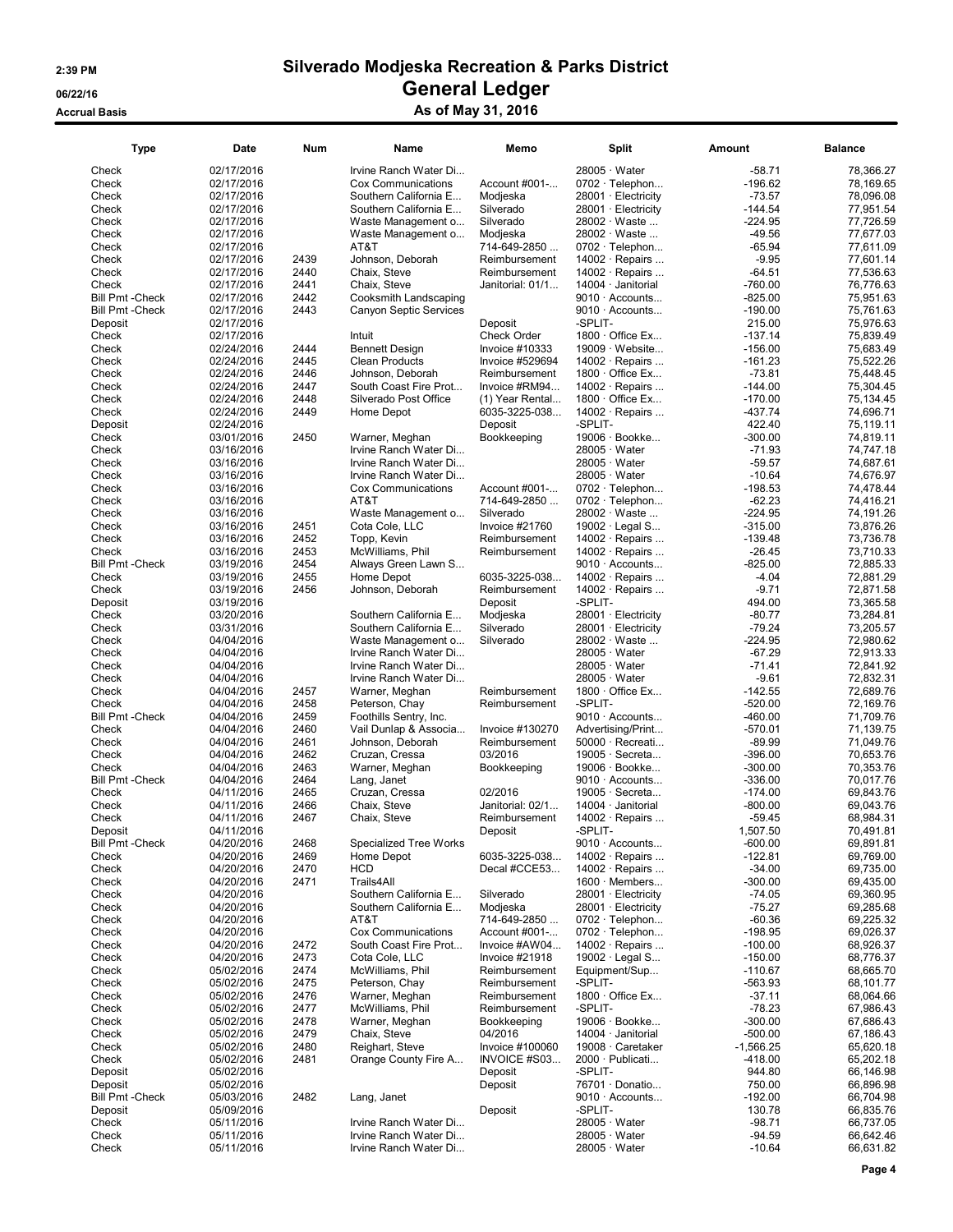### 2:39 PM Silverado Modjeska Recreation & Parks District 06/22/16 OS/22/16 General Ledger Accrual Basis **Accrual Basis** As of May 31, 2016

| <b>Type</b>                                                                                                                                                                                                                                                                                                                                        | Date                                                                                                                                                                                                                                                                                                                           | Num                                                                          | Name                                                                                                                                                                                                                                                                                                          | Memo                                                                                                                                                                                                                                  | <b>Split</b>                                                                                                                                                                                                                                                                                                                                                                                                                                                                                                                                   | Amount                                                                                                                                                                                                                                                                      | <b>Balance</b>                                                                                                                                                                                                                                                                                          |
|----------------------------------------------------------------------------------------------------------------------------------------------------------------------------------------------------------------------------------------------------------------------------------------------------------------------------------------------------|--------------------------------------------------------------------------------------------------------------------------------------------------------------------------------------------------------------------------------------------------------------------------------------------------------------------------------|------------------------------------------------------------------------------|---------------------------------------------------------------------------------------------------------------------------------------------------------------------------------------------------------------------------------------------------------------------------------------------------------------|---------------------------------------------------------------------------------------------------------------------------------------------------------------------------------------------------------------------------------------|------------------------------------------------------------------------------------------------------------------------------------------------------------------------------------------------------------------------------------------------------------------------------------------------------------------------------------------------------------------------------------------------------------------------------------------------------------------------------------------------------------------------------------------------|-----------------------------------------------------------------------------------------------------------------------------------------------------------------------------------------------------------------------------------------------------------------------------|---------------------------------------------------------------------------------------------------------------------------------------------------------------------------------------------------------------------------------------------------------------------------------------------------------|
| Deposit<br>Deposit<br>Deposit<br>Deposit<br>Check<br>Check<br>Check<br>Check<br>Check<br><b>Bill Pmt - Check</b><br><b>Bill Pmt - Check</b><br>Deposit<br>Deposit<br>Deposit<br>Check<br><b>Bill Pmt - Check</b><br>Bill Pmt - Check<br><b>Bill Pmt - Check</b><br><b>Bill Pmt - Check</b><br><b>Bill Pmt - Check</b><br>Check<br>Check<br>Deposit | 05/12/2016<br>05/12/2016<br>05/12/2016<br>05/12/2016<br>05/16/2016<br>05/16/2016<br>05/16/2016<br>05/16/2016<br>05/16/2016<br>05/16/2016<br>05/16/2016<br>05/16/2016<br>05/16/2016<br>05/16/2016<br>05/17/2016<br>05/17/2016<br>05/27/2016<br>05/27/2016<br>05/27/2016<br>05/27/2016<br>05/27/2016<br>05/27/2016<br>05/27/2016 | 2483<br>2484<br>2485<br>2486<br>2487<br>2488<br>2489<br>2490<br>2491<br>2492 | Cox Communications<br>Southern California E<br>Southern California E<br>Waste Management o<br>AT&T<br><b>Clean Products</b><br>Cruzan, Cressa<br>Home Depot<br>Specialized Tree Works<br><b>Bennett Design</b><br>Chaix, Steve<br><b>Clean Products</b><br>Reighart, Steve<br>McWilliams, Phil<br>Topp, Kevin | Deposit<br>Deposit<br>Deposit<br>Deposit<br>Account #001-<br>Modjeska<br>Silverado<br>Silverado<br>714-649-2850<br>Deposit<br>Deposit<br>Deposit<br>6035-3225-038<br>04/2016<br>May 2016<br>Reimbursement<br>Reimbursement<br>Deposit | <b>Activity Tickets</b><br>Hot Dog Stand<br>Raffle Tickets<br><b>Entry Tickets</b><br>0702 · Telephon<br>$28001 \cdot$ Electricity<br>28001 · Electricity<br>28002 · Waste<br>$0702 \cdot$ Telephon<br>$9010 \cdot$ Accounts<br>$9010 \cdot$ Accounts<br>-SPLIT-<br><b>Nature Crafts</b><br><b>Raffle Tickets</b><br>$14002 \cdot$ Repairs<br>$9010 \cdot$ Accounts<br>$9010 \cdot$ Accounts<br>$9010 \cdot$ Accounts<br>$9010 \cdot$ Accounts<br>$9010 \cdot$ Accounts<br>14002 · Repairs<br>$50003 \cdot$ Silverad<br>$60003 \cdot$ Silverad | 375.00<br>195.00<br>388.00<br>2,700.00<br>$-199.14$<br>$-73.03$<br>$-73.94$<br>$-224.95$<br>$-65.94$<br>$-233.66$<br>$-234.00$<br>315.00<br>40.00<br>53.50<br>$-403.17$<br>$-600.00$<br>-136.39<br>$-460.00$<br>$-273.12$<br>$-1,597.50$<br>$-68.09$<br>$-448.84$<br>725.00 | 67,006.82<br>67,201.82<br>67,589.82<br>70,289.82<br>70,090.68<br>70,017.65<br>69,943.71<br>69,718.76<br>69,652.82<br>69,419.16<br>69,185.16<br>69,500.16<br>69,540.16<br>69,593.66<br>69,190.49<br>68,590.49<br>68,454.10<br>67,994.10<br>67,720.98<br>66,123.48<br>66,055.39<br>65,606.55<br>66.331.55 |
| Deposit<br>Total 8020 · BofA Rec Checking Account                                                                                                                                                                                                                                                                                                  | 05/27/2016                                                                                                                                                                                                                                                                                                                     |                                                                              |                                                                                                                                                                                                                                                                                                               | Deposit                                                                                                                                                                                                                               | -SPLIT-                                                                                                                                                                                                                                                                                                                                                                                                                                                                                                                                        | 150.00<br>$-13,918.88$                                                                                                                                                                                                                                                      | 66,481.55<br>66,481.55                                                                                                                                                                                                                                                                                  |
| 8030 Christmas In The Canyon Account<br>Total 8030 · Christmas In The Canyon Account                                                                                                                                                                                                                                                               |                                                                                                                                                                                                                                                                                                                                |                                                                              |                                                                                                                                                                                                                                                                                                               |                                                                                                                                                                                                                                       |                                                                                                                                                                                                                                                                                                                                                                                                                                                                                                                                                |                                                                                                                                                                                                                                                                             | 0.00<br>0.00                                                                                                                                                                                                                                                                                            |
| 8210 · Accounts Receivable<br>Total 8210 · Accounts Receivable                                                                                                                                                                                                                                                                                     |                                                                                                                                                                                                                                                                                                                                |                                                                              |                                                                                                                                                                                                                                                                                                               |                                                                                                                                                                                                                                       |                                                                                                                                                                                                                                                                                                                                                                                                                                                                                                                                                |                                                                                                                                                                                                                                                                             | 0.00<br>0.00                                                                                                                                                                                                                                                                                            |
| 12000 · Undeposited Funds<br>Total 12000 · Undeposited Funds                                                                                                                                                                                                                                                                                       |                                                                                                                                                                                                                                                                                                                                |                                                                              |                                                                                                                                                                                                                                                                                                               |                                                                                                                                                                                                                                       |                                                                                                                                                                                                                                                                                                                                                                                                                                                                                                                                                |                                                                                                                                                                                                                                                                             | 0.00<br>0.00                                                                                                                                                                                                                                                                                            |
| 8040 · Imprest Cash<br>Total 8040 · Imprest Cash                                                                                                                                                                                                                                                                                                   |                                                                                                                                                                                                                                                                                                                                |                                                                              |                                                                                                                                                                                                                                                                                                               |                                                                                                                                                                                                                                       |                                                                                                                                                                                                                                                                                                                                                                                                                                                                                                                                                |                                                                                                                                                                                                                                                                             | 0.00<br>0.00                                                                                                                                                                                                                                                                                            |
| 8050 · Cash w/Trustee or Fiscal Agent<br>Total 8050 · Cash w/Trustee or Fiscal Agent                                                                                                                                                                                                                                                               |                                                                                                                                                                                                                                                                                                                                |                                                                              |                                                                                                                                                                                                                                                                                                               |                                                                                                                                                                                                                                       |                                                                                                                                                                                                                                                                                                                                                                                                                                                                                                                                                |                                                                                                                                                                                                                                                                             | 0.00<br>0.00                                                                                                                                                                                                                                                                                            |
| 8160 · Taxes Rec'd - Apport Accruals<br>Total 8160 · Taxes Rec'd - Apport Accruals                                                                                                                                                                                                                                                                 |                                                                                                                                                                                                                                                                                                                                |                                                                              |                                                                                                                                                                                                                                                                                                               |                                                                                                                                                                                                                                       |                                                                                                                                                                                                                                                                                                                                                                                                                                                                                                                                                |                                                                                                                                                                                                                                                                             | 0.00<br>0.00                                                                                                                                                                                                                                                                                            |
| 8200 · Christmas In The Canyon<br>8201 · Tree<br>Total $8201 \cdot$ Tree                                                                                                                                                                                                                                                                           |                                                                                                                                                                                                                                                                                                                                |                                                                              |                                                                                                                                                                                                                                                                                                               |                                                                                                                                                                                                                                       |                                                                                                                                                                                                                                                                                                                                                                                                                                                                                                                                                |                                                                                                                                                                                                                                                                             | 0.00<br>0.00<br>0.00                                                                                                                                                                                                                                                                                    |
| 8202 · Fencing<br>Total 8202 · Fencing                                                                                                                                                                                                                                                                                                             |                                                                                                                                                                                                                                                                                                                                |                                                                              |                                                                                                                                                                                                                                                                                                               |                                                                                                                                                                                                                                       |                                                                                                                                                                                                                                                                                                                                                                                                                                                                                                                                                |                                                                                                                                                                                                                                                                             | 0.00<br>0.00                                                                                                                                                                                                                                                                                            |
| $8203 \cdot$ Signs<br>Total 8203 $\cdot$ Signs                                                                                                                                                                                                                                                                                                     |                                                                                                                                                                                                                                                                                                                                |                                                                              |                                                                                                                                                                                                                                                                                                               |                                                                                                                                                                                                                                       |                                                                                                                                                                                                                                                                                                                                                                                                                                                                                                                                                |                                                                                                                                                                                                                                                                             | 0.00<br>0.00                                                                                                                                                                                                                                                                                            |
| 8204 · Decorations<br>Total 8204 · Decorations                                                                                                                                                                                                                                                                                                     |                                                                                                                                                                                                                                                                                                                                |                                                                              |                                                                                                                                                                                                                                                                                                               |                                                                                                                                                                                                                                       |                                                                                                                                                                                                                                                                                                                                                                                                                                                                                                                                                |                                                                                                                                                                                                                                                                             | 0.00<br>0.00                                                                                                                                                                                                                                                                                            |
| 8200 · Christmas In The Canyon - Other<br>Total 8200 · Christmas In The Canvon - Other                                                                                                                                                                                                                                                             |                                                                                                                                                                                                                                                                                                                                |                                                                              |                                                                                                                                                                                                                                                                                                               |                                                                                                                                                                                                                                       |                                                                                                                                                                                                                                                                                                                                                                                                                                                                                                                                                |                                                                                                                                                                                                                                                                             | 0.00<br>0.00                                                                                                                                                                                                                                                                                            |
| Total 8200 · Christmas In The Canyon                                                                                                                                                                                                                                                                                                               |                                                                                                                                                                                                                                                                                                                                |                                                                              |                                                                                                                                                                                                                                                                                                               |                                                                                                                                                                                                                                       |                                                                                                                                                                                                                                                                                                                                                                                                                                                                                                                                                |                                                                                                                                                                                                                                                                             | 0.00                                                                                                                                                                                                                                                                                                    |
| 8215 · Insurance Receivable<br>Total 8215 · Insurance Receivable                                                                                                                                                                                                                                                                                   |                                                                                                                                                                                                                                                                                                                                |                                                                              |                                                                                                                                                                                                                                                                                                               |                                                                                                                                                                                                                                       |                                                                                                                                                                                                                                                                                                                                                                                                                                                                                                                                                |                                                                                                                                                                                                                                                                             | 0.00<br>0.00                                                                                                                                                                                                                                                                                            |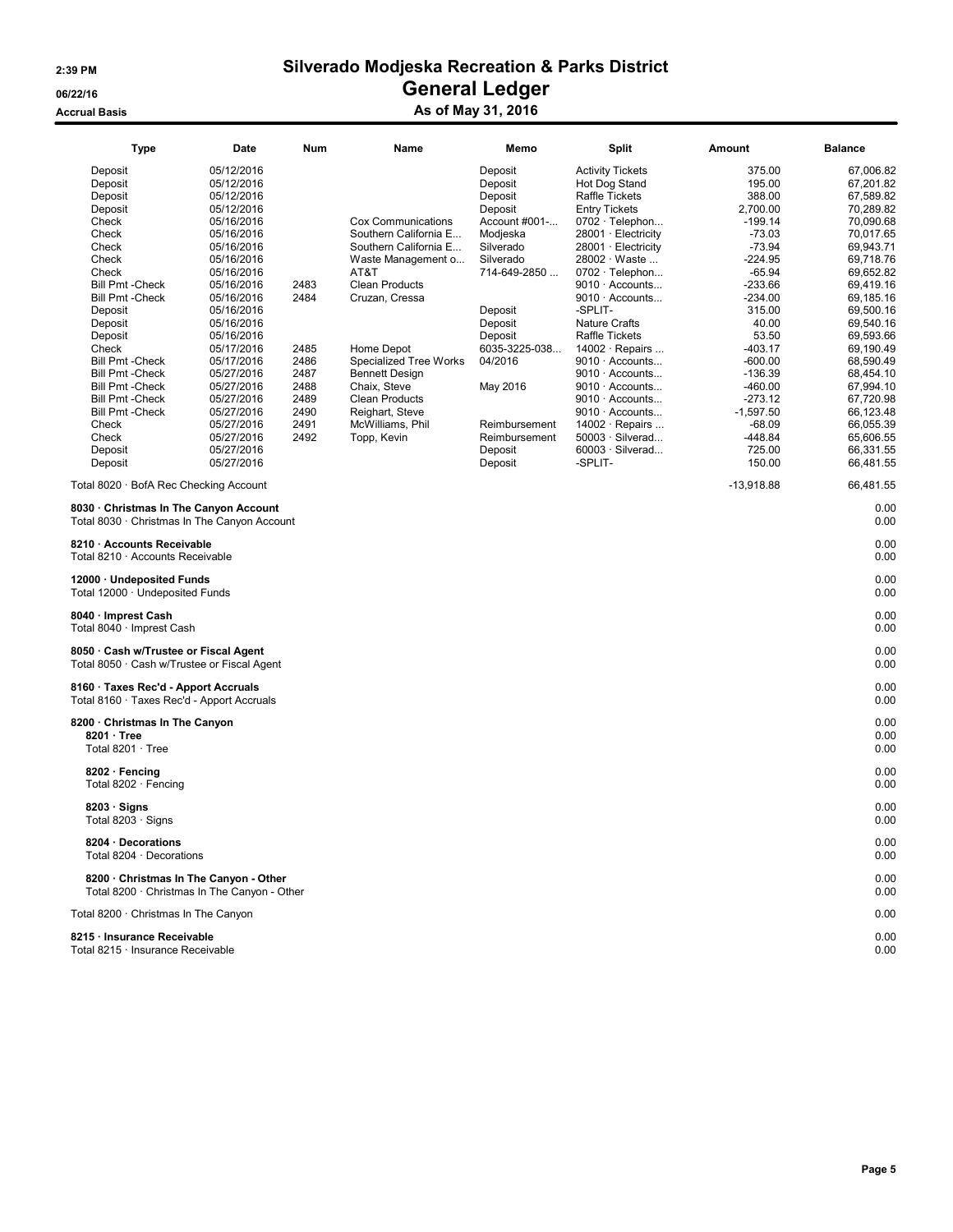# 2:39 PM Silverado Modjeska Recreation & Parks District **CONSISTENCE**<br> **Contrast Contrast Contrast Contrast Contrast Contrast Contrast Contrast Contrast Contrast Contrast Contrast Contrast Contrast Contrast Contrast Contrast Contrast Contrast Contrast Contrast Contrast Contrast**

### Accrual Basis Accrual Basis Accrual Basis Accrual Basis As of May 31, 2016

| Type                                                                                                | Date                     | Num          | Name                                           | Memo                        | <b>Split</b>                             | Amount               | <b>Balance</b>                       |
|-----------------------------------------------------------------------------------------------------|--------------------------|--------------|------------------------------------------------|-----------------------------|------------------------------------------|----------------------|--------------------------------------|
| 8250 · Interest Receivable                                                                          |                          |              |                                                |                             |                                          |                      | 100.51                               |
| General Journal                                                                                     | 07/14/2015               |              |                                                | 06/2015 COM                 | $8010 \cdot$ County C                    | $-100.51$            | 0.00                                 |
| General Journal                                                                                     | 07/27/2015               |              |                                                | 06/2015 ACCR                | $6610 \cdot$ Interest                    | $-100.51$            | $-100.51$                            |
| General Journal                                                                                     | 08/06/2015               |              |                                                | 07/2015 ACCR                | $6610 \cdot$ Interest                    | 105.71               | 5.20                                 |
| General Journal                                                                                     | 08/12/2015               |              |                                                | 07/2015 COM                 | $8010 \cdot$ County C                    | $-105.71$            | $-100.51$                            |
| General Journal                                                                                     | 08/17/2015               |              |                                                | 06/2015 ACCR                | $6610 \cdot$ Interest                    | 100.51               | 0.00                                 |
| General Journal                                                                                     | 09/10/2015               |              |                                                | 08/2015 ACCR                | $6610 \cdot$ Interest                    | 91.81                | 91.81                                |
| General Journal                                                                                     | 09/15/2015               |              |                                                | 08/2015 COM                 | $8010 \cdot$ County C                    | -91.81               | 0.00                                 |
| General Journal                                                                                     | 10/06/2015               |              |                                                | 09/2015 ACCR                | $6610 \cdot$ Interest                    | 100.93               | 100.93                               |
| General Journal                                                                                     | 10/21/2015               |              |                                                | 09/2015 COM                 | $8010 \cdot$ County C                    | $-100.93$            | 0.00                                 |
| General Journal                                                                                     | 11/05/2015               |              |                                                | 10/2015 ACCR                | $6610 \cdot$ Interest                    | 94.95                | 94.95                                |
| General Journal                                                                                     | 11/09/2015               |              |                                                | 10/2015 COM                 | $8010 \cdot$ County C                    | $-94.95$             | 0.00                                 |
| General Journal                                                                                     | 12/08/2015               |              |                                                | 11/2015 ACCR                | $6610 \cdot$ Interest                    | 89.44                | 89.44                                |
| General Journal                                                                                     | 12/16/2015               |              |                                                | 11/2015 COM                 | 8010 · County C                          | $-89.44$             | 0.00                                 |
| General Journal                                                                                     | 01/11/2016               |              |                                                | 12/2015 ACCR                | $6610 \cdot$ Interest                    | 77.14                | 77.14                                |
| General Journal                                                                                     | 01/14/2016               |              |                                                | 12/2015 COM                 | $8010 \cdot$ County C                    | $-77.14$             | 0.00                                 |
| General Journal                                                                                     | 02/04/2016               |              |                                                | 01/2016 ACCR                | 6610 · Interest                          | 111.04               | 111.04                               |
| General Journal<br>General Journal                                                                  | 02/10/2016<br>03/08/2016 |              |                                                | 01/2016 COM<br>02/2016 ACCR | 8010 · County C<br>$6610 \cdot$ Interest | $-111.04$<br>115.01  | 0.00<br>115.01                       |
| General Journal                                                                                     | 03/10/2016               |              |                                                | 02/2016 COM                 | $8010 \cdot$ County C                    | $-115.01$            | 0.00                                 |
| General Journal                                                                                     | 04/06/2016               |              |                                                | 03/2016 ACCR                | $6610 \cdot$ Interest                    | 119.82               | 119.82                               |
| General Journal                                                                                     | 04/12/2016               |              |                                                | 03/2016 COM                 | $8010 \cdot$ County C                    | $-119.82$            | 0.00                                 |
| General Journal                                                                                     | 05/06/2016               |              |                                                | 04/2016 ACCR                | $6610 \cdot$ Interest                    | 118.98               | 118.98                               |
| General Journal                                                                                     | 05/16/2016               |              |                                                | 04/2016 COM                 | 8010 · County C                          | $-118.98$            | 0.00                                 |
|                                                                                                     |                          |              |                                                |                             |                                          |                      |                                      |
| Total 8250 · Interest Receivable                                                                    |                          |              |                                                |                             |                                          | $-100.51$            | 0.00                                 |
| 8400 · Due From Other County Funds<br>Total 8400 · Due From Other County Funds                      |                          |              |                                                |                             |                                          |                      | 0.00<br>0.00                         |
| 4200 · Capital Improvements<br>42001 · Caretaker Mobile Home<br>Total 42001 · Caretaker Mobile Home |                          |              |                                                |                             |                                          |                      | 0.00<br>0.00<br>0.00                 |
|                                                                                                     |                          |              |                                                |                             |                                          |                      |                                      |
| 4200 · Capital Improvements - Other<br>Check                                                        | 07/01/2015               |              | Gazebo One                                     | Gazebo Concr                | $8020 \cdot$ BofA Rec                    |                      | 0.00<br>1,200.00                     |
| Check                                                                                               | 07/01/2015               | 2315<br>2329 | Gazebo One                                     | Gazebo Concr                | $8020 \cdot$ BofA Rec                    | 1,200.00<br>250.00   | 1,450.00                             |
| Check                                                                                               | 08/07/2015               | 2357         | Gazebo One                                     | Gazebo Balanc               | $8020 \cdot$ BofA Rec                    | 4,028.00             | 5,478.00                             |
|                                                                                                     |                          |              |                                                |                             |                                          |                      |                                      |
| Total $4200 \cdot$ Capital Improvements - Other                                                     |                          |              |                                                |                             |                                          | 5,478.00             | 5,478.00                             |
| Total $4200 \cdot$ Capital Improvements                                                             |                          |              |                                                |                             |                                          | 5,478.00             | 5,478.00                             |
| 8211 · Interfund Receivable<br>82111 · Loan to SCC (Current)<br>Total 82111 · Loan to SCC (Current) |                          |              |                                                |                             |                                          |                      | 132,245.95<br>66,447.95<br>66,447.95 |
| 8211 · Interfund Receivable - Other<br>Total 8211 · Interfund Receivable - Other                    |                          |              |                                                |                             |                                          |                      | 65.798.00<br>65,798.00               |
| Total 8211 · Interfund Receivable                                                                   |                          |              |                                                |                             |                                          |                      | 132,245.95                           |
| 9010 · Accounts Payable                                                                             |                          |              |                                                |                             |                                          |                      | 860.23                               |
| Bill                                                                                                | 07/01/2015               |              | Irvine Ranch Water Di                          |                             | 99999 · County                           | $-140.46$            | 719.77                               |
| Bill                                                                                                | 07/01/2015               |              | Irvine Ranch Water Di.                         |                             | 99999 · County                           | $-97.30$             | 622.47                               |
| Bill                                                                                                | 07/01/2015               |              | Irvine Ranch Water Di                          |                             | 99999 · County                           | $-21.90$             | 600.57                               |
| Bill                                                                                                | 07/01/2015               | LAX07        | Jani-King                                      |                             | 14004 · Janitorial                       | $-233.65$            | 366.92                               |
| Bill                                                                                                | 07/01/2015               | LAX07        | Jani-King                                      |                             | 14004 · Janitorial                       | -231.36              | 135.56                               |
| Bill                                                                                                | 07/09/2015               | 128144       | RPW Services, Inc.                             | Modjeska - Go               | 14002 · Repairs                          | $-125.00$            | 10.56                                |
| Bill                                                                                                | 07/09/2015               | 128146       | RPW Services, Inc.                             | Silverado - Go              | 14002 $\cdot$ Repairs                    | $-125.00$            | $-114.44$                            |
| <b>Bill Pmt - Check</b>                                                                             | 07/22/2015               | 2348         | Jani-King                                      |                             | 8020 · BofA Rec                          | 465.01               | 350.57                               |
| <b>Bill Pmt - Check</b>                                                                             | 07/29/2015               | 2353         | RPW Services, Inc.<br>Irvine Ranch Water Di    |                             | $8020 \cdot$ BofA Rec                    | 250.00               | 600.57                               |
| Bill                                                                                                | 08/01/2015               |              |                                                |                             | 99999 · County                           | $-7.55$              | 593.02                               |
| Bill<br>Bill                                                                                        | 08/01/2015<br>08/01/2015 |              | Irvine Ranch Water Di<br>Irvine Ranch Water Di |                             | 99999 · County<br>99999 · County         | $-54.18$<br>$-88.58$ | 538.84<br>450.26                     |
| Bill                                                                                                | 08/01/2015               | LAX08        | Jani-King                                      |                             | 14004 · Janitorial                       | $-233.65$            | 216.61                               |
| Bill                                                                                                | 08/01/2015               | LAX08        | Jani-King                                      |                             | 14004 · Janitorial                       | $-231.36$            | $-14.75$                             |
| <b>Bill Pmt - Check</b>                                                                             | 08/19/2015               | 2362         | Jani-King                                      |                             | $8020 \cdot$ BofA Rec                    | 465.01               | 450.26                               |
| Bill                                                                                                | 09/01/2015               | 8790         | Cooksmith Landscaping                          |                             | $14001 \cdot$ Landsc                     | $-340.00$            | 110.26                               |
| Bill                                                                                                | 09/01/2015               |              | Cooksmith Landscaping                          |                             | 14001 · Landsc                           | $-235.00$            | $-124.74$                            |
| Bill                                                                                                | 09/01/2015               | LAX09        | Jani-King                                      |                             | 14004 · Janitorial                       | $-231.36$            | $-356.10$                            |
| Bill                                                                                                | 09/01/2015               | LAX09        | Jani-King                                      |                             | 14004 · Janitorial                       | $-233.65$            | $-589.75$                            |
| Bill                                                                                                | 09/01/2015               |              | Irvine Ranch Water Di                          |                             | 99999 · County                           | $-104.89$            | $-694.64$                            |
| Bill                                                                                                | 09/01/2015               |              | Irvine Ranch Water Di                          |                             | 99999 · County                           | $-10.99$             | $-705.63$                            |
| Bill                                                                                                | 09/01/2015               |              | Irvine Ranch Water Di                          |                             | 99999 · County                           | $-136.65$            | $-842.28$                            |
| <b>Bill Pmt - Check</b>                                                                             | 09/16/2015               | 2371         | Cooksmith Landscaping                          |                             | $8020 \cdot$ BofA Rec                    | 575.00               | $-267.28$                            |
| <b>Bill Pmt - Check</b>                                                                             | 09/16/2015               | 2372         | Jani-King                                      |                             | $8020 \cdot$ BofA Rec                    | 465.01               | 197.73                               |
| Bill                                                                                                | 09/21/2015               |              | Canyon Septic Services                         |                             | 28003 · Portable                         | $-760.00$            | $-562.27$                            |
| Bill                                                                                                | 10/01/2015               | 8862         | Cooksmith Landscaping                          |                             | $14001 \cdot$ Landsc                     | $-235.00$            | -797.27                              |
| Bill                                                                                                | 10/01/2015               | 8876         | Cooksmith Landscaping                          |                             | $14001 \cdot$ Landsc                     | $-340.00$            | $-1,137.27$                          |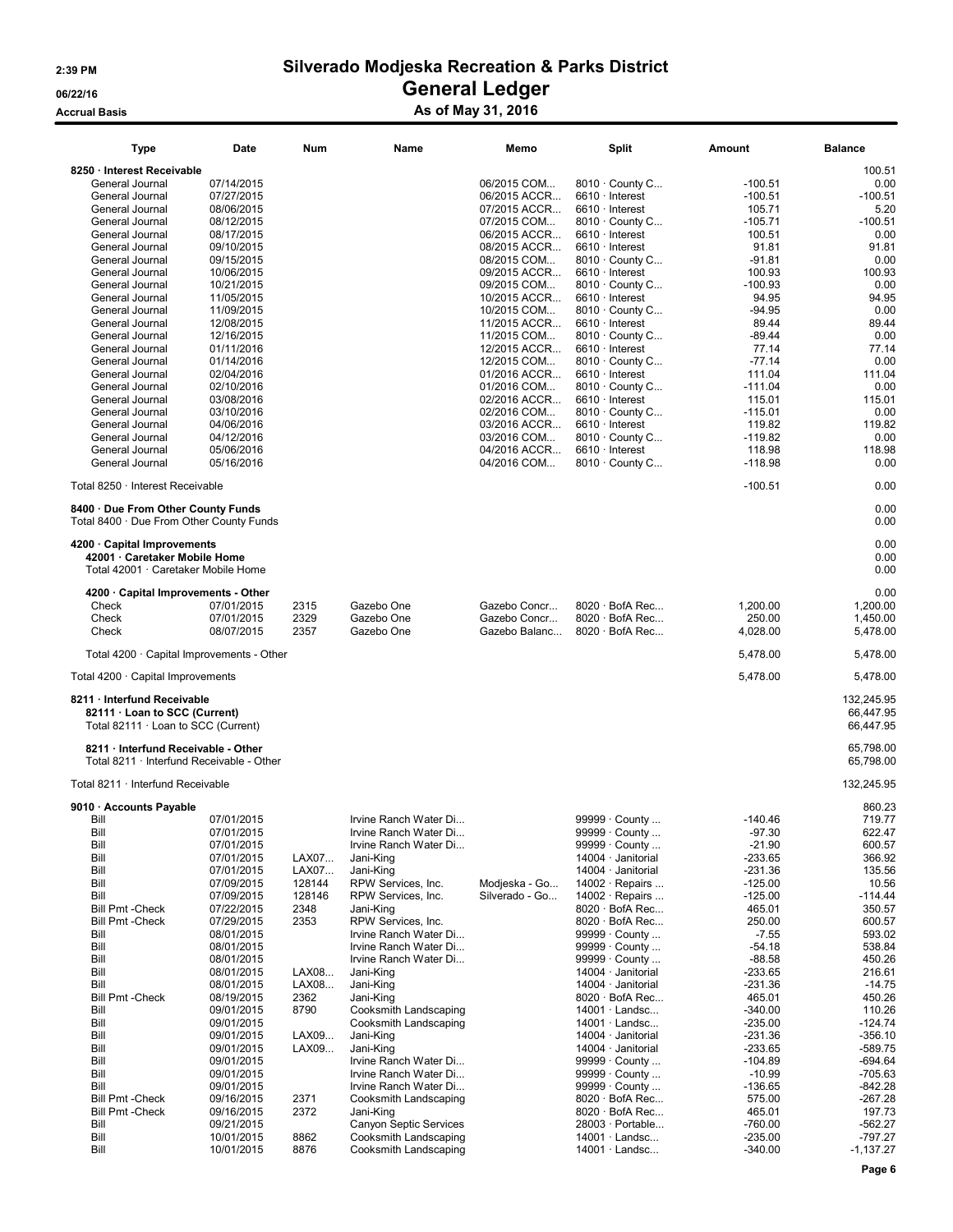### Accrual Basis **Accrual Basis** As of May 31, 2016

| <b>Type</b>                                                    | Date       | Num     | Name                                   | Memo     | Split                  | Amount      | <b>Balance</b> |
|----------------------------------------------------------------|------------|---------|----------------------------------------|----------|------------------------|-------------|----------------|
| Bill                                                           | 10/01/2015 |         | Canyon Septic Services                 |          | 28003 · Portable       | $-190.00$   | $-1,327.27$    |
| Bill                                                           | 10/01/2015 |         | Irvine Ranch Water Di                  |          | -SPLIT-                | $-162.91$   | $-1,490.18$    |
| Bill                                                           | 10/01/2015 |         | Irvine Ranch Water Di                  |          | 99999 · County         | $-9.96$     | $-1,500.14$    |
| Bill                                                           | 10/01/2015 |         | Irvine Ranch Water Di                  |          | 99999 · County         | $-121.71$   | $-1,621.85$    |
| <b>Bill Pmt - Check</b>                                        | 10/19/2015 | 2383    | <b>Canyon Septic Services</b>          |          | 8020 · BofA Rec        | 760.00      | -861.85        |
| <b>Bill Pmt - Check</b>                                        | 10/19/2015 | 2384    | Cooksmith Landscaping                  |          | $8020 \cdot$ BofA Rec  | 575.00      | $-286.85$      |
| <b>Bill Pmt - Check</b>                                        | 10/19/2015 | 2385    | Canyon Septic Services                 |          | $8020 \cdot$ BofA Rec  | 190.00      | $-96.85$       |
| <b>Bill Pmt - Check</b>                                        | 10/19/2015 | 2387    | Irvine Ranch Water Di                  |          | $8020 \cdot$ BofA Rec  | 96.85       | 0.00           |
| Bill                                                           | 11/01/2015 | 8952    | Cooksmith Landscaping                  |          | $14001 \cdot$ Landsc   | $-235.00$   | $-235.00$      |
| Bill                                                           | 11/01/2015 | 8966    | Cooksmith Landscaping                  |          | $14001 \cdot$ Landsc   | $-340.00$   | $-575.00$      |
| <b>Bill Pmt - Check</b>                                        | 11/16/2015 | 2398    | Cooksmith Landscaping                  |          | $8020 \cdot$ BofA Rec  | 575.00      | 0.00           |
| Bill                                                           | 12/01/2015 | 9052    | Cooksmith Landscaping                  |          | $14001 \cdot$ Landsc   | $-340.00$   | $-340.00$      |
| Bill                                                           | 12/01/2015 | 9039    | Cooksmith Landscaping                  |          | $14001 \cdot$ Landsc   | $-235.00$   | $-575.00$      |
| Bill                                                           | 12/01/2015 |         | <b>Canyon Septic Services</b>          |          | $28003 \cdot$ Portable | $-190.00$   | $-765.00$      |
| Bill                                                           | 12/01/2015 |         | Canyon Septic Services                 |          | 28003 · Portable       | $-190.00$   | $-955.00$      |
| <b>Bill Pmt - Check</b>                                        | 12/16/2015 | 2413    | Cooksmith Landscaping                  |          | $8020 \cdot$ BofA Rec  | 575.00      | $-380.00$      |
| <b>Bill Pmt - Check</b>                                        |            | 2414    |                                        |          | $8020 \cdot$ BofA Rec  | 380.00      | 0.00           |
| Bill                                                           | 12/16/2015 |         | <b>Canyon Septic Services</b>          |          | $14001 \cdot$ Landsc   |             |                |
|                                                                | 01/01/2016 |         | Cooksmith Landscaping                  |          |                        | $-330.00$   | $-330.00$      |
| Bill                                                           | 01/01/2016 |         | Cooksmith Landscaping                  |          | $14001 \cdot$ Landsc   | $-495.00$   | $-825.00$      |
| Bill                                                           | 01/17/2016 |         | Canyon Septic Services                 |          | 28003 · Portable       | $-190.00$   | $-1,015.00$    |
| <b>Bill Pmt - Check</b>                                        | 01/17/2016 | 2424    | Canyon Septic Services                 |          | $8020 \cdot$ BofA Rec  | 190.00      | $-825.00$      |
| <b>Bill Pmt - Check</b>                                        | 01/17/2016 | 2425    | Cooksmith Landscaping                  |          | $8020 \cdot$ BofA Rec  | 825.00      | 0.00           |
| Bill                                                           | 02/01/2016 | 9214    | Cooksmith Landscaping                  |          | $14001 \cdot$ Landsc   | $-495.00$   | $-495.00$      |
| Bill                                                           | 02/01/2016 | 9202    | Cooksmith Landscaping                  |          | $14001 \cdot$ Landsc   | $-330.00$   | $-825.00$      |
| Bill                                                           | 02/01/2016 |         | Canyon Septic Services                 |          | 28003 · Portable       | $-190.00$   | $-1,015.00$    |
| <b>Bill Pmt - Check</b>                                        | 02/17/2016 | 2442    | Cooksmith Landscaping                  |          | $8020 \cdot$ BofA Rec  | 825.00      | -190.00        |
| <b>Bill Pmt - Check</b>                                        | 02/17/2016 | 2443    | Canyon Septic Services                 |          | $8020 \cdot$ BofA Rec  | 190.00      | 0.00           |
| Bill                                                           | 03/01/2016 | 58      | Always Green Lawn S                    |          | $14001 \cdot$ Landsc   | $-495.00$   | $-495.00$      |
| Bill                                                           | 03/01/2016 | 44      | Always Green Lawn S                    |          | $14001 \cdot$ Landsc   | $-330.00$   | $-825.00$      |
| <b>Bill Pmt - Check</b>                                        | 03/19/2016 | 2454    | Always Green Lawn S                    |          | 8020 · BofA Rec        | 825.00      | 0.00           |
| Bill                                                           | 04/01/2016 | 9344    | Foothills Sentry, Inc.                 |          | Advertising/Print      | $-300.00$   | $-300.00$      |
| Bill                                                           | 04/01/2016 | 9324    | Foothills Sentry, Inc.                 |          | Advertising/Print      | $-160.00$   | $-460.00$      |
| Bill                                                           | 04/01/2016 | 02/2016 | Lang, Janet                            |          | $50002 \cdot$ Lunch B  | $-96.00$    | $-556.00$      |
| Bill                                                           | 04/01/2016 | 03/2016 | Lang, Janet                            |          | 50002 · Lunch B        | $-240.00$   | $-796.00$      |
| <b>Bill Pmt - Check</b>                                        | 04/04/2016 | 2459    | Foothills Sentry, Inc.                 |          | $8020 \cdot$ BofA Rec  | 460.00      | $-336.00$      |
| <b>Bill Pmt - Check</b>                                        | 04/04/2016 | 2464    | Lang, Janet                            |          | $8020 \cdot$ BofA Rec  | 336.00      | 0.00           |
| Bill                                                           | 04/04/2016 | 2787    | <b>Specialized Tree Works</b>          |          | 14001 · Landsc         | $-600.00$   | $-600.00$      |
| <b>Bill Pmt - Check</b>                                        | 04/20/2016 | 2468    | Specialized Tree Works                 |          | $8020 \cdot$ BofA Rec  | 600.00      | 0.00           |
| Bill                                                           | 04/21/2016 | 536940  | <b>Clean Products</b>                  |          | $14002 \cdot$ Repairs  | $-46.93$    | $-46.93$       |
| Bill                                                           | 04/30/2016 |         | Lang, Janet                            |          | $50002 \cdot$ Lunch B  | $-192.00$   | $-238.93$      |
| Bill                                                           | 04/30/2016 | 04/2016 | Cruzan, Cressa                         |          | $19005 \cdot$ Secreta  | $-234.00$   | $-472.93$      |
| Bill                                                           |            | 16396   |                                        |          | Advertising/Print      | $-276.48$   | $-749.41$      |
| Bill                                                           | 05/01/2016 | 538084  | Resources Prinitng &<br>Clean Products |          | $14002 \cdot$ Repairs  | $-186.73$   | $-936.14$      |
| <b>Bill Pmt - Check</b>                                        | 05/02/2016 | 2482    |                                        |          |                        | 192.00      |                |
|                                                                | 05/03/2016 |         | Lang, Janet                            |          | $8020 \cdot$ BofA Rec  |             | $-744.14$      |
| Bill                                                           | 05/05/2016 | 2870    | Specialized Tree Works                 | 04/2016  | $14001 \cdot$ Landsc   | $-600.00$   | $-1,344.14$    |
| Bill                                                           | 05/11/2016 | 539031  | <b>Clean Products</b>                  |          | $14002 \cdot$ Repairs  | $-273.12$   | $-1,617.26$    |
| <b>Bill Pmt - Check</b>                                        | 05/16/2016 | 2483    | <b>Clean Products</b>                  |          | $8020 \cdot$ BofA Rec  | 233.66      | $-1,383.60$    |
| <b>Bill Pmt - Check</b>                                        | 05/16/2016 | 2484    | Cruzan, Cressa                         |          | $8020 \cdot$ BofA Rec  | 234.00      | $-1,149.60$    |
| Bill                                                           | 05/16/2016 | 10346   | <b>Bennett Design</b>                  |          | -SPLIT-                | $-136.39$   | $-1,285.99$    |
| <b>Bill Pmt - Check</b>                                        | 05/17/2016 | 2486    | Specialized Tree Works                 | 04/2016  | 8020 · BofA Rec        | 600.00      | -685.99        |
| Bill                                                           | 05/22/2016 |         | Chaix, Steve                           | May 2016 | 14004 Janitorial       | $-460.00$   | $-1,145.99$    |
| Bill                                                           | 05/24/2016 | 100061  | Reighart, Steve                        |          | 19008 · Caretaker      | $-1,597.50$ | $-2,743.49$    |
| <b>Bill Pmt -Check</b>                                         | 05/27/2016 | 2487    | <b>Bennett Design</b>                  |          | 8020 · BofA Rec.       | 136.39      | $-2,607.10$    |
| <b>Bill Pmt - Check</b>                                        | 05/27/2016 | 2488    | Chaix, Steve                           | May 2016 | $8020 \cdot$ BofA Rec  | 460.00      | $-2,147.10$    |
| <b>Bill Pmt - Check</b>                                        | 05/27/2016 | 2489    | <b>Clean Products</b>                  |          | 8020 · BofA Rec        | 273.12      | $-1,873.98$    |
| <b>Bill Pmt - Check</b>                                        | 05/27/2016 | 2490    | Reighart, Steve                        |          | $8020 \cdot$ BofA Rec  | 1,597.50    | -276.48        |
| Bill                                                           | 05/31/2016 | 16-47   | Warner, Meghan                         |          | 19006 · Bookke         | $-325.00$   | $-601.48$      |
| Bill                                                           | 05/31/2016 | 05/2016 | Cruzan, Cressa                         |          | 19005 · Secreta        | $-234.00$   | $-835.48$      |
| Bill                                                           | 05/31/2016 | 2944    | Specialized Tree Works                 | 05/2016  | $14001 \cdot$ Landsc   | $-600.00$   | $-1,435.48$    |
| Bill                                                           | 05/31/2016 |         | Lang, Janet                            |          | $50002 \cdot$ Lunch B  | $-192.00$   | $-1,627.48$    |
| Total 9010 · Accounts Payable                                  |            |         |                                        |          |                        | $-2,487.71$ | $-1,627.48$    |
| 9025 · Stale Dated Payable                                     |            |         |                                        |          |                        |             | 0.00<br>0.00   |
| Total 9025 · Stale Dated Payable<br>2100 · Payroll Liabilities |            |         |                                        |          |                        |             | 0.00           |
| Total 2100 · Payroll Liabilities                               |            |         |                                        |          |                        |             | 0.00           |

| 9120 · Development Deposits |            |                                    |             | 0.00        |
|-----------------------------|------------|------------------------------------|-------------|-------------|
| General Journal             | 09/02/2015 | APPS Non Tru $8010 \cdot$ County C | $-7,000.00$ | $-7.000.00$ |
| General Journal             | 03/21/2016 | APPS NON TR $8010 \cdot$ County C  | 1.400.00    | $-8.400.00$ |

Total 9120 · Development Deposits -8,400.00 -8,400.00 -8,400.00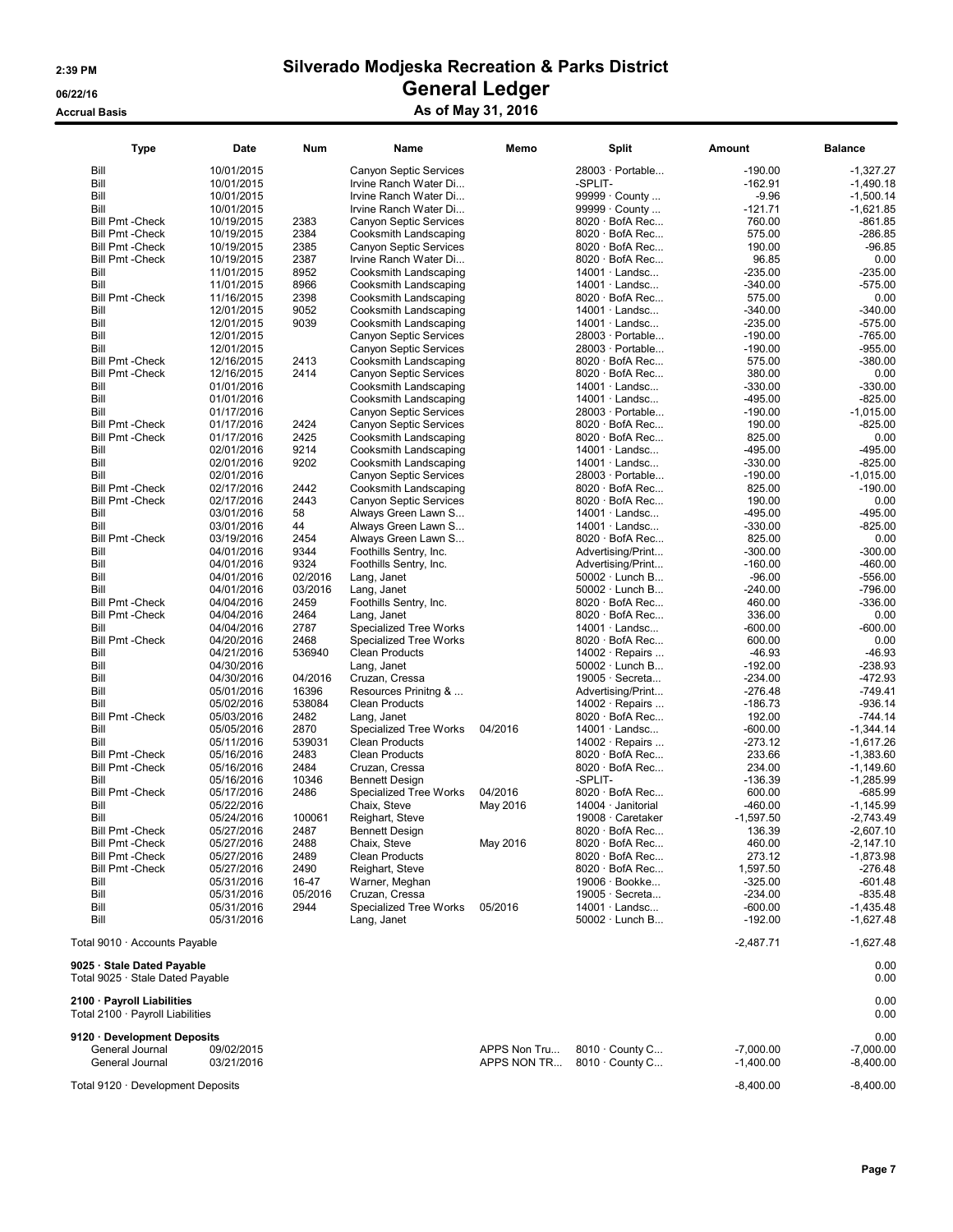06/22/16 OS/22/16 General Ledger

Accrual Basis Accrua Basis As of May 31, 2016

| Type                                                                                         | Date                     | Num          | Name                                     | Memo                                | <b>Split</b>                                   | Amount                | <b>Balance</b>             |
|----------------------------------------------------------------------------------------------|--------------------------|--------------|------------------------------------------|-------------------------------------|------------------------------------------------|-----------------------|----------------------------|
| 9300 · Due to Other County Funds<br>General Journal                                          | 07/27/2015               |              |                                          | 06/2015 ACCR                        | $1912 \cdot$ Investme                          | 12.90                 | $-12.90$<br>0.00           |
| Total 9300 · Due to Other County Funds                                                       |                          |              |                                          |                                     |                                                | 12.90                 | 0.00                       |
| 9380 · Sales Tax Payable<br>Total 9380 · Sales Tax Payable                                   |                          |              |                                          |                                     |                                                |                       | 0.00<br>0.00               |
| 3000 Opening Bal Equity<br>Total 3000 · Opening Bal Equity                                   |                          |              |                                          |                                     |                                                |                       | 0.00<br>0.00               |
| 3900 · Retained Earnings<br>Transfer                                                         | 07/01/2015               |              |                                          | ADJUST TO C                         | 9990 · Fund Bal                                | $-10,548.78$          | 9,638.55<br>$-910.23$      |
| Total 3900 · Retained Earnings                                                               |                          |              |                                          |                                     |                                                | $-10,548.78$          | $-910.23$                  |
| 9829 · FBR Imprest Cash Funds<br>Total 9829 · FBR Imprest Cash Funds                         |                          |              |                                          |                                     |                                                |                       | 0.00<br>0.00               |
| 9990 · Fund Balance-Unrestricted<br>Transfer                                                 | 07/01/2015               |              |                                          | ADJUST TO C                         | 3900 · Retained                                | 10,548.78             | -413,941.04<br>-403,392.26 |
| Total 9990 · Fund Balance-Unrestricted                                                       |                          |              |                                          |                                     |                                                | 10,548.78             | -403,392.26                |
| 3700 · Taxes & Assessments<br>Total 3700 · Taxes & Assessments                               |                          |              |                                          |                                     |                                                |                       | 0.00<br>0.00               |
| 60000 · Recreation Program Income<br>60001 · Instructor Fees                                 |                          |              |                                          |                                     |                                                |                       | 0.00<br>0.00               |
| Deposit                                                                                      | 07/08/2015               | 1267         | Taylor, Christine                        | Yoga Rental -                       | $8020 \cdot$ BofA Rec                          | $-49.00$              | $-49.00$                   |
| Deposit                                                                                      | 07/30/2015               | 95605        | Croissant, Dawn                          | Zumba Rental -                      | $8020 \cdot$ BofA Rec                          | $-50.00$              | $-99.00$                   |
| Deposit                                                                                      | 07/30/2015               | 11173        | Croissant, Dawn                          | Zumba Rental -                      | $8020 \cdot$ BofA Rec                          | $-106.25$             | $-205.25$                  |
| Deposit                                                                                      | 07/30/2015               | 11173        | Croissant, Dawn                          | Zumba Rental -                      | $8020 \cdot$ BofA Rec                          | $-448.00$             | $-653.25$                  |
| Deposit                                                                                      | 07/30/2015               | 3126         | Salat. Paula & John                      | Modjeska renta                      | $8020 \cdot$ BofA Rec                          | $-43.20$              | $-696.45$                  |
| Deposit                                                                                      | 08/24/2015               | 3134         | Salat, Paula & John                      | Tai Chi Rental                      | $8020 \cdot$ BofA Rec                          | $-66.00$              | $-762.45$                  |
| Deposit                                                                                      | 09/23/2015               | 4359         | Croissant, Dawn                          | Zumba                               | $8020 \cdot$ BofA Rec                          | $-75.00$              | $-837.45$                  |
| Deposit                                                                                      | 09/23/2015               | 1275         | Taylor, Christine                        | Yoga                                | $8020 \cdot$ BofA Rec                          | $-46.00$              | $-883.45$                  |
| Deposit                                                                                      | 09/23/2015               | 1271         | Taylor, Christine                        | Yoga                                | $8020 \cdot$ BofA Rec                          | $-58.00$              | $-941.45$                  |
| Deposit                                                                                      | 10/23/2015               | 1279         | Taylor, Christine                        | Yoga Fees                           | $8020 \cdot$ BofA Rec                          | $-46.00$              | -987.45                    |
| Deposit                                                                                      | 10/23/2015               | 3282         | Salat, Paula & John                      | Tai Chi Fees                        | $8020 \cdot$ BofA Rec                          | $-73.20$              | $-1,060.65$                |
| Deposit                                                                                      | 11/23/2015               | 110          | Balalis, Jennifer                        | 07/2015                             | $8020 \cdot$ BofA Rec                          | $-107.46$             | $-1,168.11$                |
| Deposit                                                                                      | 11/23/2015               | 109          | Balalis, Jennifer                        | 06/2015                             | $8020 \cdot$ BofA Rec                          | $-97.51$              | $-1,265.62$                |
| Deposit                                                                                      | 11/23/2015               | 108          | Balalis, Jennifer                        | 05/2015                             | $8020 \cdot$ BofA Rec                          | $-60.75$              | $-1,326.37$                |
| Deposit                                                                                      | 11/23/2015               | 3583<br>3292 | Whitfield-Fuller, Sheryl                 | Dance Conditio<br>Tai Chi - 10/2015 | $8020 \cdot$ BofA Rec<br>$8020 \cdot$ BofA Rec | $-6.00$<br>$-118.00$  | $-1,332.37$                |
| Deposit<br>Deposit                                                                           | 11/23/2015               | 11173        | Salat, Paula & John                      |                                     | $8020 \cdot$ BofA Rec                          | $-77.50$              | $-1,450.37$                |
| Deposit                                                                                      | 11/23/2015<br>11/23/2015 | 1283         | Croissant, Dawn<br>Taylor, Christine     | Zumba - 08/20<br>10/2015 - Yoga     | 8020 · BofA Rec                                | $-35.00$              | $-1,527.87$<br>$-1,562.87$ |
| Deposit                                                                                      | 12/16/2015               | 3414         | Trumpfheller, Linda                      | 10/2015 Yoga                        | $8020 \cdot$ BofA Rec                          | $-153.90$             | $-1,716.77$                |
| Deposit                                                                                      | 01/04/2016               | 3416         | Trumpfheller, Linda                      | Yoga                                | 8020 · BofA Rec                                | $-221.40$             | $-1,938.17$                |
| Deposit                                                                                      | 01/04/2016               | 1287         | Taylor, Christine                        | Yoga                                | $8020 \cdot$ BofA Rec                          | $-40.00$              | $-1,978.17$                |
| Deposit                                                                                      | 01/31/2016               | 3418         | Trumpfheller, Linda                      | 12/2015                             | $8020 \cdot$ BofA Rec                          | $-114.30$             | $-2,092.47$                |
| Deposit                                                                                      | 01/31/2016               | 1292         | Taylor, Christine                        | 12/2015 Yoga                        | 8020 · BofA Rec                                | $-37.00$              | $-2,129.47$                |
| Deposit                                                                                      | 02/24/2016               | 3421         | Trumpfheller, Linda                      | 01/2016 Yoga                        | $8020 \cdot$ BofA Rec                          | $-152.40$             | $-2,281.87$                |
| Deposit                                                                                      | 03/19/2016               | 3422         | Trumpfheller, Linda                      | 02/2016 Yoga                        | $8020 \cdot$ BofA Rec                          | $-198.00$             | $-2,479.87$                |
| Deposit                                                                                      | 03/19/2016               | 3589         | Whitfield-Fuller, Sheryl                 | 02/2016                             | 8020 · BofA Rec                                | $-6.00$               | $-2,485.87$                |
| Deposit                                                                                      | 03/19/2016               | 1301         | Taylor, Christine                        | 01/2016 & 02/2                      | $8020 \cdot$ BofA Rec                          | $-60.00$              | $-2,545.87$                |
| Deposit                                                                                      | 04/11/2016               | 4558         | Croissant, Dawn                          | 02/2016 & 03/2                      | $8020 \cdot$ BofA Rec                          | $-30.00$              | $-2,575.87$                |
| Deposit                                                                                      | 04/11/2016               | 5349         | Croissant, Dawn                          | 10/2015 - 12/2                      | $8020 \cdot$ BofA Rec                          | $-62.50$              | $-2,638.37$                |
| Deposit                                                                                      | 05/02/2016               | 3340         | Salat, Paula & John                      | Tai Chi                             | $8020 \cdot$ BofA Rec                          | $-115.20$             | $-2,753.57$                |
| Deposit<br>Deposit                                                                           | 05/02/2016<br>05/02/2016 | 1315<br>3424 | Taylor, Christine<br>Trumpfheller, Linda | Yoga<br>Yoga                        | $8020 \cdot$ BofA Rec<br>8020 · BofA Rec       | $-37.00$<br>$-147.60$ | $-2,790.57$<br>$-2,938.17$ |
| Total 60001 · Instructor Fees                                                                |                          |              |                                          |                                     |                                                | $-2,938.17$           | $-2,938.17$                |
| 60002 · Lunch Bunch<br>Total 60002 · Lunch Bunch                                             |                          |              |                                          |                                     |                                                |                       | 0.00<br>0.00               |
| 60003 · Silverado Summer Concert Series<br>Deposit                                           | 05/27/2016               |              |                                          | Deposit                             | $8020 \cdot$ BofA Rec                          | $-725.00$             | 0.00<br>$-725.00$          |
| Total 60003 · Silverado Summer Concert Series                                                |                          |              |                                          |                                     |                                                | $-725.00$             | $-725.00$                  |
| 60000 · Recreation Program Income - Other<br>Total 60000 · Recreation Program Income - Other |                          |              |                                          |                                     |                                                |                       | 0.00<br>0.00               |
| Total 60000 · Recreation Program Income                                                      |                          |              |                                          |                                     |                                                | $-3,663.17$           | $-3,663.17$                |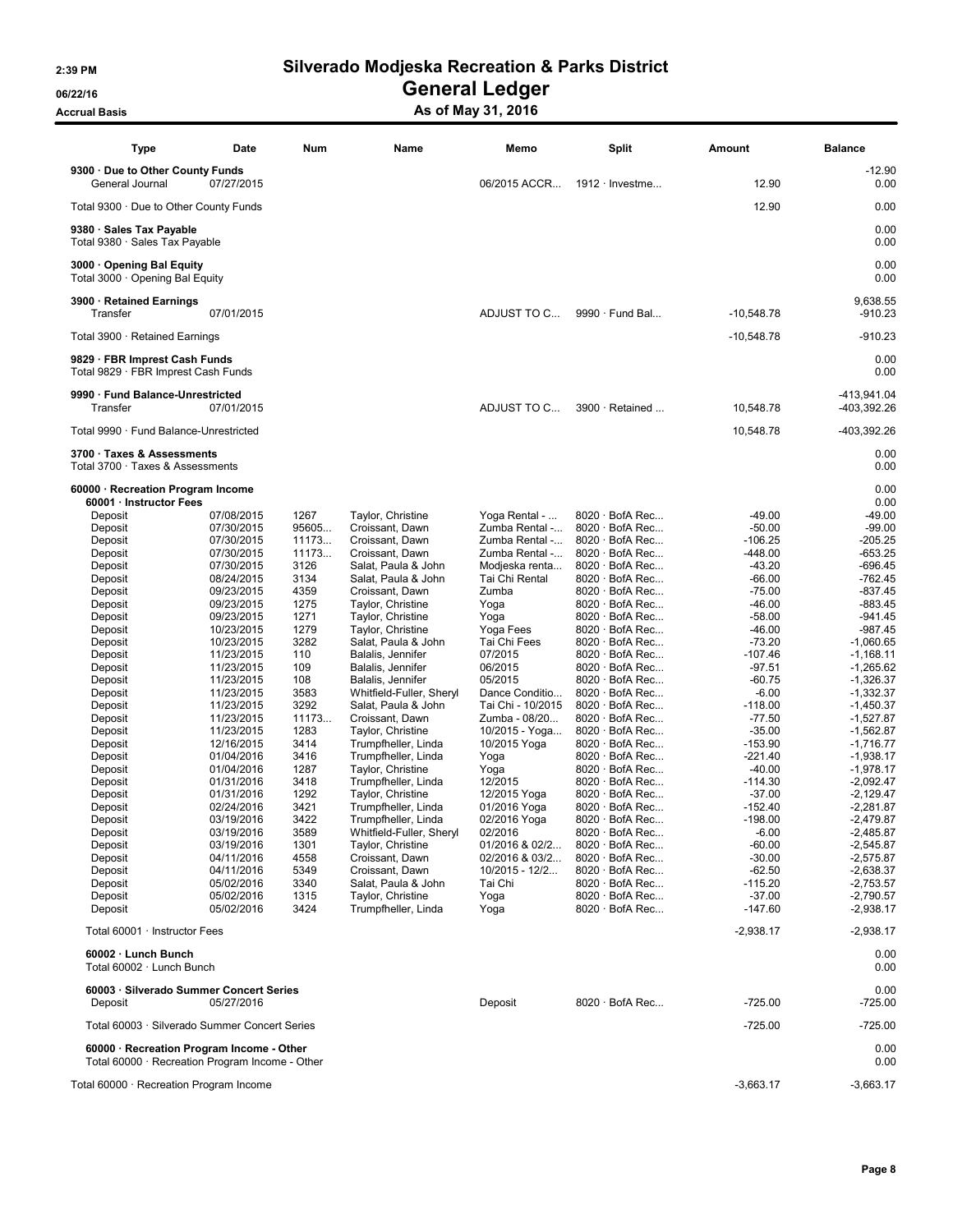### Accrual Basis Accrual Basis Accrual Basis Accrual Basis As of May 31, 2016

| Type                                         | Date                     | <b>Num</b> | Name | Memo                      | <b>Split</b>                       | Amount                      | <b>Balance</b>               |
|----------------------------------------------|--------------------------|------------|------|---------------------------|------------------------------------|-----------------------------|------------------------------|
| 6210 · Property Taxes -Current Secured       |                          |            |      |                           |                                    |                             | 0.00                         |
| General Journal                              | 07/15/2015               |            |      | SECURED CO                | 8010 · County C                    | $-207.28$                   | $-207.28$                    |
| General Journal                              | 07/15/2015               |            |      | TEETER PLA                | 8010 · County C                    | $-171.47$                   | $-378.75$                    |
|                                              |                          |            |      |                           |                                    |                             |                              |
| General Journal                              | 11/12/2015               |            |      | SECURED CO                | $8010 \cdot$ County C              | $-2,319.35$                 | $-2,698.10$                  |
| General Journal                              | 12/02/2015               |            |      | SECURED CO                | 8010 · County C                    | $-1,980.74$                 | $-4.678.84$                  |
| General Journal                              | 12/17/2015               |            |      | SECURED CO                | 8010 · County C                    | $-8,228.59$                 | $-12,907.43$                 |
| General Journal                              | 01/13/2016               |            |      | PUBLIC UTILI              | $8010 \cdot$ County C              | $-622.84$                   | $-13,530.27$                 |
| General Journal                              | 01/13/2016               |            |      | <b>REG RAILROA</b>        | $8010 \cdot$ County C              | $-2.68$                     | $-13,532.95$                 |
|                                              |                          |            |      |                           |                                    |                             |                              |
| General Journal                              | 01/13/2016               |            |      | QUALIFIED P               | 8010 · County C                    | $-1.60$                     | $-13,534.55$                 |
| General Journal                              | 01/13/2016               |            |      | SECURED CO                | $8010 \cdot$ County C              | $-547.71$                   | $-14,082.26$                 |
| General Journal                              | 03/10/2016               |            |      | SECURED CO                | $8010 \cdot$ County C              | $-1,477.28$                 | $-15,559.54$                 |
| General Journal                              | 04/20/2016               |            |      | SECURED CO                | 8010 · County C                    | $-8,292.84$                 | $-23,852.38$                 |
| General Journal                              | 05/18/2016               |            |      | PUBLIC UTILI              | $8010 \cdot$ County C              | $-598.15$                   | $-24,450.53$                 |
|                                              |                          |            |      |                           |                                    |                             |                              |
| General Journal                              | 05/18/2016               |            |      | REG RAILROA               | 8010 · County C                    | $-2.75$                     | $-24,453.28$                 |
| General Journal                              | 05/18/2016               |            |      | QUALIFIED P               | $8010 \cdot$ County C              | $-1.65$                     | $-24.454.93$                 |
| General Journal                              | 05/25/2016               |            |      | SECURED CO                | 8010 · County C                    | -454.62                     | $-24,909.55$                 |
| Total 6210 · Property Taxes -Current Secured |                          |            |      |                           |                                    | $-24,909.55$                | $-24,909.55$                 |
| 6220 · Property Taxes-Curr Unsecured         |                          |            |      |                           |                                    |                             | 0.00                         |
| General Journal                              | 09/08/2015               |            |      | UNSECURED                 | 8010 · County C                    | $-608.38$                   | $-608.38$                    |
| General Journal                              | 01/13/2016               |            |      | UNSEC TAX C               | $8010 \cdot$ County C              | $-26.20$                    | $-634.58$                    |
| Total 6220 · Property Taxes-Curr Unsecured   |                          |            |      |                           |                                    | $-634.58$                   | $-634.58$                    |
| 6230 · Property Taxes - Prior Secured        |                          |            |      |                           |                                    |                             | 0.00                         |
| Total 6230 · Property Taxes - Prior Secured  |                          |            |      |                           |                                    |                             | 0.00                         |
| 6240 · Property Taxes-Prior Unsecured        |                          |            |      |                           |                                    |                             | 0.00                         |
| Total 6240 · Property Taxes-Prior Unsecured  |                          |            |      |                           |                                    |                             | 0.00                         |
| 6280 · Property Tax-Curr Supplemental        |                          |            |      |                           |                                    |                             | 0.00                         |
| General Journal                              | 07/15/2015               |            |      | SUPPL TAX P               | 8010 · County C                    | $-0.03$                     | $-0.03$                      |
|                                              |                          |            |      |                           |                                    |                             |                              |
| General Journal                              | 07/16/2015               |            |      | SUPPL TAX P               | 8010 · County C                    | $-38.00$                    | $-38.03$                     |
| General Journal                              | 08/19/2015               |            |      | SUPPL TAX P               | 8010 · County C                    | $-13.66$                    | $-51.69$                     |
| General Journal                              | 09/08/2015               |            |      | SUPPL TAX P               | $8010 \cdot$ County C              | $-18.62$                    | $-70.31$                     |
| General Journal                              | 10/09/2015               |            |      | SUPPL TAX P               | 8010 · County C                    | $-66.77$                    | $-137.08$                    |
| General Journal                              | 11/05/2015               |            |      | SUPPL TAX P               | 8010 · County C                    | $-18.03$                    | $-155.11$                    |
| General Journal                              | 12/17/2015               |            |      | SUPPL TAX P               | 8010 · County C                    | $-181.14$                   | $-336.25$                    |
| General Journal                              | 01/13/2016               |            |      | SUPPL TAX P               | 8010 · County C                    | $-15.74$                    | $-351.99$                    |
|                                              |                          |            |      |                           |                                    |                             |                              |
| General Journal                              | 02/10/2016               |            |      | SUPPL TAX P               | 8010 · County C                    | $-10.26$                    | $-362.25$                    |
| General Journal                              | 03/09/2016               |            |      | SUPPL TAX P               | $8010 \cdot$ County C              | $-45.12$                    | $-407.37$                    |
| General Journal                              | 04/06/2016               |            |      | SUPPL TAX P               | 8010 · County C                    | $-45.24$                    | $-452.61$                    |
| General Journal                              | 05/18/2016               |            |      | SUPPL TAX P               | 8010 · County C                    | $-113.68$                   | $-566.29$                    |
| Total 6280 · Property Tax-Curr Supplemental  |                          |            |      |                           |                                    | $-566.29$                   | $-566.29$                    |
| 6290 Other Taxes                             |                          |            |      |                           |                                    |                             | 0.00                         |
| General Journal                              | 12/29/2015               |            |      | ORANGE COU                | 8010 · County C                    | $-24,729.62$                | $-24,729.62$                 |
|                                              |                          |            |      |                           | 8010 · County C                    |                             |                              |
| General Journal                              | 01/04/2016               |            |      | OC RESIDUAL               |                                    | $-28,213.11$                | $-52,942.73$                 |
| General Journal<br>General Journal           | 04/05/2016<br>05/31/2016 |            |      | OC ASSET LI<br>OC PASSTHR | 8010 · County C<br>8010 · County C | $-1,064.10$<br>$-15,580.07$ | $-54.006.83$<br>$-69,586.90$ |
| Total 6290 · Other Taxes                     |                          |            |      |                           |                                    | $-69,586.90$                | $-69,586.90$                 |
|                                              |                          |            |      |                           |                                    |                             |                              |
| 6300 · Property Taxes-Prior Supplement       |                          |            |      |                           |                                    |                             | 0.00                         |
| General Journal                              | 07/15/2015               |            |      | DELQ SUPPL                | $8010 \cdot$ County C              | -14.49                      | $-14.49$                     |
| Total 6300 · Property Taxes-Prior Supplement |                          |            |      |                           |                                    | $-14.49$                    | $-14.49$                     |
| 6530 · Forfeitures & Penalties               |                          |            |      |                           |                                    |                             | 0.00                         |
| Total 6530 · Forfeitures & Penalties         |                          |            |      |                           |                                    |                             | 0.00                         |
| 6540 · Penalties & Costs on Deling Tax       |                          |            |      |                           |                                    |                             | 0.00                         |
|                                              |                          |            |      |                           |                                    |                             |                              |
| General Journal                              | 07/15/2015               |            |      |                           | DELQ SUPP P 8010 County C          | $-4.38$                     | $-4.38$                      |
|                                              |                          |            |      |                           |                                    |                             |                              |
| Total 6540 · Penalties & Costs on Deling Tax |                          |            |      |                           |                                    | $-4.38$                     | $-4.38$                      |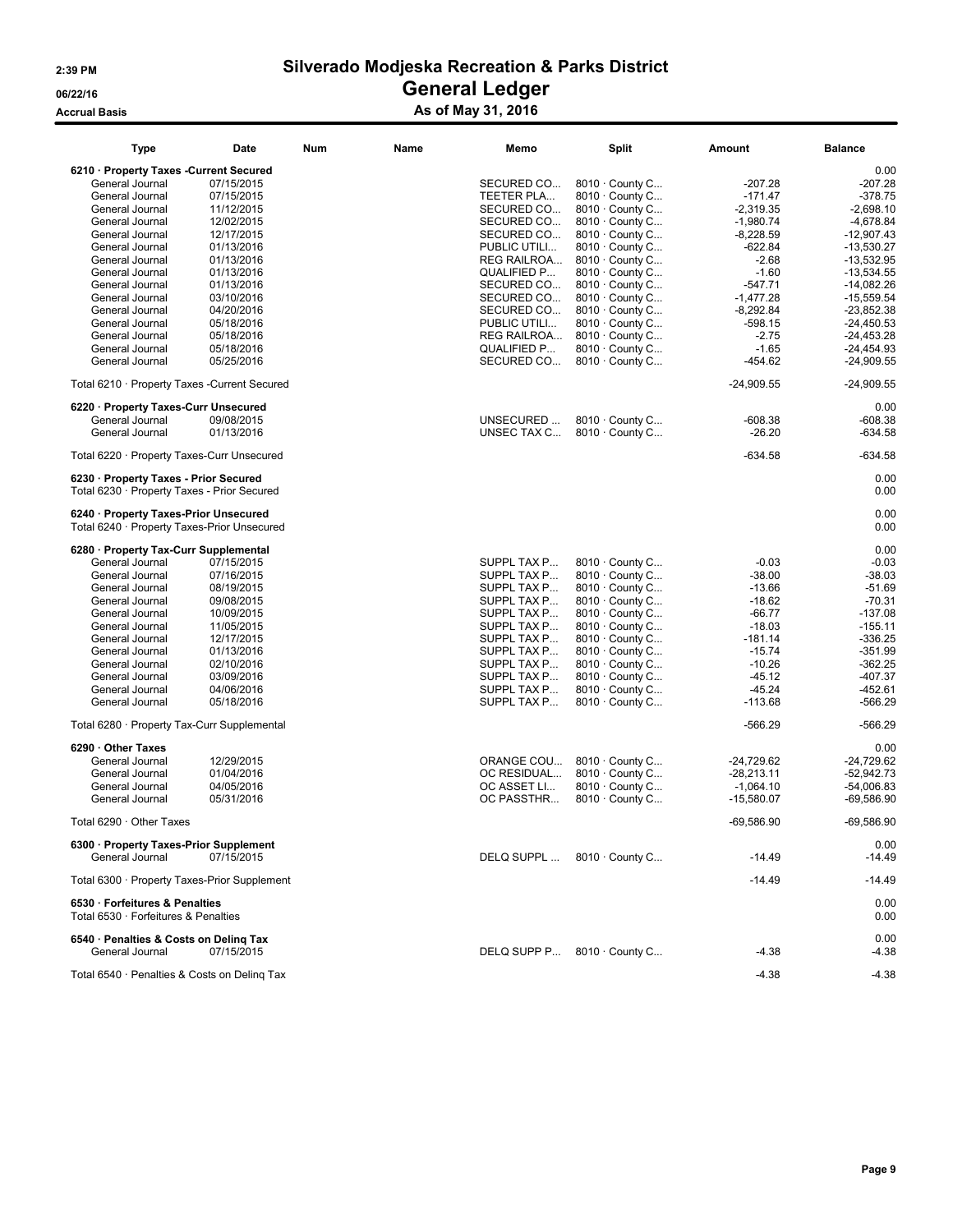Accrual Basis Accrual Basis Accrual Basis Accrual Basis As of May 31, 2016

| <b>Type</b>                                              | Date                     | Num          | Name                                    | Memo                                 | <b>Split</b>                                   | Amount                 | <b>Balance</b>             |
|----------------------------------------------------------|--------------------------|--------------|-----------------------------------------|--------------------------------------|------------------------------------------------|------------------------|----------------------------|
| 6610 · Interest                                          |                          |              |                                         |                                      |                                                |                        | 0.00                       |
| General Journal                                          | 07/27/2015               |              |                                         | 06/2015 ACCR                         | $8250 \cdot$ Interest                          | 100.51                 | 100.51                     |
| General Journal                                          | 08/06/2015               |              |                                         | 07/2015 ACCR                         | $8250 \cdot$ Interest                          | $-105.71$              | $-5.20$                    |
| General Journal                                          | 08/17/2015               |              |                                         | 06/2015 ACCR                         | $8250 \cdot$ Interest                          | $-100.51$              | $-105.71$                  |
| General Journal                                          | 08/25/2015               |              |                                         | 2013-2014 RE                         | 8010 · County C                                | $-0.03$                | $-105.74$                  |
| General Journal                                          | 09/10/2015               |              |                                         | 08/2015 ACCR                         | 8250 · Interest                                | $-91.81$               | $-197.55$                  |
| General Journal                                          | 10/06/2015               |              |                                         | 09/2015 ACCR                         | $8250 \cdot$ Interest                          | $-100.93$              | $-298.48$                  |
| General Journal                                          | 11/05/2015               |              |                                         | 10/2015 ACCR                         | 8250 · Interest                                | $-94.95$               | $-393.43$                  |
| General Journal                                          | 12/08/2015               |              |                                         | 11/2015 ACCR                         | 8250 · Interest                                | $-89.44$               | $-482.87$                  |
| General Journal                                          | 01/11/2016               |              |                                         | 12/2015 ACCR                         | 8250 · Interest                                | $-77.14$               | $-560.01$                  |
| General Journal                                          | 01/12/2016               |              |                                         | INTEREST ON                          | 8010 · County C                                | $-1.93$                | $-561.94$                  |
| General Journal                                          | 01/29/2016               |              |                                         | 02/2008 REALI                        | 8010 · County C                                | $-6.91$                | $-568.85$                  |
| General Journal<br>General Journal                       | 02/04/2016<br>03/08/2016 |              |                                         | 01/2016 ACCR<br>02/2016 ACCR         | 8250 · Interest<br>$8250 \cdot$ Interest       | $-111.04$              | $-679.89$<br>$-794.90$     |
| General Journal                                          | 04/06/2016               |              |                                         | 03/2016 ACCR                         | $8250 \cdot$ Interest                          | $-115.01$<br>$-119.82$ | -914.72                    |
| General Journal                                          | 05/06/2016               |              |                                         | 04/2016 ACCR                         | 8250 · Interest                                | $-118.98$              | $-1,033.70$                |
|                                                          |                          |              |                                         |                                      |                                                |                        |                            |
| Total 6610 · Interest                                    |                          |              |                                         |                                      |                                                | $-1,033.70$            | $-1,033.70$                |
| 6620 · Rents and Concessions                             |                          |              |                                         |                                      |                                                |                        | 0.00                       |
| Deposit                                                  | 07/08/2015               | 1100         | Robinson, Eugene &                      | Rental                               | 8020 · BofA Rec                                | $-100.00$              | $-100.00$                  |
| Deposit                                                  | 07/08/2015<br>07/08/2015 | 234          | Brenn, Harry                            | AA Rental (07/                       | $8020 \cdot$ BofA Rec<br>$8020 \cdot$ BofA Rec | $-45.00$               | $-145.00$                  |
| Deposit                                                  |                          | 2450<br>1274 | Mileham, Beverly<br><b>Barefoot Vet</b> | Bible Study Re<br>Rental - 05/201    | 8020 · BofA Rec                                | $-34.00$<br>$-100.00$  | $-179.00$<br>$-279.00$     |
| Deposit<br>Deposit                                       | 07/08/2015<br>07/08/2015 | 19010        | Kermode, Michael                        | Rental - 08/29/15                    | 8020 · BofA Rec                                | $-450.00$              | $-729.00$                  |
| Check                                                    | 07/29/2015               | 2354         | Tara Saraye                             | Deposit Refund                       | $8020 \cdot$ BofA Rec                          | 100.00                 | $-629.00$                  |
| Deposit                                                  | 07/30/2015               | 2453         | Mileham, Beverly                        | <b>Bible Study</b>                   | 8020 · BofA Rec                                | $-40.00$               | $-669.00$                  |
| Deposit                                                  | 07/30/2015               | 1457         | Silbermann, Michael                     | Rental                               | 8020 · BofA Rec                                | $-25.00$               | $-694.00$                  |
| Deposit                                                  | 07/30/2015               | 1456         | Silbermann, Michael                     | Rental                               | $8020 \cdot$ BofA Rec                          | $-35.00$               | $-729.00$                  |
| Deposit                                                  | 07/30/2015               | 2593         | Tara Saraye                             | Rental                               | 8020 · BofA Rec                                | $-150.00$              | $-879.00$                  |
| Deposit                                                  | 08/24/2015               | 1287         | Lake, Glenn                             | Rental                               | $8020 \cdot$ BofA Rec                          | $-250.00$              | $-1,129.00$                |
| Deposit                                                  | 08/24/2015               | 1001         | Feldman, Randi                          | Rental                               | $8020 \cdot$ BofA Rec                          | $-175.00$              | $-1,304.00$                |
| Deposit                                                  | 08/24/2015               | 319          | McWilliams, Phil                        | Rental                               | 8020 · BofA Rec                                | $-100.00$              | $-1,404.00$                |
| Deposit                                                  | 08/24/2015               | 1158         | Manrriquez, Anna                        | Cat Adoption D                       | 8020 · BofA Rec                                | $-55.00$               | $-1,459.00$                |
| Deposit                                                  | 09/23/2015               |              | Mileham, Beverly                        | <b>Bible Study</b>                   | $8020 \cdot$ BofA Rec                          | $-27.00$               | $-1,486.00$                |
| Deposit                                                  | 09/23/2015               | 149          | Jimenez, Aaron & Ale                    | Rental                               | $8020 \cdot$ BofA Rec                          | $-50.00$               | $-1,536.00$                |
| Deposit                                                  | 09/23/2015               | 2458         | Mileham, Beverly                        | <b>Bible Study</b>                   | 8020 · BofA Rec                                | $-25.00$               | $-1,561.00$                |
| Deposit                                                  | 09/23/2015               | 4094         | Foster, Scott                           | AA Meetings 1                        | 8020 · BofA Rec                                | $-45.00$               | $-1,606.00$                |
| Deposit                                                  | 10/23/2015               | 1062         | Johnson, Deborah                        | Rental                               | $8020 \cdot$ BofA Rec                          | $-50.00$               | $-1,656.00$                |
| Deposit                                                  | 10/23/2015               | 93275        | <b>Barefoot Vet</b>                     | Rental: 09/201                       | $8020 \cdot$ BofA Rec                          | $-100.00$              | $-1,756.00$                |
| Deposit                                                  | 10/23/2015               |              | Mileham, Beverly                        | <b>Bible Study</b>                   | 8020 · BofA Rec                                | $-23.00$               | $-1,779.00$                |
| Deposit                                                  | 11/23/2015               | 3299         | Buchbinder, Barbara                     | Silverado Rental                     | $8020 \cdot$ BofA Rec                          | $-90.00$               | $-1,869.00$                |
| Deposit                                                  | 12/16/2015               |              |                                         | Bible Study Re                       | $8020 \cdot$ BofA Rec                          | $-30.00$               | $-1,899.00$                |
| Deposit                                                  | 01/04/2016               |              | Mileham, Beverly                        | <b>Bible Study</b>                   | 8020 · BofA Rec<br>8020 · BofA Rec             | $-15.00$               | $-1,914.00$                |
| Deposit<br>Deposit                                       | 01/04/2016<br>01/04/2016 | 1220         | Foster, Scott                           | Table & Chair<br>AA Rental (01/      | 8020 · BofA Rec                                | $-20.00$<br>$-45.00$   | $-1,934.00$<br>$-1,979.00$ |
| Deposit                                                  | 01/31/2016               |              |                                         | <b>Bible Study</b>                   | $8020 \cdot$ BofA Rec                          | $-30.00$               | $-2,009.00$                |
| Deposit                                                  | 01/31/2016               | 1067         | Give A Child Life                       | <b>Facility Rental</b>               | 8020 · BofA Rec                                | $-50.00$               | $-2,059.00$                |
| Deposit                                                  | 01/31/2016               | 1338         | <b>Barefoot Vet</b>                     | 01/2016 thru 0                       | 8020 · BofA Rec                                | $-75.00$               | $-2.134.00$                |
| Deposit                                                  | 01/31/2016               | 65           | Mainville, Michelle                     | <b>Facility Rental</b>               | $8020 \cdot$ BofA Rec                          | $-100.00$              | $-2,234.00$                |
| Deposit                                                  | 02/17/2016               | 2423         | Smith, Jennifer                         | Modjeska Rental                      | $8020 \cdot$ BofA Rec                          | $-25.00$               | $-2,259.00$                |
| Deposit                                                  | 02/17/2016               | 1337         | Johnson, Deborah                        | Silverado Rental                     | 8020 · BofA Rec                                | $-100.00$              | $-2,359.00$                |
| Deposit                                                  | 02/24/2016               | 1422         | Lewis, Kerry                            | Rental                               | $8020 \cdot$ BofA Rec                          | $-50.00$               | $-2,409.00$                |
| Deposit                                                  | 02/24/2016               | 1070         | Utley, Christopher                      | Rental                               | $8020 \cdot$ BofA Rec                          | $-140.00$              | $-2,549.00$                |
| Deposit                                                  | 02/24/2016               | 2150         | Kirkland, Kenneth                       | Rental                               | $8020 \cdot$ BofA Rec                          | $-50.00$               | $-2,599.00$                |
| Deposit                                                  | 02/24/2016               |              |                                         | Bible Study Re                       | 8020 · BofA Rec                                | $-30.00$               | $-2,629.00$                |
| Deposit                                                  | 03/19/2016               | 269          | Lake, Glenn                             | Rental                               | 8020 · BofA Rec                                | $-100.00$              | $-2,729.00$                |
| Deposit                                                  | 04/11/2016               |              | Mileham, Beverly                        | <b>Bible Study</b>                   | $8020 \cdot$ BofA Rec                          | $-30.00$               | $-2,759.00$                |
| Deposit                                                  | 04/11/2016               | 5662         | Foster, Scott                           | AA Rental                            | 8020 · BofA Rec                                | $-45.00$               | $-2,804.00$                |
| Deposit                                                  | 04/11/2016               | 530          | Schreiner, Stephen                      | Rental                               | 8020 · BofA Rec                                | $-100.00$              | $-2,904.00$                |
| Deposit                                                  | 04/11/2016               | 3280         | Hennes, John                            | Rental                               | $8020 \cdot$ BofA Rec                          | $-100.00$              | $-3,004.00$                |
| Deposit                                                  | 04/11/2016               | 3282         | Hennes, John                            | Rental                               | 8020 · BofA Rec                                | $-100.00$              | $-3,104.00$                |
| Deposit                                                  | 05/02/2016               | 68           | Landry, Allison                         | Rental                               | $8020 \cdot$ BofA Rec                          | $-50.00$               | $-3,154.00$                |
| Deposit                                                  | 05/02/2016               | 9294         | <b>Barefoot Vet</b>                     | Vet Rental                           | 8020 · BofA Rec                                | $-100.00$              | $-3,254.00$                |
| Deposit<br>Deposit                                       | 05/02/2016<br>05/27/2016 | 2469<br>1316 | Mileham, Beverly<br>Lake, Glenn         | <b>Bible Study</b><br>Rental (Replac | $8020 \cdot$ BofA Rec<br>$8020 \cdot$ BofA Rec | $-30.00$<br>$-100.00$  | $-3,284.00$<br>$-3,384.00$ |
| Total 6620 · Rents and Concessions                       |                          |              |                                         |                                      |                                                |                        |                            |
|                                                          |                          |              |                                         |                                      |                                                | $-3,384.00$            | $-3,384.00$                |
| 6690 · State-Homeowners PR Tax Relief<br>General Journal | 12/09/2015               |              |                                         | STATE HOX S                          | 8010 · County C                                | $-24.46$               | 0.00<br>-24.46             |
| General Journal                                          | 01/06/2016               |              |                                         | STATE HOX S                          | 8010 · County C                                | $-57.10$               | -81.56                     |
| General Journal                                          | 05/04/2016               |              |                                         | STATE HOX S                          | 8010 · County C                                | $-57.09$               | $-138.65$                  |
| Total 6690 · State-Homeowners PR Tax Relief              |                          |              |                                         |                                      |                                                | $-138.65$              | -138.65                    |
| 6920 · Grant Income<br>Total 6920 · Grant Income         |                          |              |                                         |                                      |                                                |                        | 0.00<br>0.00               |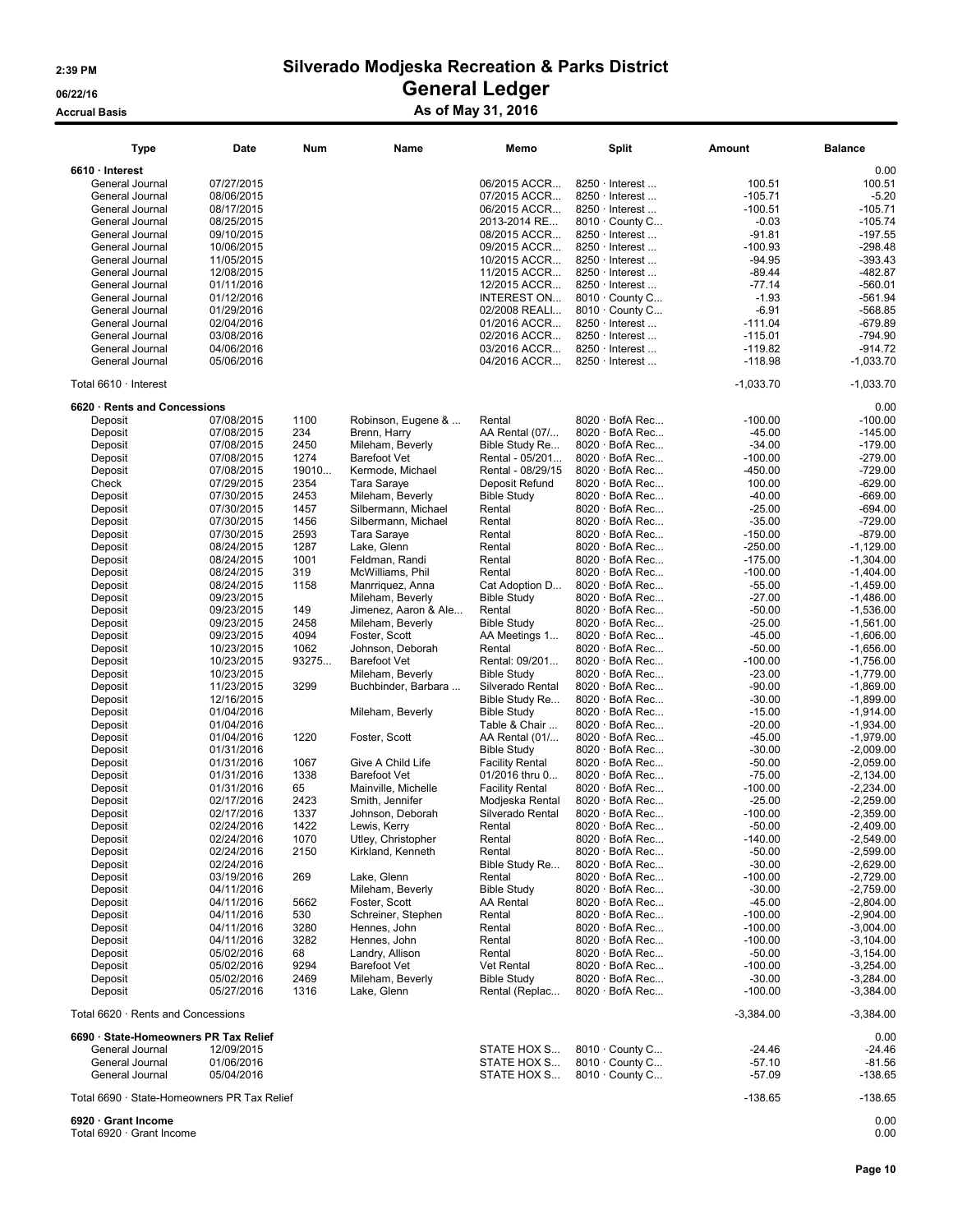06/22/16 OS/22/16 General Ledger

### Accrual Basis Accrual Basis Accrual Basis Accrual Basis As of May 31, 2016

| Type                                                                                                 | Date                                   | Num                 | Name                                                              | Memo                            | Split                                                       | Amount                              | <b>Balance</b>                                |
|------------------------------------------------------------------------------------------------------|----------------------------------------|---------------------|-------------------------------------------------------------------|---------------------------------|-------------------------------------------------------------|-------------------------------------|-----------------------------------------------|
| $6970 \cdot$ State - Other<br>Deposit                                                                | 01/04/2016                             | $01-009$            | County of Orange, Au                                              | Bankruptcy Or                   | $8020 \cdot$ BofA Rec                                       | $-211.49$                           | 0.00<br>$-211.49$                             |
| Total 6970 · State - Other                                                                           |                                        |                     |                                                                   |                                 |                                                             | $-211.49$                           | $-211.49$                                     |
| 7000 · Christmas In The Canyons<br>7001 · Booth Rental<br>Total 7001 · Booth Rental                  |                                        |                     |                                                                   |                                 |                                                             |                                     | 0.00<br>0.00<br>0.00                          |
| 7002 · Donations<br>Total 7002 · Donations                                                           |                                        |                     |                                                                   |                                 |                                                             |                                     | 0.00<br>0.00                                  |
| $7003 \cdot$ Raffles<br>Total 7003 · Raffles                                                         |                                        |                     |                                                                   |                                 |                                                             |                                     | 0.00<br>0.00                                  |
| 7004 · Tree Sales<br>Total 7004 · Tree Sales                                                         |                                        |                     |                                                                   |                                 |                                                             |                                     | 0.00<br>0.00                                  |
| 7005 · Wagon/Hay Rides<br>Total 7005 · Wagon/Hay Rides                                               |                                        |                     |                                                                   |                                 |                                                             |                                     | 0.00<br>0.00                                  |
| 7006 · Santa/Sleigh Pictures<br>Total 7006 · Santa/Sleigh Pictures                                   |                                        |                     |                                                                   |                                 |                                                             |                                     | 0.00<br>0.00                                  |
| 7007 · Advertising<br>Total 7007 · Advertising                                                       |                                        |                     |                                                                   |                                 |                                                             |                                     | 0.00<br>0.00                                  |
| 7008 · Van/Shuttle Ride<br>Total 7008 · Van/Shuttle Ride                                             |                                        |                     |                                                                   |                                 |                                                             |                                     | 0.00<br>0.00                                  |
| 7000 · Christmas In The Canyons - Other<br>Total 7000 · Christmas In The Canyons - Other             |                                        |                     |                                                                   |                                 |                                                             |                                     | 0.00<br>0.00                                  |
| Total 7000 · Christmas In The Canyons                                                                |                                        |                     |                                                                   |                                 |                                                             |                                     | 0.00                                          |
| 7120 · In-Lieu Taxes - Other<br>Total 7120 · In-Lieu Taxes - Other                                   |                                        |                     |                                                                   |                                 |                                                             |                                     | 0.00<br>0.00                                  |
| 7340 · Election Services<br>Total 7340 · Election Services                                           |                                        |                     |                                                                   |                                 |                                                             |                                     | 0.00<br>0.00                                  |
| 7670 · Miscellaneous Revenue<br>76701 · Donations/Gifts<br>Deposit                                   | 05/02/2016                             | 1408                | <b>Natural Solutions</b>                                          | K-9 Rattlesnak                  | $8020 \cdot$ BofA Rec                                       | $-750.00$                           | 0.00<br>0.00<br>$-750.00$                     |
| Total 76701 · Donations/Gifts                                                                        |                                        |                     |                                                                   |                                 |                                                             | $-750.00$                           | $-750.00$                                     |
| 7670 · Miscellaneous Revenue - Other<br>General Journal                                              | 08/26/2015                             |                     |                                                                   | 2013-2014 EX                    | 8010 · County C                                             | $-5.99$                             | 0.00<br>$-5.99$                               |
| Total 7670 · Miscellaneous Revenue - Other                                                           |                                        |                     |                                                                   |                                 |                                                             | $-5.99$                             | $-5.99$                                       |
| Total 7670 · Miscellaneous Revenue                                                                   |                                        |                     |                                                                   |                                 |                                                             | -755.99                             | $-755.99$                                     |
| 7680 · 6-mo Expired Checks<br>Total 7680 · 6-mo Expired Checks                                       |                                        |                     |                                                                   |                                 |                                                             |                                     | 0.00<br>0.00                                  |
| 7960 · Donations/Gifts<br>79601 · CITC Inventory Donations<br>Total 79601 · CITC Inventory Donations |                                        |                     |                                                                   |                                 |                                                             |                                     | 0.00<br>0.00<br>0.00                          |
| 7960 · Donations/Gifts - Other<br>Deposit<br>Deposit<br>Deposit                                      | 08/24/2015<br>11/23/2015<br>04/11/2016 | 318<br>7539<br>1441 | McWilliams, Phil<br>Williams, Frances<br><b>Natural Solutions</b> | Donation<br>Deposit<br>Donation | $8020 \cdot$ BofA Rec<br>8020 · BofA Rec<br>8020 · BofA Rec | $-370.00$<br>$-100.00$<br>$-825.00$ | 0.00<br>$-370.00$<br>$-470.00$<br>$-1,295.00$ |
| Total 7960 · Donations/Gifts - Other                                                                 |                                        |                     |                                                                   |                                 |                                                             | $-1,295.00$                         | $-1,295.00$                                   |
| Total 7960 · Donations/Gifts                                                                         |                                        |                     |                                                                   |                                 |                                                             | $-1,295.00$                         | $-1,295.00$                                   |
| 9000 · Chili Cookoff Fundraiser<br><b>Activity Tickets</b><br>Deposit<br>Deposit                     | 05/09/2016<br>05/12/2016               |                     |                                                                   | Deposit<br>Deposit              | 8020 · BofA Rec<br>$8020 \cdot$ BofA Rec                    | $-15.00$<br>$-375.00$               | 0.00<br>0.00<br>$-15.00$<br>$-390.00$         |
| <b>Total Activity Tickets</b>                                                                        |                                        |                     |                                                                   |                                 |                                                             | $-390.00$                           | $-390.00$                                     |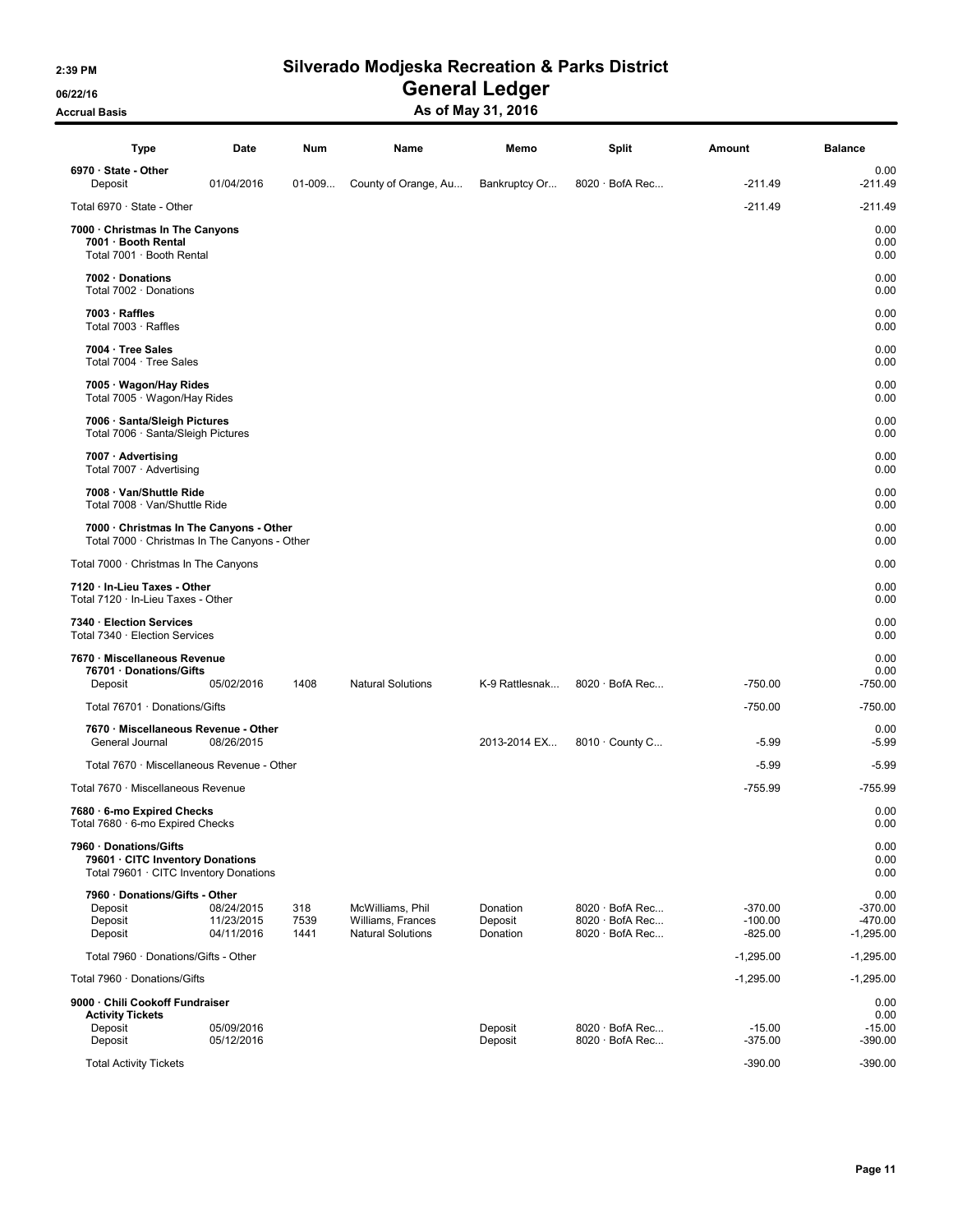### Accrual Basis Accrual Basis Accrual Basis Accrual Basis As of May 31, 2016

| <b>Type</b>                                                       | Date                     | Num         | Name                                        | Memo                               | <b>Split</b>                             | Amount               | <b>Balance</b>         |
|-------------------------------------------------------------------|--------------------------|-------------|---------------------------------------------|------------------------------------|------------------------------------------|----------------------|------------------------|
| <b>Chili &amp; Vendor Booths</b>                                  |                          |             |                                             |                                    |                                          |                      | 0.00                   |
| Deposit                                                           | 03/19/2016               | 3990        | LaMee, Tracie & Rich                        | Vendor Booth                       | 8020 · BofA Rec                          | $-35.00$             | $-35.00$               |
| Deposit                                                           | 03/19/2016               | 2873        | <b>Kettle Masters</b>                       | Vendor Booth                       | $8020 \cdot$ BofA Rec                    | $-35.00$             | $-70.00$               |
| Deposit                                                           | 03/19/2016               | 1664        | Screamin' Ice Cream                         | Vendor Booth                       | $8020 \cdot$ BofA Rec                    | $-35.00$             | $-105.00$              |
| Deposit                                                           | 03/19/2016               | 2278        | Wonders of Wildlife                         | Vendor Booth                       | $8020 \cdot$ BofA Rec                    | $-25.00$             | $-130.00$              |
| Deposit                                                           | 04/11/2016               | $01-009$    | County of Orange, Au                        | Chili Cookoff -                    | $8020 \cdot$ BofA Rec                    | $-35.00$             | $-165.00$              |
| Deposit                                                           | 04/11/2016               | 771         | Kumerow, Carol & Ric                        | Chili Cookoff -                    | $8020 \cdot$ BofA Rec                    | $-35.00$             | $-200.00$              |
| Deposit                                                           | 04/11/2016               | 37677       | Silverstein, Steven                         | Chili Cookoff -                    | $8020 \cdot$ BofA Rec                    | $-35.00$             | $-235.00$              |
| Deposit                                                           | 04/11/2016               | 164         | Acorn, Robert & Julie                       | Chili Cookoff -                    | 8020 · BofA Rec                          | $-50.00$             | $-285.00$              |
| Deposit<br>Deposit                                                | 04/11/2016<br>04/11/2016 | 424<br>5335 | Gaasch, Shelley & Dan<br>Dollar Loan Center | Chili Cookoff -<br>Chili Cookoff - | 8020 · BofA Rec<br>$8020 \cdot$ BofA Rec | $-25.00$<br>$-35.00$ | $-310.00$<br>$-345.00$ |
| Deposit                                                           | 05/02/2016               |             |                                             | Deposit                            | 8020 · BofA Rec                          | $-35.00$             | $-380.00$              |
| Deposit                                                           | 05/02/2016               | 2086        |                                             | J. Hubble                          | 8020 · BofA Rec                          | $-35.00$             | $-415.00$              |
| Deposit                                                           | 05/02/2016               | 3204        |                                             | Camlon Farm/                       | 8020 · BofA Rec                          | $-35.00$             | $-450.00$              |
| Deposit                                                           | 05/02/2016               | 2817        |                                             | L. Prescott                        | $8020 \cdot$ BofA Rec                    | $-40.00$             | $-490.00$              |
| Deposit                                                           | 05/02/2016               | 6691        |                                             | L. Buckley                         | 8020 · BofA Rec                          | $-40.00$             | $-530.00$              |
| Deposit                                                           | 05/02/2016               | 35484       |                                             | Capay Organic                      | $8020 \cdot$ BofA Rec                    | $-35.00$             | $-565.00$              |
| Deposit                                                           | 05/02/2016               | 4264        |                                             | M. Flegal                          | 8020 · BofA Rec                          | $-35.00$             | $-600.00$              |
| Deposit                                                           | 05/02/2016               |             |                                             | T. Westlo                          | $8020 \cdot$ BofA Rec                    | $-35.00$             | $-635.00$              |
| Deposit                                                           | 05/02/2016               | 2646        |                                             | A. Ortez                           | $8020 \cdot$ BofA Rec                    | $-35.00$             | $-670.00$              |
| Deposit                                                           | 05/02/2016               | 1026        |                                             | Art House                          | 8020 · BofA Rec                          | $-35.00$             | $-705.00$              |
| Deposit                                                           | 05/02/2016               | 344<br>61   |                                             | J. Martinez                        | $8020 \cdot$ BofA Rec<br>8020 · BofA Rec | $-35.00$             | $-740.00$              |
| Deposit<br>Deposit                                                | 05/02/2016<br>05/02/2016 | 1005        |                                             | D. Jay<br><b>Heartfelt Help</b>    | 8020 · BofA Rec                          | $-35.00$<br>$-35.00$ | $-775.00$<br>$-810.00$ |
| Deposit                                                           | 05/09/2016               |             |                                             | Deposit                            | $8020 \cdot$ BofA Rec                    | $-70.00$             | $-880.00$              |
| Deposit                                                           | 05/16/2016               | 369         |                                             | P. Montelongo                      | $8020 \cdot$ BofA Rec                    | $-35.00$             | $-915.00$              |
| Deposit                                                           | 05/16/2016               | 5619        |                                             | V. Hutchens                        | 8020 · BofA Rec                          | $-40.00$             | $-955.00$              |
| Deposit                                                           | 05/16/2016               | 7715        |                                             | G. Montelongo                      | 8020 · BofA Rec                          | $-40.00$             | $-995.00$              |
| Deposit                                                           | 05/16/2016               | 47-0302     |                                             | Money Order                        | 8020 · BofA Rec                          | $-40.00$             | $-1,035.00$            |
| Deposit                                                           | 05/16/2016               | 1030        |                                             | M. Medlin                          | $8020 \cdot$ BofA Rec                    | $-40.00$             | $-1.075.00$            |
| Deposit                                                           | 05/16/2016               | 1028        |                                             | A. Edwards                         | 8020 · BofA Rec                          | $-40.00$             | $-1,115.00$            |
| Deposit                                                           | 05/16/2016               | 1615        |                                             | R. Leclaire                        | $8020 \cdot$ BofA Rec                    | $-40.00$             | $-1,155.00$            |
| Deposit                                                           | 05/16/2016               | 1078        |                                             | Orange Hill Vet                    | 8020 · BofA Rec                          | $-40.00$             | $-1,195.00$            |
| Deposit                                                           | 05/27/2016               | 220         |                                             | K. Eckstein                        | 8020 · BofA Rec                          | $-25.00$             | $-1,220.00$            |
| Deposit                                                           | 05/27/2016               |             |                                             | Deposit                            | $8020 \cdot$ BofA Rec                    | $-25.00$             | $-1,245.00$            |
| <b>Total Chili &amp; Vendor Booths</b>                            |                          |             |                                             |                                    |                                          | $-1,245.00$          | $-1,245.00$            |
| <b>Donations</b><br><b>Modern Woodmen</b><br>Total Modern Woodmen |                          |             |                                             |                                    |                                          |                      | 0.00<br>0.00<br>0.00   |
| <b>Donations - Other</b><br><b>Total Donations - Other</b>        |                          |             |                                             |                                    |                                          |                      | 0.00<br>0.00           |
| <b>Total Donations</b>                                            |                          |             |                                             |                                    |                                          |                      | 0.00                   |
| <b>Entry Tickets</b>                                              |                          |             |                                             |                                    |                                          |                      | 0.00                   |
| Deposit                                                           | 05/12/2016               |             |                                             | Deposit                            | $8020 \cdot$ BofA Rec                    | $-2,700.00$          | $-2,700.00$            |
| <b>Total Entry Tickets</b>                                        |                          |             |                                             |                                    |                                          | $-2,700.00$          | $-2,700.00$            |
| <b>Hot Dog Stand</b><br>Deposit                                   | 05/12/2016               |             |                                             | Deposit                            | $8020 \cdot$ BofA Rec                    | $-195.00$            | 0.00<br>$-195.00$      |
| <b>Total Hot Dog Stand</b>                                        |                          |             |                                             |                                    |                                          | $-195.00$            | $-195.00$              |
| <b>Nature Crafts</b><br>Deposit                                   | 05/16/2016               |             |                                             | Deposit                            | 8020 · BofA Rec                          | $-40.00$             | 0.00<br>$-40.00$       |
| <b>Total Nature Crafts</b>                                        |                          |             |                                             |                                    |                                          | $-40.00$             | $-40.00$               |
| <b>Raffle Tickets</b>                                             |                          |             |                                             |                                    |                                          |                      | 0.00                   |
| Deposit                                                           | 05/09/2016               |             |                                             | Deposit                            | 8020 · BofA Rec                          | $-50.00$             | $-50.00$               |
| Deposit                                                           | 05/12/2016               |             |                                             | Deposit                            | 8020 · BofA Rec                          | $-388.00$            | $-438.00$              |
| Deposit                                                           | 05/16/2016               |             |                                             | Deposit                            | $8020 \cdot$ BofA Rec                    | $-53.50$             | -491.50                |
| <b>Total Raffle Tickets</b>                                       |                          |             |                                             |                                    |                                          | $-491.50$            | -491.50                |
| Recycling<br><b>Total Recycling</b>                               |                          |             |                                             |                                    |                                          |                      | 0.00<br>0.00           |
| <b>Silent Auction</b><br><b>Total Silent Auction</b>              |                          |             |                                             |                                    |                                          |                      | 0.00<br>0.00           |
| <b>Square Process Fees</b>                                        |                          |             |                                             |                                    |                                          |                      | 0.00                   |
| Deposit                                                           | 05/09/2016               |             |                                             | Deposit                            | $8020 \cdot$ BofA Rec                    | 4.22                 | 4.22                   |
| <b>Total Square Process Fees</b>                                  |                          |             |                                             |                                    |                                          | 4.22                 | 4.22                   |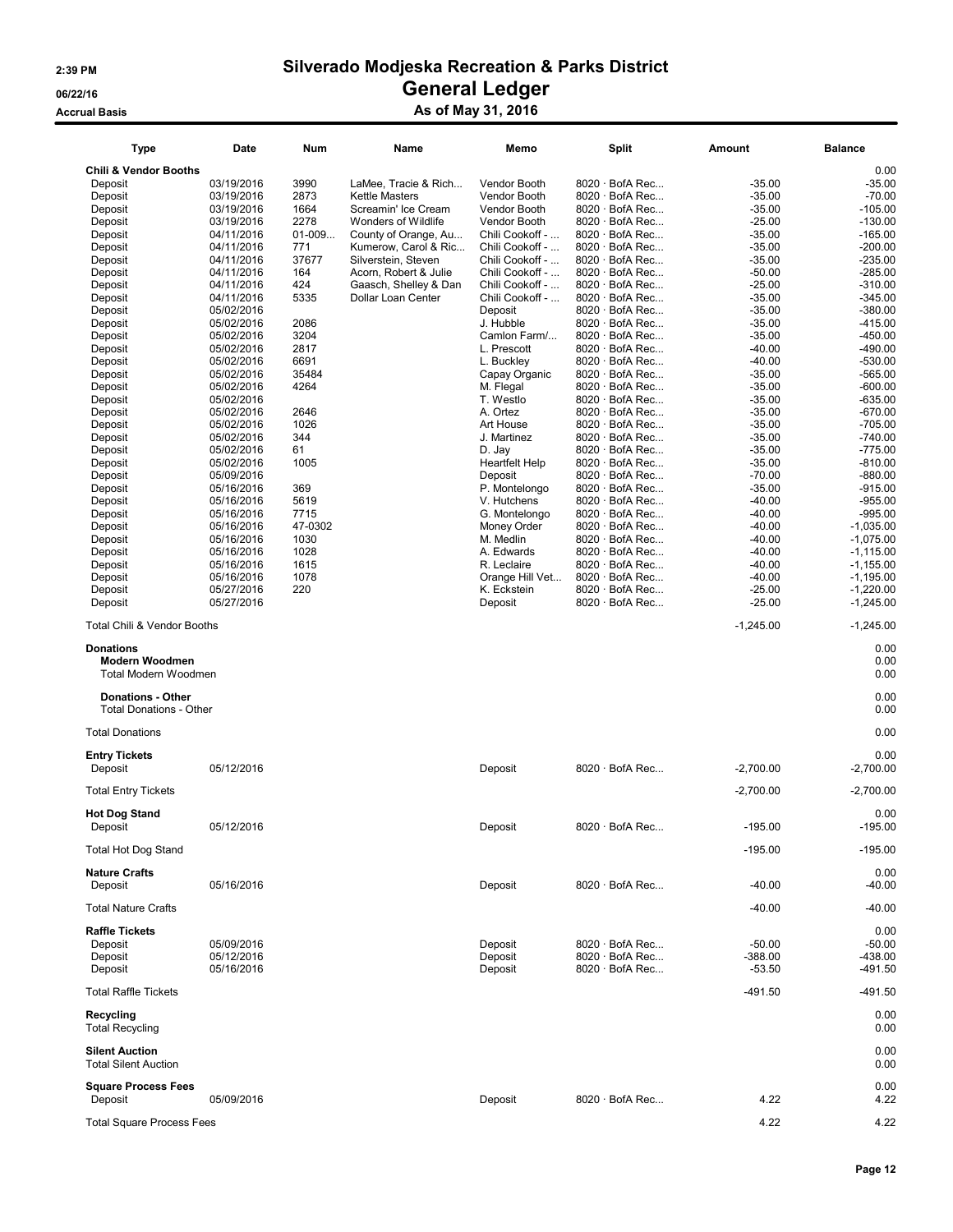06/22/16 OS/22/16 General Ledger

Accrual Basis **Accrual Basis** As of May 31, 2016

| <b>Type</b>                                                                              | Date                     | Num          | Name                                             | Memo                          | Split                                          | Amount           | <b>Balance</b>       |
|------------------------------------------------------------------------------------------|--------------------------|--------------|--------------------------------------------------|-------------------------------|------------------------------------------------|------------------|----------------------|
| 9000 · Chili Cookoff Fundraiser - Other<br>Total 9000 · Chili Cookoff Fundraiser - Other |                          |              |                                                  |                               |                                                |                  | 0.00<br>0.00         |
| Total 9000 · Chili Cookoff Fundraiser                                                    |                          |              |                                                  |                               |                                                | $-5,057.28$      | $-5,057.28$          |
| <b>Bonus</b><br><b>Total Bonus</b>                                                       |                          |              |                                                  |                               |                                                |                  | 0.00<br>0.00         |
| 0100 · Salaries & Wages<br>Total 0100 · Salaries & Wages                                 |                          |              |                                                  |                               |                                                |                  | 0.00<br>0.00         |
| 0702 · Telephone & Telegraph - Other                                                     |                          |              |                                                  |                               |                                                |                  | 0.00                 |
| Check                                                                                    | 07/22/2015               |              | AT&T                                             | 714-649-2850                  | $8020 \cdot$ BofA Rec                          | 100.28           | 100.28               |
| Check                                                                                    | 07/22/2015               | 2351         | <b>Cox Communications</b>                        | Account #001-                 | $8020 \cdot$ BofA Rec                          | 186.84           | 287.12               |
| Check<br>Check                                                                           | 08/19/2015<br>08/19/2015 | 2361         | AT&T<br>Cox Communications                       | 714-649-2850<br>Account #001- | $8020 \cdot$ BofA Rec<br>$8020 \cdot$ BofA Rec | 31.48<br>197.32  | 318.60<br>515.92     |
| Check                                                                                    | 09/18/2015               |              | AT&T                                             | 714-649-2850                  | 8020 · BofA Rec                                | 59.42            | 575.34               |
| Check                                                                                    | 09/18/2015               | 2375         | Cox Communications                               | Account #001-                 | $8020 \cdot$ BofA Rec                          | 201.34           | 776.68               |
| Check                                                                                    | 10/19/2015               |              | AT&T                                             | 714-649-2850                  | $8020 \cdot$ BofA Rec                          | 60.26            | 836.94               |
| Check                                                                                    | 10/19/2015               | 2389         | Cox Communications                               | Account #001-                 | $8020 \cdot$ BofA Rec                          | 215.58           | 1,052.52             |
| Check                                                                                    | 11/20/2015               |              | AT&T                                             | 714-649-2850                  | $8020 \cdot$ BofA Rec                          | 68.32            | 1,120.84             |
| Check                                                                                    | 11/20/2015               |              | Cox Communications                               | Account #001-                 | $8020 \cdot$ BofA Rec                          | 2.88             | 1,123.72             |
| Check                                                                                    | 12/16/2015               |              | <b>Cox Communications</b>                        | Account #001-                 | $8020 \cdot$ BofA Rec                          | 257.25           | 1,380.97             |
| Check                                                                                    | 12/16/2015               |              | AT&T                                             | 714-649-2850                  | $8020 \cdot$ BofA Rec                          | 60.26            | 1,441.23             |
| Check                                                                                    | 01/17/2016               |              | AT&T                                             | 714-649-2850                  | 8020 · BofA Rec                                | 73.14            | 1,514.37             |
| Check                                                                                    | 01/17/2016               |              | Cox Communications                               | Account #001-                 | $8020 \cdot$ BofA Rec                          | 254.18           | 1,768.55             |
| Check<br>Check                                                                           | 02/17/2016<br>02/17/2016 |              | <b>Cox Communications</b><br>AT&T                | Account #001-<br>714-649-2850 | $8020 \cdot$ BofA Rec<br>8020 · BofA Rec       | 196.62<br>65.94  | 1,965.17<br>2.031.11 |
| Check                                                                                    | 03/16/2016               |              | Cox Communications                               | Account #001-                 | $8020 \cdot$ BofA Rec                          | 198.53           | 2,229.64             |
| Check                                                                                    | 03/16/2016               |              | AT&T                                             | 714-649-2850                  | $8020 \cdot$ BofA Rec                          | 62.23            | 2,291.87             |
| Check                                                                                    | 04/20/2016               |              | AT&T                                             | 714-649-2850                  | $8020 \cdot$ BofA Rec                          | 60.36            | 2,352.23             |
| Check                                                                                    | 04/20/2016               |              | Cox Communications                               | Account #001-                 | $8020 \cdot$ BofA Rec                          | 198.95           | 2,551.18             |
| Check                                                                                    | 05/16/2016               |              | Cox Communications                               | Account #001-                 | $8020 \cdot$ BofA Rec                          | 199.14           | 2,750.32             |
| Check                                                                                    | 05/16/2016               |              | AT&T                                             | 714-649-2850                  | $8020 \cdot$ BofA Rec                          | 65.94            | 2,816.26             |
| Total 0702 · Telephone & Telegraph - Other                                               |                          |              |                                                  |                               |                                                | 2,816.26         | 2,816.26             |
| 1000 · Household Expense<br>Total 1000 · Household Expense                               |                          |              |                                                  |                               |                                                |                  | 0.00<br>0.00         |
| 1100 · Insurance                                                                         |                          |              |                                                  |                               |                                                |                  | 0.00                 |
| General Journal                                                                          | 07/22/2015               | 07-15A       | <b>CAPRI</b>                                     | 2015-2016 - Ist               | 8010 · County C                                | 3,137.00         | 3,137.00             |
| Deposit                                                                                  | 11/23/2015               | 7964         | <b>CAPRI</b>                                     | Rebate 2001-2                 | $8020 \cdot$ BofA Rec                          | $-1,158.00$      | 1,979.00             |
| Check                                                                                    | 01/17/2016               | 2432         | <b>CAPRI</b>                                     | 2nd Half of 201               | $8020 \cdot$ BofA Rec                          | 3,137.00         | 5,116.00             |
| Total 1100 · Insurance                                                                   |                          |              |                                                  |                               |                                                | 5,116.00         | 5,116.00             |
| 1300 · Maintenance - Equipment                                                           |                          |              |                                                  |                               |                                                |                  | 0.00                 |
| Total 1300 · Maintenance - Equipment                                                     |                          |              |                                                  |                               |                                                |                  | 0.00                 |
| 1400 · Maintenance - Bldgs & Improvs<br>$14001 \cdot$ Landscaping                        |                          |              |                                                  |                               |                                                |                  | 0.00<br>0.00         |
| General Journal                                                                          | 07/22/2015               | 07-15A       | Cooksmith Landscaping                            | Invoice #8625                 | 8010 · County C                                | 340.00           | 340.00               |
| General Journal                                                                          | 07/22/2015               | 07-15A       | Cooksmith Landscaping                            | Invoice #8611                 | $8010 \cdot$ County C                          | 235.00           | 575.00               |
| General Journal                                                                          | 08/19/2015               | 08-15A       | Cooksmith Landscaping                            | Invoice #8707                 | 8010 · County C                                | 340.00           | 915.00               |
| General Journal                                                                          | 08/19/2015               | 08-15A       | Cooksmith Landscaping                            | Invoice #8693                 | 8010 · County C                                | 235.00           | 1,150.00             |
| Bill                                                                                     | 09/01/2015               | 8790         | Cooksmith Landscaping                            | Silverado                     | 9010 · Accounts                                | 340.00           | 1,490.00             |
| Bill                                                                                     | 09/01/2015               |              | Cooksmith Landscaping                            | Modjeska                      | $9010 \cdot$ Accounts                          | 235.00           | 1,725.00             |
| Bill                                                                                     | 10/01/2015               | 8862         | Cooksmith Landscaping                            | Modjeska                      | 9010 · Accounts<br>$9010 \cdot$ Accounts       | 235.00           | 1,960.00             |
| Bill<br>Bill                                                                             | 10/01/2015<br>11/01/2015 | 8876<br>8952 | Cooksmith Landscaping<br>Cooksmith Landscaping   | Silverado<br>Modjeska         | $9010 \cdot$ Accounts                          | 340.00<br>235.00 | 2,300.00<br>2,535.00 |
| Bill                                                                                     | 11/01/2015               | 8966         | Cooksmith Landscaping                            | Silverado                     | 9010 · Accounts                                | 340.00           | 2,875.00             |
| Bill                                                                                     | 12/01/2015               | 9052         | Cooksmith Landscaping                            | Silverado                     | 9010 · Accounts                                | 340.00           | 3,215.00             |
| Bill                                                                                     | 12/01/2015               | 9039         | Cooksmith Landscaping                            | Modjeska                      | $9010 \cdot$ Accounts                          | 235.00           | 3,450.00             |
| Bill                                                                                     | 01/01/2016               |              | Cooksmith Landscaping                            | Modjeska                      | $9010 \cdot$ Accounts                          | 330.00           | 3,780.00             |
| Bill                                                                                     | 01/01/2016               |              | Cooksmith Landscaping                            | Silverado                     | $9010 \cdot$ Accounts                          | 495.00           | 4,275.00             |
| Bill                                                                                     | 02/01/2016               | 9214         | Cooksmith Landscaping                            | Silverado                     | 9010 · Accounts                                | 495.00           | 4,770.00             |
| Bill                                                                                     | 02/01/2016               | 9202         | Cooksmith Landscaping                            | Modjeska                      | 9010 · Accounts                                | 330.00           | 5,100.00             |
| Bill                                                                                     | 03/01/2016               | 58           | Always Green Lawn S                              | Silverado                     | 9010 · Accounts                                | 495.00           | 5.595.00             |
| Bill                                                                                     | 03/01/2016               | 44           | Always Green Lawn S                              | Markuson                      | $9010 \cdot$ Accounts                          | 330.00           | 5,925.00             |
| Bill<br>Bill                                                                             | 04/04/2016<br>05/05/2016 | 2787<br>2870 | Specialized Tree Works<br>Specialized Tree Works | 04/2016                       | $9010 \cdot$ Accounts<br>9010 · Accounts       | 600.00<br>600.00 | 6,525.00<br>7,125.00 |
| Bill                                                                                     | 05/31/2016               | 2944         | Specialized Tree Works                           | 05/2016                       | 9010 · Accounts                                | 600.00           | 7,725.00             |
| Total 14001 · Landscaping                                                                |                          |              |                                                  |                               |                                                | 7,725.00         | 7,725.00             |
| 14002 · Repairs & Renovations (Minor)<br><b>Storm Damage Reimbursement</b>               |                          |              |                                                  |                               |                                                |                  | 0.00<br>0.00         |

Total Storm Damage Reimbursement 0.00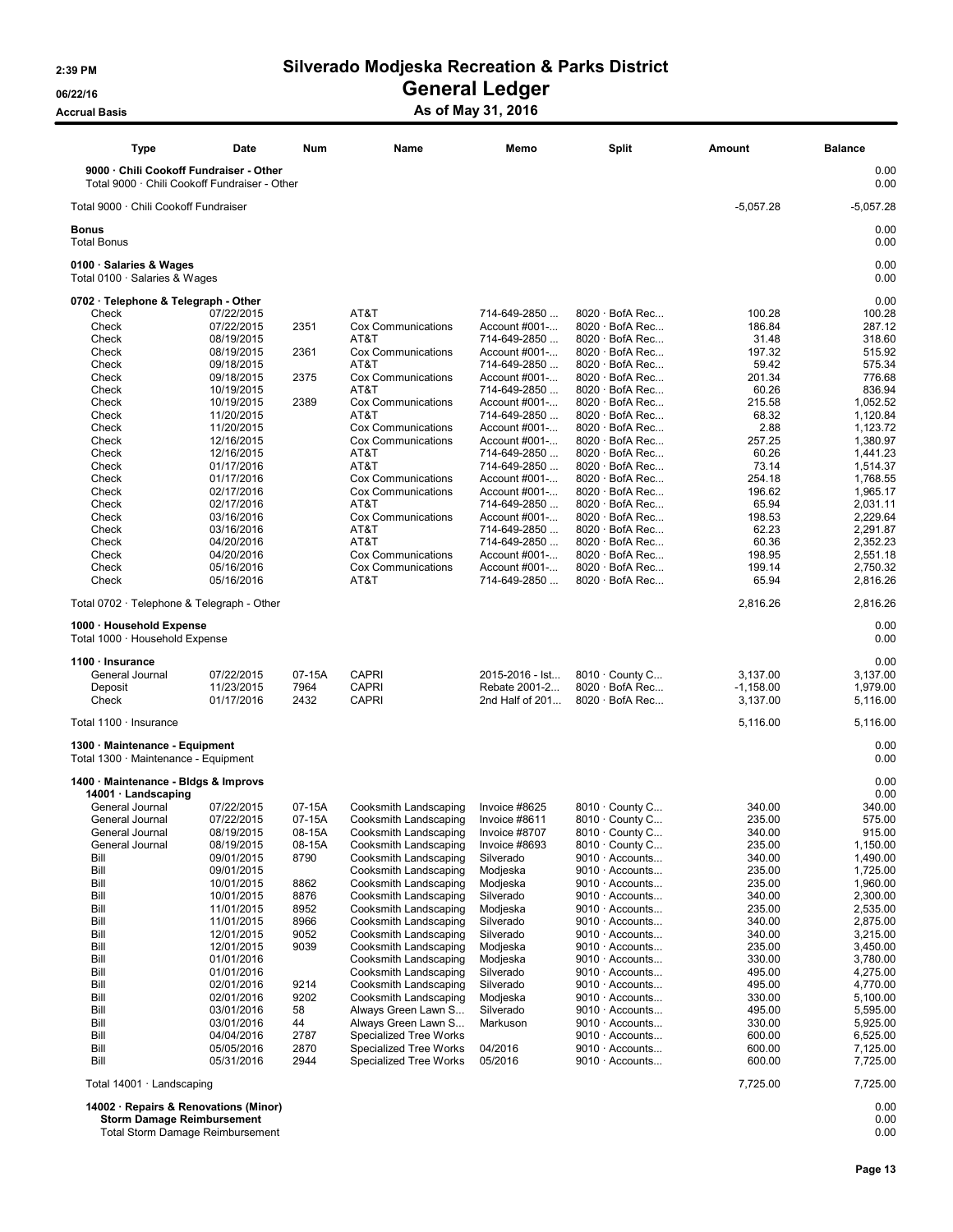### Accrual Basis **Accrual Basis** As of May 31, 2016

| Type                                                | <b>Date</b> | <b>Num</b> | Name                   | Memo                   | <b>Split</b>          | Amount    | <b>Balance</b> |
|-----------------------------------------------------|-------------|------------|------------------------|------------------------|-----------------------|-----------|----------------|
| 14002 · Repairs & Renovations (Minor) - Other       |             |            |                        |                        |                       |           | 0.00           |
| Check                                               | 07/08/2015  | 2343       | Topp, Kevin            | Home Depot             | 8020 · BofA Rec       | 23.76     | 23.76          |
| Check                                               | 07/08/2015  | 2344       | Canyon Septic Services | Kitchen Line R         | $8020 \cdot$ BofA Rec | 435.00    | 458.76         |
| Check                                               | 07/08/2015  | 2345       | McWilliams, Phil       | Stove Installation     | $8020 \cdot$ BofA Rec | 175.00    | 633.76         |
| Bill                                                | 07/09/2015  | 128144     | RPW Services, Inc.     | Modjeska - Go          | $9010 \cdot$ Accounts | 125.00    | 758.76         |
| Bill                                                | 07/09/2015  | 128146     | RPW Services, Inc.     | Silverado - Go         | $9010 \cdot$ Accounts | 125.00    | 883.76         |
| Check                                               | 07/17/2015  | 2347       | McWilliams, Phil       | Amazon - (28)          | $8020 \cdot$ BofA Rec | 496.37    | 1,380.13       |
| Check                                               | 07/17/2015  | 2347       | McWilliams, Phil       | Amazon - Rest          | $8020 \cdot$ BofA Rec | 41.00     | 1,421.13       |
| General Journal                                     | 07/22/2015  | 07-15A/2   | Home Depot             | Invoice Dated:         | 8010 · County C       | 189.67    | 1,610.80       |
| Deposit                                             | 07/30/2015  | 7364       | Silverado Children's C | Reimburse Ho           | $8020 \cdot$ BofA Rec | $-50.33$  | 1,560.47       |
| Check                                               | 08/12/2015  | 2359       | Topp, Kevin            | Flatscreen TV          | 8020 · BofA Rec       | 1.192.98  | 2,753.45       |
| General Journal                                     | 08/19/2015  | 08-15A     | Home Depot             | Invoice Dated:         | 8010 · County C       | 363.18    | 3,116.63       |
| Check                                               | 08/24/2015  | 2363       | McWilliams, Phil       | Home Depot-L           | 8020 · BofA Rec       | 10.77     | 3.127.40       |
| Check                                               | 08/24/2015  | 2363       | McWilliams, Phil       | Home Depot-L           | $8020 \cdot$ BofA Rec | 15.89     | 3,143.29       |
| Check                                               | 08/24/2015  | 2363       | McWilliams, Phil       | Home Depot-K           | $8020 \cdot$ BofA Rec | 52.84     | 3,196.13       |
| Check                                               | 08/24/2015  | 2363       | McWilliams, Phil       | Ace-Spackling          | 8020 · BofA Rec       | 7.54      | 3,203.67       |
| Check                                               | 08/24/2015  | 2363       | McWilliams, Phil       | HomeDepot-S            | $8020 \cdot$ BofA Rec | 17.94     | 3,221.61       |
| Check                                               | 09/02/2015  | 2364       | <b>Clean Products</b>  | Invoice #510799        | $8020 \cdot$ BofA Rec | 281.08    | 3,502.69       |
| Check                                               | 09/02/2015  | 2366       | Topp, Kevin            | Home Depot:            | $8020 \cdot$ BofA Rec | 48.76     | 3,551.45       |
| Check                                               | 09/09/2015  | 2367       | Topp, Kevin            | Harbor Freight         | $8020 \cdot$ BofA Rec | 51.80     | 3,603.25       |
|                                                     |             | 2368       |                        |                        | $8020 \cdot$ BofA Rec | 221.50    |                |
| Check                                               | 09/09/2015  |            | McWilliams, Phil       | Home Depot-P           |                       |           | 3,824.75       |
| Check                                               | 09/18/2015  | 2373       | Home Depot             | Flooring               | $8020 \cdot$ BofA Rec | 4,784.07  | 8,608.82       |
| Check                                               | 09/18/2015  | 2374       | <b>Clean Products</b>  | Invoice #513108        | $8020 \cdot$ BofA Rec | 170.64    | 8,779.46       |
| Check                                               | 09/23/2015  | 2376       | Johnson, Deborah       | Home Depot-Fl          | $8020 \cdot$ BofA Rec | 2.73      | 8,782.19       |
| Check                                               | 09/23/2015  | 2376       | Johnson, Deborah       | Home Depot-Fl          | $8020 \cdot$ BofA Rec | 53.84     | 8,836.03       |
| Check                                               | 09/23/2015  | 2378       | Chaix, Steve           | Cleaning Suppl         | 8020 · BofA Rec       | 59.17     | 8,895.20       |
| Check                                               | 10/12/2015  | 2382       | McWilliams, Phil       | Walmart - (3) T        | 8020 · BofA Rec       | 97.96     | 8,993.16       |
| Check                                               | 10/12/2015  | 2382       | McWilliams, Phil       | Reliable Mobile        | $8020 \cdot$ BofA Rec | 151.20    | 9,144.36       |
| Check                                               | 10/19/2015  | 2386       | Johnson, Deborah       | Community Ce           | $8020 \cdot$ BofA Rec | 350.92    | 9,495.28       |
| Check                                               | 10/19/2015  | 2390       | Home Depot             | Flooring               | $8020 \cdot$ BofA Rec | 85.32     | 9,580.60       |
| Check                                               | 11/04/2015  | 2393       | McWilliams, Phil       | <b>Water Heater</b>    | 8020 · BofA Rec       | 992.00    | 10,572.60      |
| Check                                               | 11/16/2015  | 2394       | Clean Products         | Invoice #517818        | 8020 · BofA Rec       | 193.42    | 10,766.02      |
| Check                                               | 11/16/2015  | 2395       | Fredette, Edward       | Dog Poop Bags          | 8020 · BofA Rec       | 67.54     | 10,833.56      |
| Check                                               | 11/23/2015  | 2399       | Home Depot             | 6035-3225-038          | $8020 \cdot$ BofA Rec | 169.21    | 11,002.77      |
| Check                                               | 11/23/2015  | 2400       | Topp, Kevin            | Safety Lights          | $8020 \cdot$ BofA Rec | 86.39     | 11,089.16      |
| Check                                               | 12/01/2015  | 2402       | Chaix, Steve           | Floor Installatio      | $8020 \cdot$ BofA Rec | 720.00    | 11,809.16      |
| Check                                               | 12/01/2015  | 2403       | Chaix, Steve           | Cleaning Suppl         | $8020 \cdot$ BofA Rec | 23.67     | 11,832.83      |
| Check                                               | 12/16/2015  | 2410       | Topp, Kevin            | Gas for Van-Cr         | 8020 · BofA Rec       | 50.00     | 11,882.83      |
| Check                                               | 12/16/2015  | 2411       | Home Depot             | 6035-3225-038          | $8020 \cdot$ BofA Rec | 633.73    | 12,516.56      |
| Check                                               | 12/16/2015  | 2412       | Johnson, Deborah       | Holiday Lights f       | 8020 · BofA Rec       | 110.37    | 12,626.93      |
| Check                                               | 01/04/2016  | 2422       | Chaix, Steve           | Cleaning Suppl         | $8020 \cdot$ BofA Rec | 32.37     | 12,659.30      |
| Check                                               | 01/17/2016  | 2426       | <b>Clean Products</b>  | Invoice #522752        | $8020 \cdot$ BofA Rec | 259.24    | 12,918.54      |
| Check                                               | 01/17/2016  | 2427       | McWilliams, Phil       | <b>Paint Supplies</b>  | $8020 \cdot$ BofA Rec | 14.60     | 12,933.14      |
| Check                                               | 01/17/2016  | 2430       | Reighart, Steve        | Reimbursement          | $8020 \cdot$ BofA Rec | 87.86     | 13,021.00      |
| Check                                               | 01/17/2016  | 2431       | Home Depot             | 6035-3225-038          | $8020 \cdot$ BofA Rec | 139.53    | 13,160.53      |
| Check                                               | 02/01/2016  | 2434       | McWilliams, Phil       | Sign Letters           | $8020 \cdot$ BofA Rec | 83.45     | 13,243.98      |
| Check                                               | 02/17/2016  | 2439       | Johnson, Deborah       | Community Ce           | $8020 \cdot$ BofA Rec | 9.95      | 13,253.93      |
| Check                                               | 02/17/2016  | 2440       | Chaix, Steve           | Home Depot             | $8020 \cdot$ BofA Rec | 64.51     | 13,318.44      |
| Check                                               | 02/24/2016  | 2445       | <b>Clean Products</b>  | Invoice #529694        | $8020 \cdot$ BofA Rec | 161.23    | 13,479.67      |
| Check                                               | 02/24/2016  | 2447       | South Coast Fire Prot  | Recharge Fire          | 8020 · BofA Rec       | 144.00    | 13,623.67      |
| Check                                               | 02/24/2016  | 2449       | Home Depot             | 6035-3225-038          | $8020 \cdot$ BofA Rec | 437.74    | 14,061.41      |
| Check                                               | 03/16/2016  | 2452       | Topp, Kevin            | <b>BBQ &amp; Tools</b> | 8020 · BofA Rec       | 139.48    | 14,200.89      |
| Check                                               | 03/16/2016  | 2453       | McWilliams, Phil       | Light Bulbs            | $8020 \cdot$ BofA Rec | 26.45     | 14,227.34      |
| Check                                               | 03/19/2016  | 2455       | Home Depot             | 6035-3225-038          | 8020 · BofA Rec       | 4.04      | 14,231.38      |
| Check                                               | 03/19/2016  | 2456       | Johnson, Deborah       | Kitchen Knife          | $8020 \cdot$ BofA Rec | 9.71      | 14,241.09      |
| Check                                               | 04/11/2016  | 2467       | Chaix, Steve           | Reimbursement          | 8020 · BofA Rec       | 59.45     | 14,300.54      |
| Check                                               | 04/20/2016  | 2469       | Home Depot             | 6035-3225-038          | $8020 \cdot$ BofA Rec | 122.81    | 14,423.35      |
| Check                                               | 04/20/2016  | 2470       | <b>HCD</b>             | Decal #CCE53           | $8020 \cdot$ BofA Rec | 34.00     | 14,457.35      |
| Check                                               | 04/20/2016  | 2472       | South Coast Fire Prot  | Backflow Devic         | $8020 \cdot$ BofA Rec | 100.00    | 14,557.35      |
| Bill                                                | 04/21/2016  | 536940     | <b>Clean Products</b>  |                        | $9010 \cdot$ Accounts | 46.93     | 14,604.28      |
| Bill                                                | 05/02/2016  | 538084     | <b>Clean Products</b>  |                        | $9010 \cdot$ Accounts | 186.73    | 14,791.01      |
| Bill                                                | 05/11/2016  | 539031     | Clean Products         |                        | $9010 \cdot$ Accounts | 273.12    | 15,064.13      |
| Check                                               | 05/17/2016  | 2485       | Home Depot             | 6035-3225-038          | $8020 \cdot$ BofA Rec | 403.17    | 15,467.30      |
| Check                                               | 05/27/2016  | 2491       | McWilliams, Phil       | Ed Fredette - D        | $8020 \cdot$ BofA Rec | 68.09     | 15,535.39      |
| Total 14002 · Repairs & Renovations (Minor) - Other |             |            |                        |                        |                       | 15,535.39 | 15,535.39      |
| Total 14002 · Repairs & Renovations (Minor)         | 15,535.39   | 15,535.39  |                        |                        |                       |           |                |

14003 · Construction & Renovations 0.00

Total 14003 · Construction & Renovations 0.00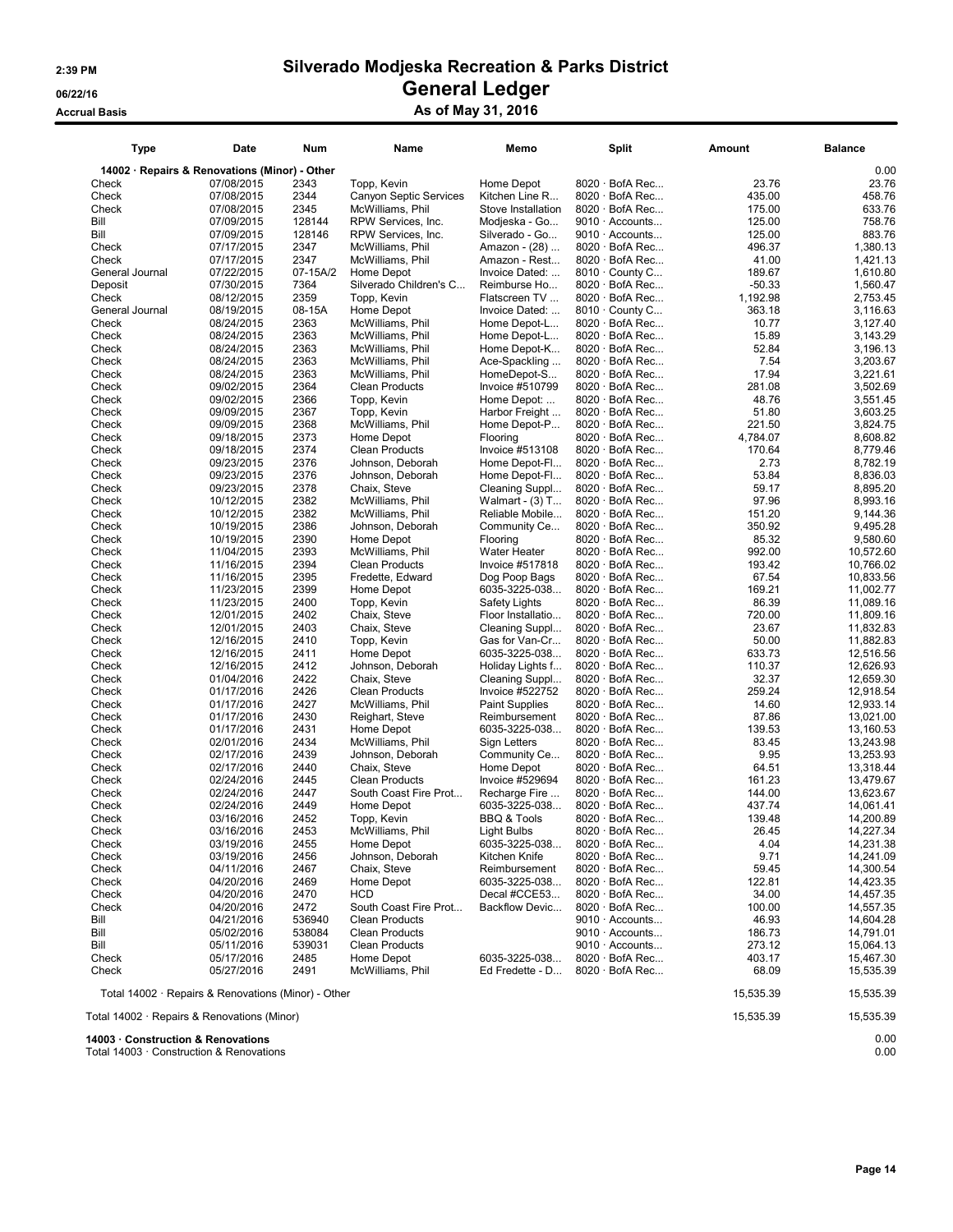### Accrual Basis **Accrual Basis** As of May 31, 2016

| Type                                                                                               | Date       | Num    | Name                   | Memo                    | <b>Split</b>          | Amount    | <b>Balance</b>     |
|----------------------------------------------------------------------------------------------------|------------|--------|------------------------|-------------------------|-----------------------|-----------|--------------------|
| 14004 · Janitorial                                                                                 |            |        |                        |                         |                       |           | 0.00               |
| Bill                                                                                               | 07/01/2015 | LAX07  | Jani-King              |                         | $9010 \cdot$ Accounts |           | 233.65<br>233.65   |
| Bill                                                                                               | 07/01/2015 | LAX07  | Jani-King              |                         | 9010 · Accounts       |           | 231.36<br>465.01   |
| Bill                                                                                               | 08/01/2015 | LAX08  | Jani-King              |                         | 9010 · Accounts       |           | 233.65<br>698.66   |
| Bill                                                                                               | 08/01/2015 | LAX08  | Jani-King              |                         | 9010 · Accounts       |           | 231.36<br>930.02   |
| Bill                                                                                               | 09/01/2015 | LAX09  | Jani-King              |                         | 9010 · Accounts       |           | 231.36<br>1,161.38 |
| Bill                                                                                               | 09/01/2015 | LAX09  | Jani-King              |                         | $9010 \cdot$ Accounts |           | 233.65<br>1,395.03 |
| Check                                                                                              | 09/23/2015 | 2377   | Chaix, Steve           |                         | $8020 \cdot$ BofA Rec |           | 300.00<br>1,695.03 |
| Check                                                                                              | 11/04/2015 | 2392   | Chaix, Steve           | 10/2015                 | $8020 \cdot$ BofA Rec | 700.00    | 2,395.03           |
| Check                                                                                              | 12/01/2015 | 2402   | Chaix, Steve           | thru 11/18/15           | $8020 \cdot$ BofA Rec |           | 480.00<br>2,875.03 |
| Check                                                                                              | 12/01/2015 | 2407   | Chaix, Steve           | 2015 Christma           | $8020 \cdot$ BofA Rec |           | 100.00<br>2,975.03 |
| Check                                                                                              | 01/04/2016 | 2421   | Chaix, Steve           | Janitorial              | $8020 \cdot$ BofA Rec | 900.00    | 3,875.03           |
| Check                                                                                              | 02/17/2016 | 2441   | Chaix, Steve           | Janitorial: 01/1        | $8020 \cdot$ BofA Rec |           | 760.00<br>4.635.03 |
| Check                                                                                              | 04/11/2016 | 2466   | Chaix, Steve           | Janitorial: 02/1        | $8020 \cdot$ BofA Rec | 800.00    | 5,435.03           |
| Check                                                                                              | 05/02/2016 | 2479   | Chaix, Steve           | 04/2016                 | $8020 \cdot$ BofA Rec |           | 500.00<br>5,935.03 |
| Bill                                                                                               | 05/22/2016 |        | Chaix, Steve           | May 2016                | 9010 · Accounts       |           | 460.00<br>6,395.03 |
| Total 14004 · Janitorial                                                                           |            |        |                        |                         |                       | 6,395.03  | 6,395.03           |
| 14005 · Silverado Children's Center                                                                |            |        |                        |                         |                       |           | 0.00               |
| Total 14005 · Silverado Children's Center                                                          |            |        |                        |                         |                       |           | 0.00               |
| 1400 · Maintenance - Bldgs & Improvs - Other<br>Total 1400 · Maintenance - Bldgs & Improvs - Other |            |        |                        |                         |                       |           | 0.00<br>0.00       |
| Total 1400 · Maintenance - Bldgs & Improvs                                                         |            |        |                        |                         |                       | 29,655.42 | 29,655.42          |
| 1500 · Donations                                                                                   |            |        |                        |                         |                       |           | 0.00               |
| 1501 · SCC Donations                                                                               |            |        |                        |                         |                       |           | 0.00               |
| Check                                                                                              | 07/29/2015 |        | Silverado Children's C | Chili Cook-off          | $8020 \cdot$ BofA Rec | 5,000.00  | 5,000.00           |
| Check                                                                                              | 07/29/2015 |        | Silverado Children's C | Chili Cook-off          | $8020 \cdot$ BofA Rec | 2,478.29  | 7,478.29           |
|                                                                                                    |            |        |                        |                         |                       |           |                    |
| Total 1501 · SCC Donations                                                                         |            |        |                        |                         |                       | 7,478.29  | 7,478.29           |
| 1500 · Donations - Other<br>Total 1500 · Donations - Other                                         |            |        |                        |                         |                       |           | 0.00<br>0.00       |
| Total 1500 · Donations                                                                             |            |        |                        |                         |                       | 7,478.29  | 7,478.29           |
| $1600 \cdot$ Memberships                                                                           |            |        |                        |                         |                       |           | 0.00               |
| General Journal                                                                                    | 07/22/2015 | 07-15A | County of Orange, Au   | 2015-2016 LAF           | 8010 · County C       | 500.00    | 500.00             |
| Check                                                                                              | 10/23/2015 | 2391   | <b>CSDA</b>            | <b>2016 Dues</b>        | $8020 \cdot$ BofA Rec |           | 374.00<br>874.00   |
| Check                                                                                              | 02/01/2016 | 2437   | <b>ISDOC</b>           | <b>2016 Dues</b>        | $8020 \cdot$ BofA Rec |           | 200.00<br>1,074.00 |
| Check                                                                                              | 04/20/2016 | 2471   | Trails4All             |                         | $8020 \cdot$ BofA Rec |           | 300.00<br>1,374.00 |
| Total $1600 \cdot$ Memberships                                                                     |            |        |                        |                         |                       | 1,374.00  | 1,374.00           |
| 1700 · Miscellaneous Expense                                                                       |            |        |                        |                         |                       |           | 0.00               |
| 17001 · Enterprise Fund                                                                            |            |        |                        |                         |                       |           | 0.00               |
| Check                                                                                              | 07/08/2015 | 2342   | Inside The Outdoors    | Summer Camp             | $8020 \cdot$ BofA Rec |           | 41.25<br>41.25     |
|                                                                                                    |            |        |                        |                         |                       |           |                    |
| Total 17001 · Enterprise Fund                                                                      |            |        |                        |                         |                       |           | 41.25<br>41.25     |
|                                                                                                    |            |        |                        |                         |                       |           |                    |
| 1700 · Miscellaneous Expense - Other                                                               |            |        |                        |                         |                       |           | 0.00               |
| Check                                                                                              | 10/19/2015 | 2388   | Void Check             |                         | $8020 \cdot$ BofA Rec |           | 0.00<br>0.00       |
| Total 1700 · Miscellaneous Expense - Other                                                         |            |        |                        |                         |                       |           | 0.00<br>0.00       |
| Total 1700 · Miscellaneous Expense                                                                 |            |        |                        |                         |                       |           | 41.25<br>41.25     |
|                                                                                                    |            |        |                        |                         |                       |           |                    |
| 1800 · Office Expense                                                                              |            |        |                        |                         |                       |           | 0.00               |
| Check                                                                                              | 07/22/2015 | 2350   | Topp, Kevin            | <b>ISDOC Training</b>   | 8020 · BofA Rec       |           | 13.00<br>13.00     |
| Check                                                                                              | 07/29/2015 | 2352   | Johnson, Deborah       | <b>Copier Toner</b>     | 8020 · BofA Rec       |           | 54.99<br>67.99     |
| Check                                                                                              | 07/31/2015 | 2355   | Mileham, Beverly       | Copy Paper              | $8020 \cdot$ BofA Rec |           | 42.99<br>110.98    |
| Check                                                                                              | 08/02/2015 | 2356   | Warner, Meghan         | Reimbursement           | $8020 \cdot$ BofA Rec |           | 89.11<br>200.09    |
| Check                                                                                              | 08/24/2015 | 2363   | McWilliams, Phil       | ISDOC Safety            | $8020 \cdot$ BofA Rec |           | 13.00<br>213.09    |
| Check                                                                                              | 08/24/2015 | 2363   | McWilliams, Phil       | ISDOC Safety            | $8020 \cdot$ BofA Rec |           | 13.00<br>226.09    |
| Check                                                                                              | 09/23/2015 | 2376   | Johnson, Deborah       | <b>Staples</b>          | 8020 · BofA Rec       |           | 9.72<br>235.81     |
| Check                                                                                              | 11/23/2015 | 2401   | Warner, Meghan         | Check Envelop           | $8020 \cdot$ BofA Rec |           | 92.86<br>328.67    |
| Check                                                                                              | 12/16/2015 | 2409   | Warner, Meghan         | Reimbursement           | $8020 \cdot$ BofA Rec |           | 21.59<br>350.26    |
| Check                                                                                              | 12/23/2015 | 2415   | Topp, Kevin            | <b>Award Frames</b>     | $8020 \cdot$ BofA Rec |           | 51.81<br>402.07    |
| Check                                                                                              | 02/17/2016 |        | Intuit                 | Check Order             | 8020 · BofA Rec       |           | 137.14<br>539.21   |
| Check                                                                                              | 02/24/2016 | 2446   | Johnson, Deborah       | <b>Toner Cartridge</b>  | $8020 \cdot$ BofA Rec |           | 73.81<br>613.02    |
| Check                                                                                              | 02/24/2016 | 2448   | Silverado Post Office  | (1) Year Rental         | $8020 \cdot$ BofA Rec |           | 170.00<br>783.02   |
| Check                                                                                              | 04/04/2016 | 2457   | Warner, Meghan         | <b>Toner Cartridges</b> | $8020 \cdot$ BofA Rec |           | 925.57<br>142.55   |
| Check                                                                                              | 05/02/2016 | 2476   | Warner, Meghan         | Copier/Printer          | $8020 \cdot$ BofA Rec |           | 37.11<br>962.68    |
| Total 1800 · Office Expense                                                                        |            |        |                        |                         |                       |           | 962.68<br>962.68   |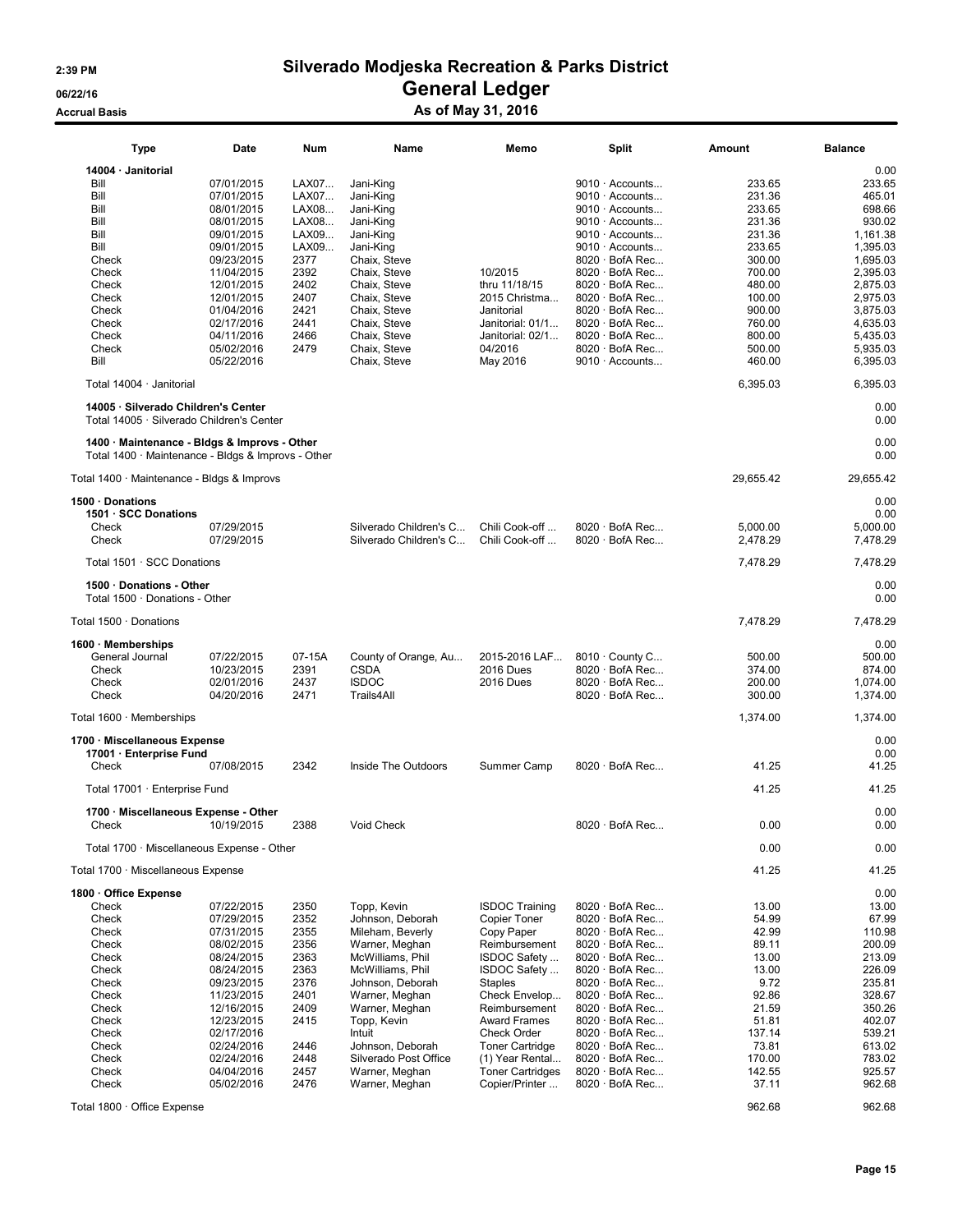### Accrual Basis **Accrual Basis** As of May 31, 2016

| <b>Type</b>                                                                            | Date       | Num     | Name                                | Memo                | Split                                          | Amount        | <b>Balance</b> |
|----------------------------------------------------------------------------------------|------------|---------|-------------------------------------|---------------------|------------------------------------------------|---------------|----------------|
| 1803 · Postage                                                                         |            |         |                                     |                     |                                                |               | 0.00           |
|                                                                                        | 08/12/2015 |         | <b>USPS</b>                         |                     |                                                |               |                |
| Check<br>Check                                                                         |            | 2360    |                                     | (1) Roll - Stamps   | $8020 \cdot$ BofA Rec<br>$8020 \cdot$ BofA Rec | 49.00<br>1.42 | 49.00          |
|                                                                                        | 10/12/2015 | 2380    | Warner, Meghan                      | Reimbursement       |                                                |               | 50.42          |
| Check                                                                                  | 01/17/2016 | 2433    | <b>USPS</b>                         | (1) Roll - Stamps   | $8020 \cdot$ BofA Rec                          | 49.00         | 99.42          |
| Check                                                                                  | 05/02/2016 | 2477    | McWilliams, Phil                    | <b>CAPRI Survey</b> | $8020 \cdot$ BofA Rec                          | 6.45          | 105.87         |
| Total 1803 · Postage                                                                   |            |         |                                     |                     |                                                | 105.87        | 105.87         |
| 1806 · Printing Costs - Outside Vendor<br>Total 1806 · Printing Costs - Outside Vendor |            |         |                                     |                     |                                                |               | 0.00<br>0.00   |
| 1809 · Min Office Eq to be Controlled<br>Total 1809 · Min Office Eq to be Controlled   |            |         |                                     |                     |                                                |               | 0.00<br>0.00   |
| 1900 · Professional/Specialized Srvcs<br>19001 · Audit Services                        |            |         |                                     |                     |                                                |               | 0.00<br>0.00   |
| Check                                                                                  | 10/01/2015 | 2379    | Robert W. Johnson, C 06/30/15 Audit |                     | $8020 \cdot$ BofA Rec                          | 4,300.00      | 4,300.00       |
| Total 19001 · Audit Services                                                           |            |         |                                     |                     |                                                | 4,300.00      | 4,300.00       |
| 19002 · Legal Services                                                                 |            |         |                                     |                     |                                                |               | 0.00           |
| General Journal                                                                        | 07/22/2015 | 07-15A  | Cota Cole, LLC                      | Invoice #20446      | 8010 · County C                                | 75.00         | 75.00          |
| General Journal                                                                        | 08/19/2015 | 08-15A  | Cota Cole, LLC                      | Invoice #20597      | 8010 · County C                                | 150.00        | 225.00         |
| General Journal                                                                        | 09/18/2015 | 09-15A  | Cota Cole, LLC                      | Invoice #20763      | 8010 County C                                  | 150.97        | 375.97         |
| Check                                                                                  | 03/16/2016 | 2451    | Cota Cole, LLC                      | Invoice #21760      | $8020 \cdot$ BofA Rec                          | 315.00        | 690.97         |
| Check                                                                                  | 04/20/2016 | 2473    | Cota Cole, LLC                      | Invoice #21918      | $8020 \cdot$ BofA Rec                          | 150.00        | 840.97         |
| Total 19002 · Legal Services                                                           |            |         |                                     |                     |                                                | 840.97        | 840.97         |
| 19003 · Grant Writing Services<br>Total 19003 · Grant Writing Services                 |            |         |                                     |                     |                                                |               | 0.00<br>0.00   |
| 19004 · Grant Management<br>Total 19004 · Grant Management                             |            |         |                                     |                     |                                                |               | 0.00<br>0.00   |
| 19005 · Secretarial                                                                    |            |         |                                     |                     |                                                |               | 0.00           |
| General Journal                                                                        | 07/22/2015 | 07-15A  | Mileham, Beverly                    | Invoice Dated:      | 8010 · County C                                | 380.00        | 380.00         |
| General Journal                                                                        | 08/19/2015 | 08-15A  | Mileham, Beverly                    | Invoice Dated:      | 8010 · County C                                | 160.00        | 540.00         |
| General Journal                                                                        | 10/23/2015 | 10-15A  | Mileham, Beverly                    | Invoice Dated:      | 8010 · County C                                | 410.00        | 950.00         |
| General Journal                                                                        | 11/20/2015 | 11-15A  | Mileham, Beverly                    | Invoice Dated:      | $8010 \cdot$ County C                          | 300.00        | 1,250.00       |
| Check                                                                                  | 12/01/2015 | 2405    | Mileham, Beverly                    | 2015 Christma       | $8020 \cdot$ BofA Rec                          | 250.00        | 1,500.00       |
| Check                                                                                  | 01/03/2016 | 2419    | Mileham, Beverly                    | Administrative      | $8020 \cdot$ BofA Rec                          | 100.00        | 1,600.00       |
| Check                                                                                  | 04/04/2016 | 2462    | Cruzan, Cressa                      | 03/2016             | $8020 \cdot$ BofA Rec                          | 396.00        | 1,996.00       |
| Check                                                                                  | 04/11/2016 | 2465    | Cruzan, Cressa                      | 02/2016             | $8020 \cdot$ BofA Rec                          | 174.00        | 2,170.00       |
| Bill                                                                                   | 04/30/2016 | 04/2016 | Cruzan, Cressa                      |                     | 9010 · Accounts                                | 234.00        | 2,404.00       |
| Bill                                                                                   | 05/31/2016 | 05/2016 | Cruzan, Cressa                      |                     | 9010 · Accounts                                | 234.00        | 2,638.00       |
| Total 19005 · Secretarial                                                              |            |         |                                     |                     |                                                | 2,638.00      | 2,638.00       |
| 19006 · Bookkeeping                                                                    |            |         |                                     |                     |                                                |               | 0.00           |
| General Journal                                                                        | 07/22/2015 | 07-15A  | Warner, Meghan                      | Invoice $#15-53$    | 8010 · County C                                | 350.00        | 350.00         |
| General Journal                                                                        | 08/19/2015 | 08-15A  | Warner, Meghan                      | Invoice #15-64      | $8010 \cdot$ County C                          | 350.00        | 700.00         |
| General Journal                                                                        | 09/18/2015 | 09-15A  | Warner, Meghan                      | Invoice #15-76      | 8010 · County C                                | 350.00        | 1,050.00       |
| General Journal                                                                        | 10/23/2015 | 10-15A  | Warner, Meghan                      | Invoice $#15-79$    | $8010 \cdot$ County C                          | 375.00        | 1,425.00       |
| General Journal                                                                        | 11/20/2015 | 11-15A  | Warner, Meghan                      | Invoice #15-90      | 8010 · County C                                | 300.00        | 1,725.00       |
| Check                                                                                  | 12/01/2015 | 2404    | Warner, Meghan                      | 2015 Christma       | $8020 \cdot$ BofA Rec                          | 250.00        | 1,975.00       |
| Check                                                                                  | 01/03/2016 | 2418    | Warner, Meghan                      | 11/2015             | 8020 · BofA Rec                                | 300.00        | 2,275.00       |
| Check                                                                                  | 01/03/2016 | 2418    | Warner, Meghan                      | 12/2015             | 8020 · BofA Rec                                | 300.00        | 2,575.00       |
| Check                                                                                  | 02/01/2016 | 2436    | Warner, Meghan                      | 01/2016             | $8020 \cdot$ BofA Rec                          | 350.00        | 2,925.00       |
| Check                                                                                  | 03/01/2016 | 2450    | Warner, Meghan                      | 02/2016             | $8020 \cdot$ BofA Rec                          | 300.00        | 3,225.00       |
| Check                                                                                  | 04/04/2016 | 2463    | Warner, Meghan                      | 03/2016             | 8020 · BofA Rec                                | 300.00        | 3,525.00       |
| Check                                                                                  | 05/02/2016 | 2478    | Warner, Meghan                      | 04/2016             | 8020 · BofA Rec                                | 300.00        | 3,825.00       |
| Bill                                                                                   | 05/31/2016 | 16-47   | Warner, Meghan                      |                     | 9010 · Accounts                                | 325.00        | 4,150.00       |
|                                                                                        |            |         |                                     |                     |                                                |               |                |
| Total 19006 · Bookkeeping                                                              |            |         |                                     |                     |                                                | 4,150.00      | 4,150.00       |

19007 · Instructor Fees 0.00

Total 19007 · Instructor Fees 0.00

Page 16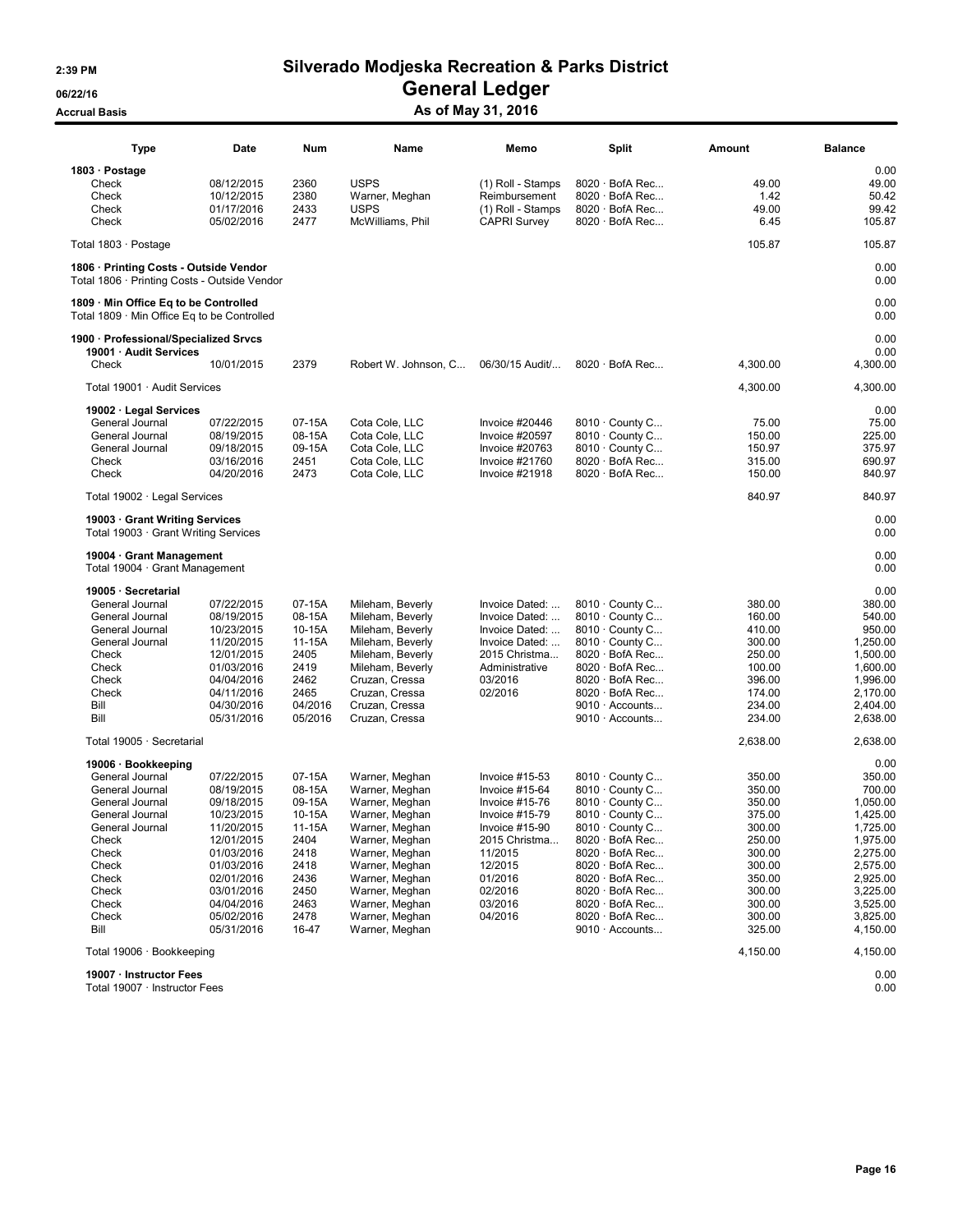### 2:39 PM Silverado Modjeska Recreation & Parks District 06/22/16 Contract Contract Contract Contract Contract Contract Contract Contract Contract Contract Contract Co

Accrual Basis As of May 31, 2016

| <b>Type</b>                                         | Date       | Num    | Name                   | Memo                  | <b>Split</b>           | Amount    | <b>Balance</b>       |
|-----------------------------------------------------|------------|--------|------------------------|-----------------------|------------------------|-----------|----------------------|
| 19008 · Caretaker                                   |            |        |                        |                       |                        |           | 0.00                 |
| General Journal                                     | 07/22/2015 | 07-15A | Reighart, Steve        | Invoice #100050       | 8010 · County C        | 2,765.00  | 2,765.00             |
| General Journal                                     | 08/19/2015 | 08-15A | Reighart, Steve        | Invoice #100051       | 8010 · County C        | 901.25    | 3,666.25             |
| General Journal                                     | 09/18/2015 | 09-15A | Reighart, Steve        | Invoice #100052       | 8010 · County C        | 660.00    | 4,326.25             |
| General Journal                                     | 09/18/2015 | 09-15A | Reighart, Steve        | Invoice #100053       | 8010 · County C        | 157.50    | 4,483.75             |
| General Journal                                     | 10/23/2015 | 10-15A | Reighart, Steve        | Invoice #100054       | 8010 · County C        | 210.00    | 4,693.75             |
| General Journal                                     | 10/23/2015 | 10-15A | Reighart, Steve        | Invoice #100055       | 8010 · County C        | 376.25    | 5,070.00             |
| Deposit                                             | 10/23/2015 | 7393   | Silverado Children's C | Reimbursemen          | 8020 · BofA Rec        | $-157.50$ | 4,912.50             |
| Deposit                                             | 10/23/2015 | 7406   | Silverado Children's C | Reimbursemen          | 8020 · BofA Rec        | $-210.00$ | 4,702.50             |
|                                                     |            |        |                        |                       |                        |           |                      |
| General Journal                                     | 11/20/2015 | 11-15A | Reighart, Steve        | Invoice #100056       | 8010 · County C        | 720.00    | 5,422.50             |
| Deposit                                             | 11/23/2015 | 7419   | Silverado Children's C | Reimburse Ste         | $8020 \cdot$ BofA Rec  | $-337.50$ | 5,085.00             |
| Check                                               | 12/01/2015 | 2406   | Reighart, Steve        | 2015 Christma         | $8020 \cdot$ BofA Rec  | 250.00    | 5,335.00             |
| Deposit                                             | 12/16/2015 | 7432   | Silverado Children's C | Reimburse Ste         | $8020 \cdot$ BofA Rec  | $-90.00$  | 5,245.00             |
| Check                                               | 01/03/2016 | 2420   | Reighart, Steve        | Caretaker             | 8020 · BofA Rec        | 3,701.25  | 8,946.25             |
| Check                                               | 01/17/2016 | 2429   | Reighart, Steve        | Caretaker             | 8020 · BofA Rec        | 540.00    | 9,486.25             |
| Deposit                                             | 01/31/2016 | 7438   | Silverado Children's C | Reimbursemen          | 8020 · BofA Rec        | $-90.00$  | 9,396.25             |
| Check                                               | 02/01/2016 | 2435   | Reighart, Steve        | Invoice #100059       | $8020 \cdot$ BofA Rec  | 731.25    | 10,127.50            |
| Deposit                                             | 02/17/2016 | 7444   | Silverado Children's C | Reimbursemen          | 8020 · BofA Rec        | $-90.00$  | 10,037.50            |
| Check                                               | 05/02/2016 | 2480   | Reighart, Steve        | Invoice #100060       | $8020 \cdot$ BofA Rec  | 1,566.25  | 11,603.75            |
| Bill                                                | 05/24/2016 | 100061 | Reighart, Steve        |                       | $9010 \cdot$ Accounts  | 1,597.50  | 13,201.25            |
| Total 19008 · Caretaker                             |            |        |                        |                       |                        | 13,201.25 | 13,201.25            |
| 19009 · Website Maintenance                         |            |        |                        |                       |                        |           | 0.00                 |
| Check                                               | 07/22/2015 | 2349   | <b>Bennett Design</b>  | Invoice #10282        | 8020 · BofA Rec        | 195.00    | 195.00               |
| Check                                               | 09/02/2015 | 2365   | <b>Bennett Design</b>  | Invoice #10296        | 8020 · BofA Rec        | 112.50    | 307.50               |
| Check                                               | 10/12/2015 | 2381   | <b>Bennett Design</b>  | Invoice #10299        | 8020 · BofA Rec        | 352.50    | 660.00               |
| Check                                               | 11/16/2015 | 2397   | <b>Bennett Design</b>  | <b>Invoice #10310</b> | $8020 \cdot$ BofA Rec  | 240.00    | 900.00               |
| Check                                               | 12/23/2015 | 2417   | <b>Bennett Design</b>  | Invoice #10314        | 8020 · BofA Rec        | 530.55    | 1,430.55             |
| Check                                               | 01/04/2016 | 2423   | <b>Bennett Design</b>  | Invoice #10317        | 8020 · BofA Rec        | 62.25     | 1,492.80             |
| Check                                               | 02/24/2016 | 2444   | <b>Bennett Design</b>  |                       | $8020 \cdot$ BofA Rec  | 156.00    |                      |
| Bill                                                | 05/16/2016 | 10346  | <b>Bennett Design</b>  | Invoice #10333        | $9010 \cdot$ Accounts  | 27.00     | 1,648.80<br>1,675.80 |
| Total 19009 · Website Maintenance                   |            |        |                        |                       |                        | 1,675.80  | 1,675.80             |
| 1900 · Professional/Specialized Srvcs - Other       |            |        |                        |                       |                        |           | 0.00                 |
| General Journal                                     | 07/15/2015 |        |                        | SECURED CO            | 8010 · County C        | 0.52      | 0.52                 |
| General Journal                                     | 09/08/2015 |        |                        | UNSECURED             | 8010 · County C        | 1.52      | 2.04                 |
| General Journal                                     | 11/12/2015 |        |                        | SECURED CO            | 8010 · County C        | 5.80      | 7.84                 |
|                                                     |            |        |                        |                       |                        |           |                      |
| General Journal                                     | 12/02/2015 |        |                        | SECURED CO            | 8010 · County C        | 4.95      | 12.79                |
| General Journal                                     | 12/17/2015 |        |                        | SECURED CO            | 8010 · County C        | 20.57     | 33.36                |
| General Journal                                     | 01/13/2016 |        |                        | UNSEC TAX C           | 8010 · County C        | 0.07      | 33.43                |
| General Journal                                     | 01/13/2016 |        |                        | PUBLIC UTILI          | 8010 · County C        | 1.56      | 34.99                |
| General Journal                                     | 01/13/2016 |        |                        | REG RAILROA           | 8010 · County C        | 0.01      | 35.00                |
| General Journal                                     | 01/13/2016 |        |                        | SECURED CO            | 8010 · County C        | 1.37      | 36.37                |
| General Journal                                     | 03/10/2016 |        |                        | SECURED CO            | 8010 · County C        | 3.69      | 40.06                |
| General Journal                                     | 04/20/2016 |        |                        | SECURED CO            | 8010 · County C        | 185.64    | 225.70               |
| General Journal                                     | 05/18/2016 |        |                        | PUBLIC UTILI          | 8010 · County C        | 1.50      | 227.20               |
| General Journal                                     | 05/18/2016 |        |                        | REG RAILROA           | 8010 · County C        | 0.01      | 227.21               |
| General Journal                                     | 05/25/2016 |        |                        | SECURED CO            | 8010 · County C        | 1.14      | 228.35               |
| Total 1900 · Professional/Specialized Srvcs - Other |            |        |                        |                       |                        | 228.35    | 228.35               |
| Total 1900 · Professional/Specialized Srvcs         |            |        |                        |                       |                        | 27,034.37 | 27,034.37            |
| 1909 · Contracts<br>Total 1909 · Contracts          |            |        |                        |                       |                        |           | 0.00<br>0.00         |
| 1912 · Investment Administrative Fees               |            |        |                        |                       |                        |           | 0.00                 |
| General Journal                                     | 07/14/2015 |        |                        | 06/2015 COM           | $8010 \cdot$ County C  | 12.90     | 12.90                |
|                                                     |            |        |                        |                       |                        |           |                      |
| General Journal                                     | 07/27/2015 |        |                        | 06/2015 ACCR          | $9300 \cdot$ Due to Ot | $-12.90$  | 0.00                 |
| General Journal                                     | 08/06/2015 |        |                        | 07/2015 COM           | 8010 · County C        | 13.76     | 13.76                |
| General Journal                                     | 09/10/2015 |        |                        | 08/2015 COM           | $8010 \cdot$ County C  | 11.32     | 25.08                |
| General Journal                                     | 10/06/2015 |        |                        | 09/2015 COM           | 8010 · County C        | 10.99     | 36.07                |
| General Journal                                     | 11/05/2015 |        |                        | 10/2015 COM           | 8010 · County C        | 11.15     | 47.22                |
| General Journal                                     | 12/08/2015 |        |                        | 11/2015 COM           | 8010 · County C        | 10.81     | 58.03                |
| General Journal                                     | 01/11/2016 |        |                        | 12/2015 COM           | 8010 · County C        | 10.38     | 68.41                |
| General Journal                                     | 01/12/2016 |        |                        | INTEREST ON           | 8010 · County C        | 0.19      | 68.60                |
| General Journal                                     | 02/04/2016 |        |                        | 01/2016 COM           | 8010 · County C        | 11.81     | 80.41                |
| General Journal                                     | 03/08/2016 |        |                        | 02/20/16 COM          | 8010 · County C        | 11.24     | 91.65                |
| General Journal                                     | 04/06/2016 |        |                        | 03/2016 COM           | $8010 \cdot$ County C  | 12.11     | 103.76               |
| General Journal                                     | 05/06/2016 |        |                        | 04/2016 COM           | $8010 \cdot$ County C  | 12.03     | 115.79               |
| Total 1912 · Investment Administrative Fees         |            |        |                        |                       |                        | 115.79    | 115.79               |
|                                                     |            |        |                        |                       |                        |           |                      |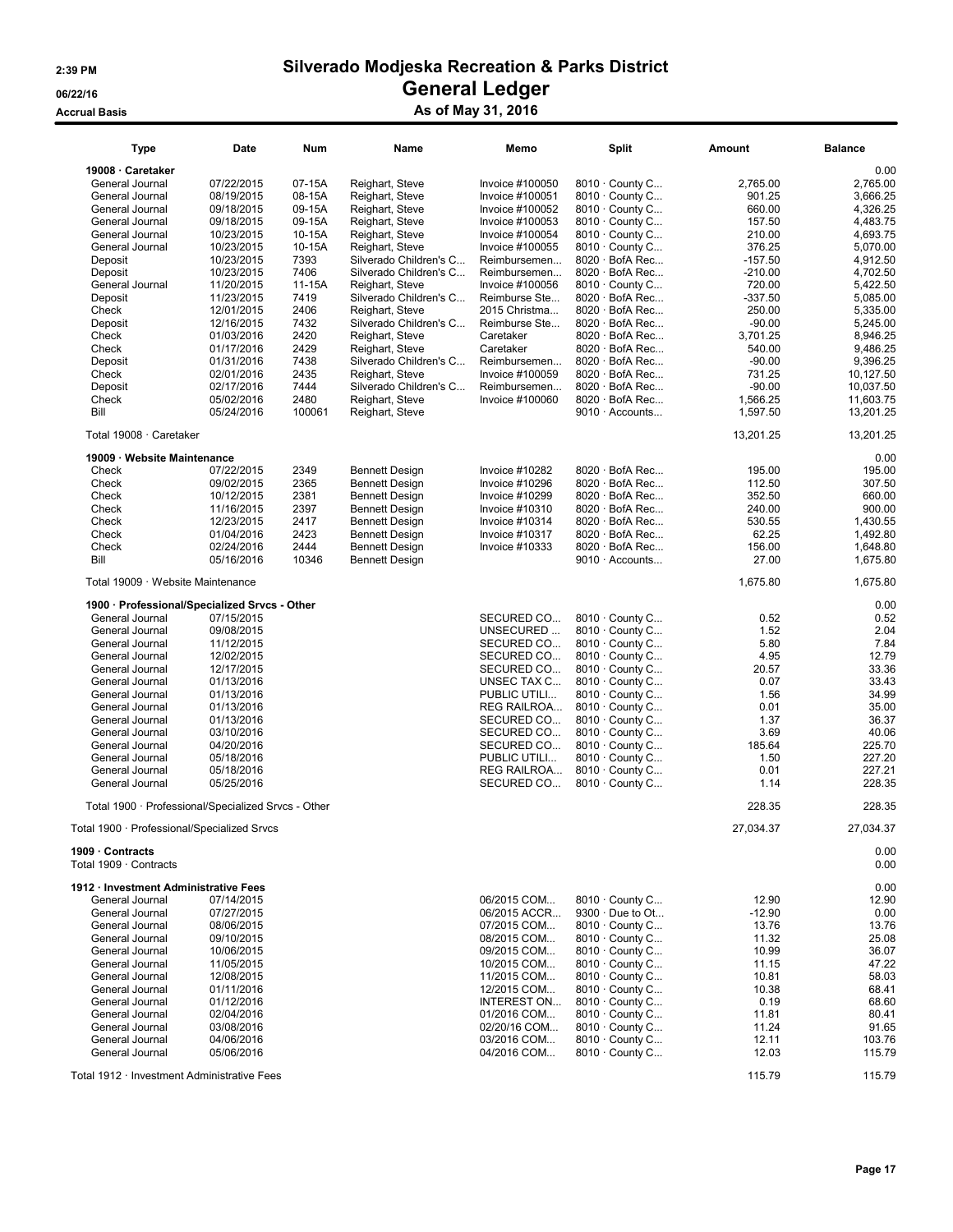06/22/16 OS/22/16 General Ledger

# Accrual Basis Accrual Basis As of May 31, 2016

| <b>Type</b>                                                                            | Date       | Num  | Name                   | Memo           | <b>Split</b>          | Amount   | <b>Balance</b> |
|----------------------------------------------------------------------------------------|------------|------|------------------------|----------------|-----------------------|----------|----------------|
| 2000 · Publications and Legal Notices                                                  |            |      |                        |                |                       |          | 0.00           |
| Check                                                                                  | 04/04/2016 | 2458 | Peterson, Chay         | Orangecounty   | 8020 · BofA Rec       | 220.00   | 220.00         |
| Check                                                                                  | 05/02/2016 | 2481 | Orange County Fire A   | Multi-use Perm | 8020 · BofA Rec       | 418.00   | 638.00         |
|                                                                                        |            |      |                        |                |                       |          |                |
| Total 2000 · Publications and Legal Notices                                            |            |      |                        |                |                       | 638.00   | 638.00         |
| 2200 · Rents & Leases-Bidgs & Improvs                                                  |            |      |                        |                |                       |          | 0.00           |
| Total 2200 · Rents & Leases-Bldgs & Improvs                                            |            |      |                        |                |                       |          | 0.00           |
|                                                                                        |            |      |                        |                |                       |          |                |
| 2300 · Small Tools and Instruments                                                     |            |      |                        |                |                       |          | 0.00           |
| Total 2300 · Small Tools and Instruments                                               |            |      |                        |                |                       |          | 0.00           |
| 2400 · Special Deparmental Expense                                                     |            |      |                        |                |                       |          | 0.00           |
| Total 2400 · Special Deparmental Expense                                               |            |      |                        |                |                       |          | 0.00           |
|                                                                                        |            |      |                        |                |                       |          |                |
| 2700 · Trans & Travel - Mtgs/Conferncs<br>Total 2700 · Trans & Travel - Mtgs/Conferncs |            |      |                        |                |                       |          | 0.00<br>0.00   |
|                                                                                        |            |      |                        |                |                       |          |                |
| 2800 · Utilities                                                                       |            |      |                        |                |                       |          | 0.00           |
| 28001 · Electricity                                                                    |            |      |                        |                |                       |          | 0.00           |
| Check                                                                                  | 07/22/2015 |      | Southern California E  | Modjeska       | $8020 \cdot$ BofA Rec | 88.46    | 88.46          |
| Check                                                                                  | 07/22/2015 |      | Southern California E  | Silverado      | $8020 \cdot$ BofA Rec | 105.21   | 193.67         |
| Check                                                                                  | 08/19/2015 |      | Southern California E  | Silverado      | $8020 \cdot$ BofA Rec | 124.61   | 318.28         |
| Check                                                                                  | 08/19/2015 |      | Southern California E  | Modjeska       | $8020 \cdot$ BofA Rec | 78.40    | 396.68         |
| Check                                                                                  | 09/18/2015 |      | Southern California E  | Modjeska       | $8020 \cdot$ BofA Rec | 81.81    | 478.49         |
| Check                                                                                  | 09/18/2015 |      | Southern California E  | Silverado      | 8020 · BofA Rec       | 124.61   | 603.10         |
| Check                                                                                  | 10/19/2015 |      | Southern California E  | Silverado      | $8020 \cdot$ BofA Rec | 149.44   | 752.54         |
| Check                                                                                  | 10/19/2015 |      | Southern California E  | Modjeska       | $8020 \cdot$ BofA Rec | 83.47    | 836.01         |
| Check                                                                                  | 11/20/2015 |      | Southern California E  | Modjeska       | $8020 \cdot$ BofA Rec | 80.12    | 916.13         |
| Check                                                                                  | 11/20/2015 |      | Southern California E  | Silverado      | $8020 \cdot$ BofA Rec | 194.46   | 1,110.59       |
| Check                                                                                  | 12/16/2015 |      | Southern California E  | Silverado      | $8020 \cdot$ BofA Rec | 104.89   | 1,215.48       |
| Check                                                                                  | 12/16/2015 |      | Southern California E  | Modjeska       | 8020 · BofA Rec       | 86.73    | 1,302.21       |
| Check                                                                                  | 01/17/2016 |      | Southern California E  | Modjeska       | $8020 \cdot$ BofA Rec | 79.79    | 1,382.00       |
| Check                                                                                  | 01/17/2016 |      | Southern California E  | Silverado      | $8020 \cdot$ BofA Rec | 578.98   | 1,960.98       |
| Check                                                                                  | 02/17/2016 |      | Southern California E  | Modjeska       | $8020 \cdot$ BofA Rec | 73.57    | 2,034.55       |
| Check                                                                                  | 02/17/2016 |      | Southern California E  | Silverado      | $8020 \cdot$ BofA Rec | 144.54   | 2,179.09       |
| Check                                                                                  | 03/20/2016 |      | Southern California E  | Modjeska       | $8020 \cdot$ BofA Rec | 80.77    | 2,259.86       |
| Check                                                                                  | 03/31/2016 |      | Southern California E  | Silverado      | $8020 \cdot$ BofA Rec | 79.24    | 2,339.10       |
| Check                                                                                  | 04/20/2016 |      | Southern California E  | Silverado      | $8020 \cdot$ BofA Rec | 74.05    | 2,413.15       |
| Check                                                                                  | 04/20/2016 |      | Southern California E  | Modjeska       | $8020 \cdot$ BofA Rec | 75.27    | 2,488.42       |
| Check                                                                                  | 05/16/2016 |      | Southern California E  | Modjeska       | $8020 \cdot$ BofA Rec | 73.03    | 2,561.45       |
| Check                                                                                  | 05/16/2016 |      | Southern California E  | Silverado      | $8020 \cdot$ BofA Rec | 73.94    | 2,635.39       |
|                                                                                        |            |      |                        |                |                       |          |                |
| Total $28001 \cdot$ Electricity                                                        |            |      |                        |                |                       | 2,635.39 | 2,635.39       |
| 28002 · Waste Disposal                                                                 |            |      |                        |                |                       |          | 0.00           |
| Check                                                                                  | 07/22/2015 |      | Waste Management o     | Silverado      | $8020 \cdot$ BofA Rec | 224.95   | 224.95         |
| Check                                                                                  | 08/17/2015 |      | Waste Management o     | Silverado      | $8020 \cdot$ BofA Rec | 224.95   | 449.90         |
| Check                                                                                  | 09/16/2015 | 2369 | Silverado Children's C | Reimbursemen   | $8020 \cdot$ BofA Rec | 224.95   | 674.85         |
| Check                                                                                  | 09/18/2015 |      | Waste Management o     | Modjeska       | $8020 \cdot$ BofA Rec | 50.36    | 725.21         |
| Check                                                                                  | 10/19/2015 |      | Waste Management o     | Silverado      | $8020 \cdot$ BofA Rec | 224.95   | 950.16         |
| Check                                                                                  | 11/04/2015 |      | Waste Management o     | Silverado      | $8020 \cdot$ BofA Rec | 224.95   | 1,175.11       |
| Check                                                                                  | 12/12/2015 |      | Waste Management o     | Silverado      | $8020 \cdot$ BofA Rec | 224.95   | 1,400.06       |
| Check                                                                                  | 12/12/2015 |      | Waste Management o     | Modjeska       | $8020 \cdot$ BofA Rec | 49.56    | 1,449.62       |
| Check                                                                                  | 01/03/2016 |      | Waste Management o     | Silverado      | $8020 \cdot$ BofA Rec | 224.95   | 1,674.57       |
| Check                                                                                  | 02/17/2016 |      | Waste Management o     | Silverado      | $8020 \cdot$ BofA Rec | 224.95   | 1,899.52       |
| Check                                                                                  | 02/17/2016 |      | Waste Management o     | Modjeska       | $8020 \cdot$ BofA Rec | 49.56    | 1,949.08       |
| Check                                                                                  | 03/16/2016 |      | Waste Management o     | Silverado      | $8020 \cdot$ BofA Rec | 224.95   | 2,174.03       |
| Check                                                                                  | 04/04/2016 |      | Waste Management o     | Silverado      | $8020 \cdot$ BofA Rec | 224.95   | 2,398.98       |
| Check                                                                                  | 05/16/2016 |      | Waste Management o     | Silverado      | $8020 \cdot$ BofA Rec | 224.95   | 2,623.93       |
|                                                                                        |            |      |                        |                |                       |          |                |
| Total 28002 · Waste Disposal                                                           |            |      |                        |                |                       | 2,623.93 | 2,623.93       |
| 28003 · Portable Toilets/Septic                                                        |            |      |                        |                |                       |          | 0.00           |
| Bill                                                                                   | 09/21/2015 |      | Canyon Septic Services | 06/2015 thru 0 | 9010 · Accounts       | 760.00   | 760.00         |
| Bill                                                                                   | 10/01/2015 |      | Canyon Septic Services | 10/2015        | $9010 \cdot$ Accounts | 190.00   | 950.00         |
| Bill                                                                                   | 12/01/2015 |      | Canyon Septic Services | 11/2015        | $9010 \cdot$ Accounts | 190.00   | 1,140.00       |
| Bill                                                                                   | 12/01/2015 |      | Canyon Septic Services | 12/2015        | $9010 \cdot$ Accounts | 190.00   | 1,330.00       |
| Bill                                                                                   | 01/17/2016 |      | Canyon Septic Services | 01/2016        | 9010 · Accounts       | 190.00   | 1,520.00       |
| Bill                                                                                   | 02/01/2016 |      | Canyon Septic Services | 02/2016        | $9010 \cdot$ Accounts | 190.00   | 1,710.00       |
|                                                                                        |            |      |                        |                |                       |          | 1,710.00       |
| Total 28003 · Portable Toilets/Septic                                                  |            |      |                        |                |                       | 1,710.00 |                |
| 28004 · Propane                                                                        |            |      |                        |                |                       |          | 0.00           |
| Total 28004 · Propane                                                                  |            |      |                        |                |                       |          | 0.00           |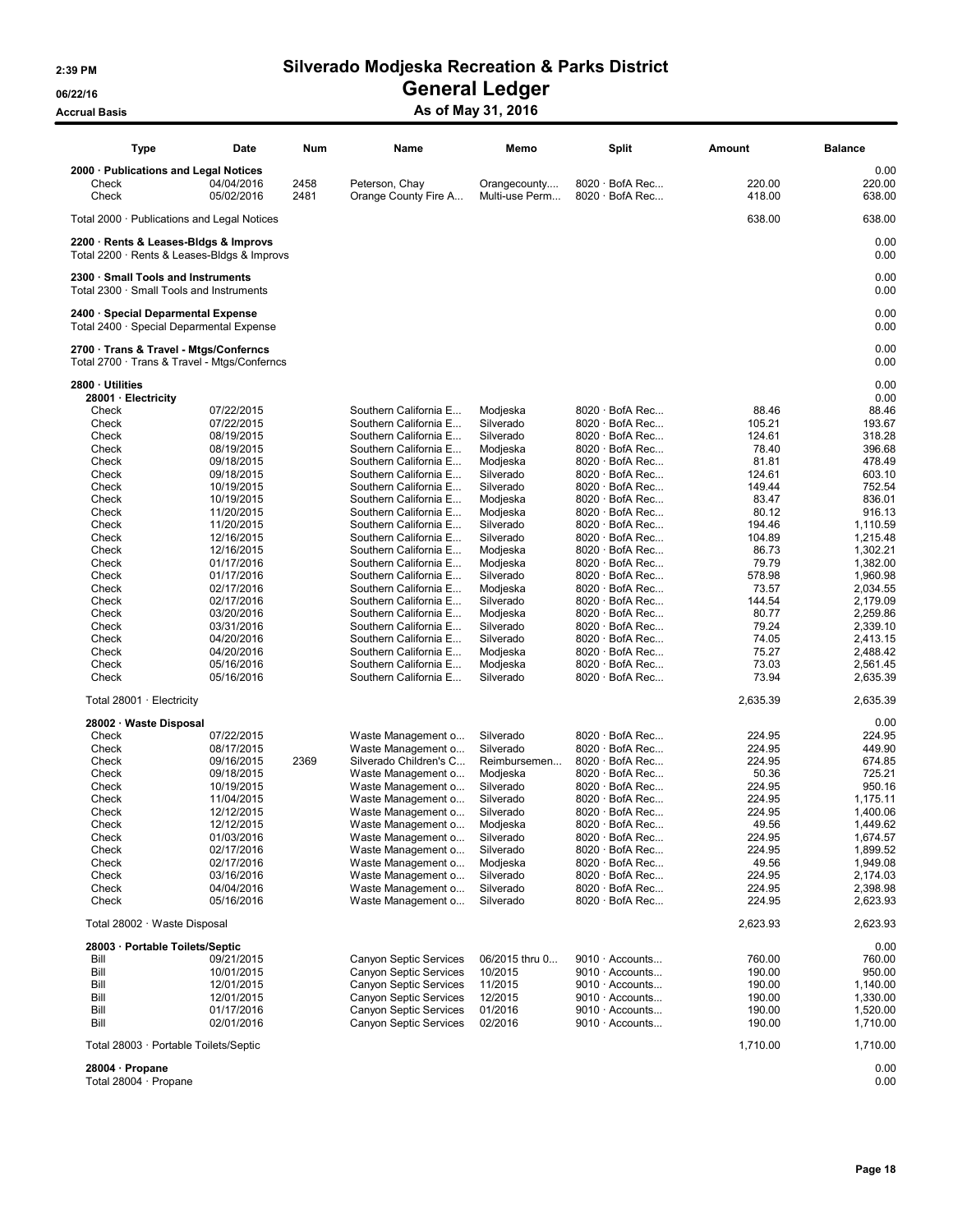# Accrual Basis **Accrual Basis** As of May 31, 2016

| Type                                                                                           | Date                     | Num          | Name                               | Memo                              | Split                                          | Amount          | <b>Balance</b>       |
|------------------------------------------------------------------------------------------------|--------------------------|--------------|------------------------------------|-----------------------------------|------------------------------------------------|-----------------|----------------------|
| 28005 · Water                                                                                  |                          |              |                                    |                                   |                                                |                 | 0.00                 |
| Bill                                                                                           | 10/01/2015               |              | Irvine Ranch Water Di              |                                   | 9010 · Accounts                                | 96.85           | 96.85                |
| Check                                                                                          | 11/04/2015               |              | Irvine Ranch Water Di              |                                   | $8020 \cdot$ BofA Rec                          | 129.61          | 226.46               |
| Check                                                                                          | 11/04/2015               |              | Irvine Ranch Water Di              |                                   | $8020 \cdot$ BofA Rec                          | 10.64           | 237.10               |
| Check                                                                                          | 11/04/2015               |              | Irvine Ranch Water Di              |                                   | $8020 \cdot$ BofA Rec                          | 90.47           | 327.57               |
|                                                                                                |                          |              |                                    |                                   |                                                |                 |                      |
| Check                                                                                          | 12/12/2015               |              | Irvine Ranch Water Di              |                                   | $8020 \cdot$ BofA Rec                          | 9.27            | 336.84               |
| Check                                                                                          | 12/12/2015               |              | Irvine Ranch Water Di              |                                   | $8020 \cdot$ BofA Rec                          | 52.02           | 388.86               |
| Check                                                                                          | 12/12/2015               |              | Irvine Ranch Water Di              |                                   | $8020 \cdot$ BofA Rec                          | 136.48          | 525.34               |
| Check                                                                                          | 01/03/2016               |              | Irvine Ranch Water Di              |                                   | $8020 \cdot$ BofA Rec                          | 11.67           | 537.01               |
| Check                                                                                          | 01/03/2016               |              | Irvine Ranch Water Di              |                                   | $8020 \cdot$ BofA Rec                          | 84.80           | 621.81               |
| Check                                                                                          | 01/03/2016               |              | Irvine Ranch Water Di              |                                   | $8020 \cdot$ BofA Rec                          | 74.50           | 696.31               |
| Check                                                                                          | 02/17/2016               |              | Irvine Ranch Water Di              |                                   | $8020 \cdot$ BofA Rec                          | 10.30           | 706.61               |
| Check                                                                                          | 02/17/2016               |              | Irvine Ranch Water Di              |                                   | $8020 \cdot$ BofA Rec                          | 25.75           | 732.36               |
| Check                                                                                          | 02/17/2016               |              | Irvine Ranch Water Di              |                                   | 8020 · BofA Rec                                | 58.71           | 791.07               |
| Check                                                                                          | 03/16/2016               |              | Irvine Ranch Water Di              |                                   | $8020 \cdot$ BofA Rec                          | 71.93           | 863.00               |
| Check                                                                                          | 03/16/2016               |              | Irvine Ranch Water Di              |                                   | $8020 \cdot$ BofA Rec                          | 59.57           | 922.57               |
| Check                                                                                          | 03/16/2016               |              | Irvine Ranch Water Di              |                                   | 8020 · BofA Rec                                | 10.64           | 933.21               |
|                                                                                                |                          |              |                                    |                                   |                                                |                 |                      |
| Check                                                                                          | 04/04/2016               |              | Irvine Ranch Water Di              |                                   | $8020 \cdot$ BofA Rec                          | 67.29           | 1,000.50             |
| Check                                                                                          | 04/04/2016               |              | Irvine Ranch Water Di              |                                   | $8020 \cdot$ BofA Rec                          | 71.41           | 1,071.91             |
| Check                                                                                          | 04/04/2016               |              | Irvine Ranch Water Di              |                                   | $8020 \cdot$ BofA Rec                          | 9.61            | 1,081.52             |
| Check                                                                                          | 05/11/2016               |              | Irvine Ranch Water Di              |                                   | $8020 \cdot$ BofA Rec                          | 98.71           | 1,180.23             |
| Check                                                                                          | 05/11/2016               |              | Irvine Ranch Water Di              |                                   | 8020 · BofA Rec                                | 94.59           | 1,274.82             |
| Check                                                                                          | 05/11/2016               |              | Irvine Ranch Water Di              |                                   | 8020 · BofA Rec                                | 10.64           | 1.285.46             |
| Total 28005 · Water                                                                            |                          |              |                                    |                                   |                                                | 1,285.46        | 1,285.46             |
| 2800 · Utilities - Other                                                                       |                          |              |                                    |                                   |                                                |                 | 0.00                 |
| Total 2800 · Utilities - Other                                                                 |                          |              |                                    |                                   |                                                |                 | 0.00                 |
| Total 2800 · Utilities                                                                         |                          |              |                                    |                                   |                                                | 8,254.78        | 8,254.78             |
| 4000 · Capital Expenditure<br>Total 4000 · Capital Expenditure                                 |                          |              |                                    |                                   |                                                |                 | 0.00<br>0.00         |
| 50000 · Recreation Program Expense<br>50001 · Hikes/Van Tours<br>Total 50001 · Hikes/Van Tours |                          |              |                                    |                                   |                                                |                 | 0.00<br>0.00<br>0.00 |
|                                                                                                |                          |              |                                    |                                   |                                                |                 |                      |
| 50002 · Lunch Bunch Expenses                                                                   |                          |              |                                    |                                   |                                                |                 | 0.00                 |
| Check                                                                                          | 08/07/2015               | 2358         | Rachel Brown                       | 19 hours @ \$1                    | $8020 \cdot$ BofA Rec                          | 228.00          | 228.00               |
| Check                                                                                          | 09/16/2015               | 2370         | Rachel Brown                       | 14.5 hours @ \$                   | 8020 · BofA Rec                                | 174.00          | 402.00               |
| Check                                                                                          | 11/16/2015               | 2396         | Rachel Brown                       | 14 hours @ \$1                    | 8020 · BofA Rec                                | 168.00          | 570.00               |
| Check                                                                                          | 12/01/2015               | 2408         | Rachel Brown                       | 2015 Christma                     | $8020 \cdot$ BofA Rec                          | 200.00          | 770.00               |
| Check                                                                                          | 12/23/2015               | 2416         | Rachel Brown                       | 11/2015 Lunch                     | 8020 · BofA Rec                                | 126.00          | 896.00               |
| Check                                                                                          | 01/17/2016               | 2428         | Rachel Brown                       | 12/2015 Lunch                     | 8020 · BofA Rec                                | 126.00          | 1,022.00             |
| Check                                                                                          | 02/10/2016               | 2438         | Rachel Brown                       | 01/2016 Lunch                     | $8020 \cdot$ BofA Rec                          | 156.00          | 1,178.00             |
| Bill                                                                                           | 04/01/2016               | 02/2016      |                                    | 02/2016                           | 9010 · Accounts                                | 96.00           | 1,274.00             |
|                                                                                                |                          |              | Lang, Janet                        |                                   |                                                |                 |                      |
| Bill                                                                                           | 04/01/2016               | 03/2016      | Lang, Janet                        | 03/2016                           | 9010 · Accounts                                | 240.00          | 1,514.00             |
| Bill                                                                                           | 04/30/2016               |              | Lang, Janet                        | 04/2016                           | 9010 · Accounts                                | 192.00          | 1,706.00             |
| Bill                                                                                           | 05/31/2016               |              | Lang, Janet                        | 05/2016                           | 9010 · Accounts                                | 192.00          | 1,898.00             |
| Total 50002 · Lunch Bunch Expenses                                                             |                          |              |                                    |                                   |                                                | 1,898.00        | 1,898.00             |
| 50003 · Silverado Summer Concerts                                                              |                          |              |                                    |                                   |                                                |                 | 0.00                 |
| Check                                                                                          | 05/27/2016               | 2492         | Topp, Kevin                        | Hamburgers &                      | $8020 \cdot$ BofA Rec                          | 448.84          | 448.84               |
| Total 50003 · Silverado Summer Concerts                                                        |                          |              |                                    |                                   |                                                | 448.84          | 448.84               |
| 50000 · Recreation Program Expense - Other                                                     |                          |              |                                    |                                   |                                                |                 | 0.00                 |
| Check                                                                                          | 07/04/2015               | 2328         | Ater, D.                           | 4th of July Hot                   | 8020 · BofA Rec                                | 200.00          | 200.00               |
| Check                                                                                          | 07/08/2015               | 2346         | Levy, Mark                         | Casino Trip                       | 8020 · BofA Rec                                | 341.00          | 541.00               |
| Check                                                                                          | 07/29/2015               | 2352         | Johnson, Deborah                   | <b>Board Games</b>                | $8020 \cdot$ BofA Rec                          | 61.74           | 602.74               |
| Check                                                                                          | 07/29/2015               | 2352         | Johnson, Deborah                   | Sequence Boar                     | $8020 \cdot$ BofA Rec                          | 38.80           | 641.54               |
| Check                                                                                          | 07/29/2015               | 2352         | Johnson, Deborah                   | Jumbo Playing                     | $8020 \cdot$ BofA Rec                          | 17.90           | 659.44               |
| Check                                                                                          | 09/23/2015               | 2376         | Johnson, Deborah                   | Amazon-Ping                       | $8020 \cdot$ BofA Rec                          | 30.07           | 689.51               |
| Check                                                                                          | 10/19/2015               | 2386         | Johnson, Deborah                   | Amazon-Bingo                      | 8020 · BofA Rec                                | 45.99           | 735.50               |
|                                                                                                |                          |              |                                    |                                   | $8020 \cdot$ BofA Rec                          |                 |                      |
| Check                                                                                          | 11/23/2015               | 2400         | Topp, Kevin                        | UFC Fight Nigh                    |                                                | 26.96           | 762.46               |
| Check<br>Check                                                                                 | 04/04/2016<br>04/04/2016 | 2458<br>2461 | Peterson, Chay<br>Johnson, Deborah | Easter Egg Hunt<br>DVD Player for | $8020 \cdot$ BofA Rec<br>$8020 \cdot$ BofA Rec | 300.00<br>89.99 | 1,062.46<br>1,152.45 |
| Total 50000 · Recreation Program Expense - Other                                               |                          |              |                                    |                                   |                                                | 1,152.45        | 1,152.45             |
| Total 50000 · Recreation Program Expense                                                       |                          |              |                                    |                                   |                                                | 3,499.29        | 3,499.29             |
| 6560 · Payroll Expenses<br>Total 6560 · Payroll Expenses                                       |                          |              |                                    |                                   |                                                |                 | 0.00<br>0.00         |
| 8000 · Christmas In The Canyon Expense                                                         |                          |              |                                    |                                   |                                                |                 | 0.00                 |
| 8001 · Decoration                                                                              |                          |              |                                    |                                   |                                                |                 | 0.00                 |
| Total 8001 · Decoration                                                                        |                          |              |                                    |                                   |                                                |                 | 0.00                 |

# 8001 · Decoration 0.00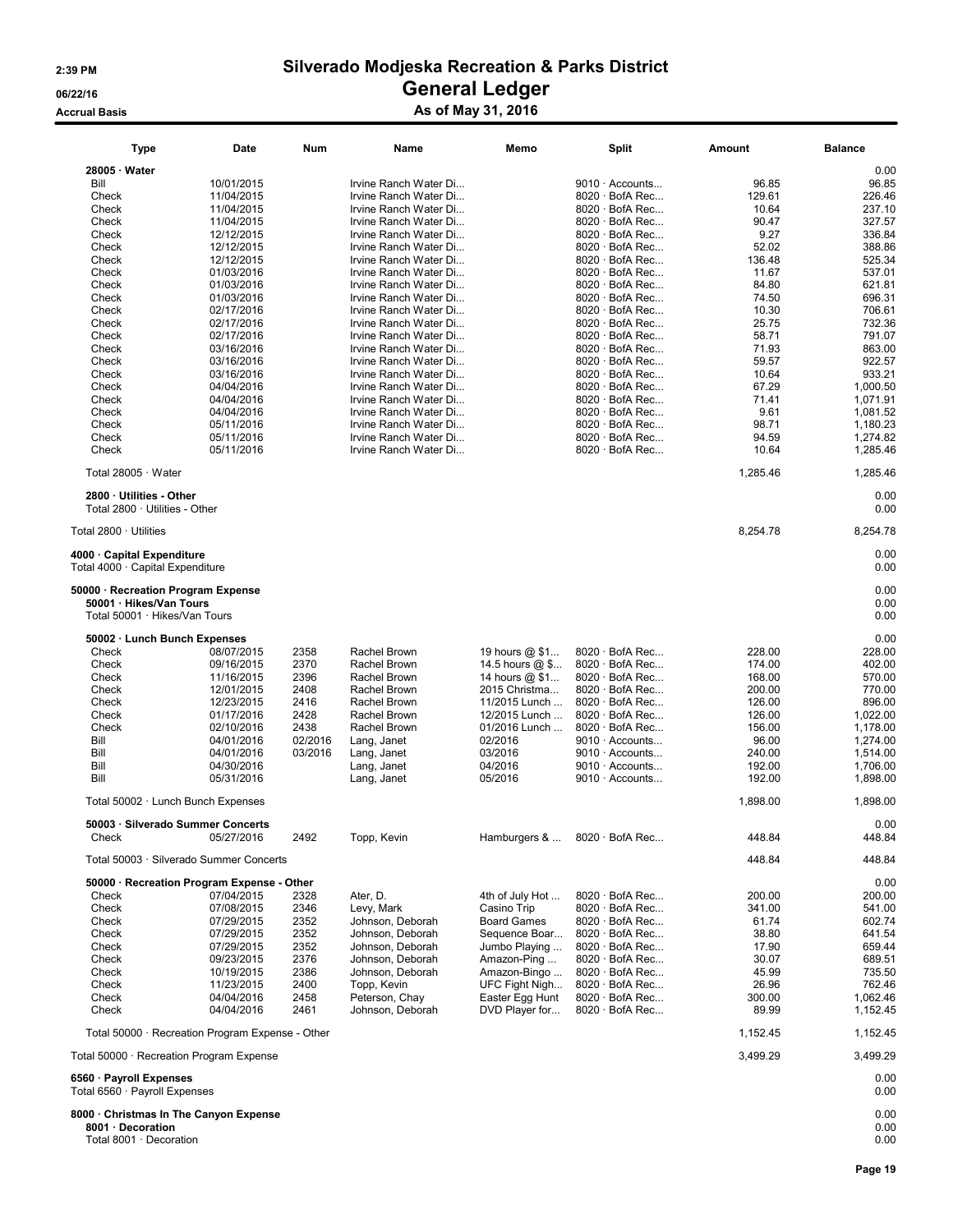06/22/16 OS/22/16 General Ledger

Accrual Basis Accrua Basis As of May 31, 2016

| <b>Type</b><br>Split<br>Num<br>Name<br>Memo<br>Amount<br>0.00<br>8002 · Printing/Postage<br>0.00<br>Total 8002 · Printing/Postage<br>8003 · Santa Pictures<br>0.00<br>0.00<br>Total 8003 · Santa Pictures<br>0.00<br>8004 · Porta Potties<br>Total 8004 · Porta Potties<br>0.00<br>0.00<br>8005 · Signs & Misc Materials<br>0.00<br>Total 8005 · Signs & Misc Materials<br>0.00<br>8006 · Van Fuel<br>0.00<br>Total 8006 · Van Fuel<br>0.00<br>8007 · Raffle Items<br>Total 8007 · Raffle Items<br>0.00<br>0.00<br>8008 · Wagon/Sleigh Ride<br>Total 8008 · Wagon/Sleigh Ride<br>0.00<br>8009 · Canyon Watch<br>0.00<br>Total 8009 · Canyon Watch<br>0.00<br>0.00<br>8000 · Christmas In The Canyon Expense - Other<br>0.00<br>Total 8000 · Christmas In The Canyon Expense - Other<br>0.00<br>Total 8000 · Christmas In The Canyon Expense<br>0.00<br>9500 · Chili Cookoff Expenses<br><b>Activities/Tickets</b><br>0.00<br>2475<br>$8020 \cdot$ BofA Rec<br>150.00<br>150.00<br>Check<br>05/02/2016<br>Peterson, Chay<br>Jump-O-Rama<br><b>Total Activities/Tickets</b><br>150.00<br>150.00<br>0.00<br><b>Advertising/Printing</b><br>Bill<br>9344<br>300.00<br>04/01/2016<br>Foothills Sentry, Inc.<br>$9010 \cdot$ Accounts<br>300.00<br>Bill<br>9324<br>460.00<br>04/01/2016<br>Foothills Sentry, Inc.<br><b>Flyer Inserts</b><br>$9010 \cdot$ Accounts<br>160.00<br>2460<br>$8020 \cdot$ BofA Rec<br>Check<br>04/04/2016<br>Vail Dunlap & Associa<br>(3) Banners<br>570.01<br>1,030.01<br>Bill<br>05/01/2016<br>16396<br>Resources Prinitng &<br>9010 · Accounts<br>1,306.49<br>Flyer<br>276.48<br>Bill<br>10346<br>$9010 \cdot$ Accounts<br>109.39<br>05/16/2016<br><b>Bennett Design</b><br>Raffle Tix Bann<br>1,415.88<br>1,415.88<br>1,415.88<br><b>Total Advertising/Printing</b><br>0.00<br>Awards<br>Check<br>05/02/2016<br>2475<br>$8020 \cdot$ BofA Rec<br>68.04<br>68.04<br>Peterson, Chay<br>Blue Ribbon Tr<br><b>Total Awards</b><br>68.04<br>68.04<br><b>Decorations</b><br>0.00<br>91.92<br>Check<br>05/02/2016<br>2475<br>$8020 \cdot$ BofA Rec<br>91.92<br>Peterson, Chay<br>Oriental Trading<br>91.92<br>91.92<br><b>Total Decorations</b><br><b>Equipment/Supplies</b><br>0.00<br>05/02/2016<br>2474<br>McWilliams, Phil<br>Labels & Ink<br>$8020 \cdot$ BofA Rec<br>110.67<br>Check<br>110.67<br>05/02/2016<br>Peterson, Chay<br>Paper Tasting<br>$8020 \cdot$ BofA Rec<br>327.21<br>Check<br>2475<br>216.54<br>05/02/2016<br>Peterson, Chay<br>Party Supplies<br>$8020 \cdot$ BofA Rec<br>364.64<br>Check<br>2475<br>37.43<br>Check<br>05/02/2016<br>2477<br>McWilliams, Phil<br>Printing Ink<br>$8020 \cdot$ BofA Rec<br>37.24<br>401.88<br>Check<br>05/02/2016<br>2477<br>McWilliams, Phil<br>Office Dept<br>$8020 \cdot$ BofA Rec<br>34.54<br>436.42<br><b>Total Equipment/Supplies</b><br>436.42<br>436.42<br>Facepainting<br>0.00<br>0.00<br><b>Total Facepainting</b><br>0.00<br>Hairpainting<br>0.00<br><b>Total Hairpainting</b><br><b>Musical Presentation Donation</b><br>0.00<br>0.00<br><b>Total Musical Presentation Donation</b><br><b>Petting Zoo</b><br>0.00<br>0.00<br><b>Total Petting Zoo</b><br>0.00<br><b>Portable Toilets</b><br>0.00<br><b>Total Portable Toilets</b><br>0.00<br>Raffle |                     | Date |  |  | <b>Balance</b> |
|------------------------------------------------------------------------------------------------------------------------------------------------------------------------------------------------------------------------------------------------------------------------------------------------------------------------------------------------------------------------------------------------------------------------------------------------------------------------------------------------------------------------------------------------------------------------------------------------------------------------------------------------------------------------------------------------------------------------------------------------------------------------------------------------------------------------------------------------------------------------------------------------------------------------------------------------------------------------------------------------------------------------------------------------------------------------------------------------------------------------------------------------------------------------------------------------------------------------------------------------------------------------------------------------------------------------------------------------------------------------------------------------------------------------------------------------------------------------------------------------------------------------------------------------------------------------------------------------------------------------------------------------------------------------------------------------------------------------------------------------------------------------------------------------------------------------------------------------------------------------------------------------------------------------------------------------------------------------------------------------------------------------------------------------------------------------------------------------------------------------------------------------------------------------------------------------------------------------------------------------------------------------------------------------------------------------------------------------------------------------------------------------------------------------------------------------------------------------------------------------------------------------------------------------------------------------------------------------------------------------------------------------------------------------------------------------------------------------------------------------------------------------------------------------------------------------------------------------------------------------------------------------------------------------------------------------------------------------------------------------------------------------------------------------------------------------------------------------------------------------------------------------------------------------------------------------------------------------------------------|---------------------|------|--|--|----------------|
|                                                                                                                                                                                                                                                                                                                                                                                                                                                                                                                                                                                                                                                                                                                                                                                                                                                                                                                                                                                                                                                                                                                                                                                                                                                                                                                                                                                                                                                                                                                                                                                                                                                                                                                                                                                                                                                                                                                                                                                                                                                                                                                                                                                                                                                                                                                                                                                                                                                                                                                                                                                                                                                                                                                                                                                                                                                                                                                                                                                                                                                                                                                                                                                                                                          |                     |      |  |  |                |
|                                                                                                                                                                                                                                                                                                                                                                                                                                                                                                                                                                                                                                                                                                                                                                                                                                                                                                                                                                                                                                                                                                                                                                                                                                                                                                                                                                                                                                                                                                                                                                                                                                                                                                                                                                                                                                                                                                                                                                                                                                                                                                                                                                                                                                                                                                                                                                                                                                                                                                                                                                                                                                                                                                                                                                                                                                                                                                                                                                                                                                                                                                                                                                                                                                          |                     |      |  |  |                |
|                                                                                                                                                                                                                                                                                                                                                                                                                                                                                                                                                                                                                                                                                                                                                                                                                                                                                                                                                                                                                                                                                                                                                                                                                                                                                                                                                                                                                                                                                                                                                                                                                                                                                                                                                                                                                                                                                                                                                                                                                                                                                                                                                                                                                                                                                                                                                                                                                                                                                                                                                                                                                                                                                                                                                                                                                                                                                                                                                                                                                                                                                                                                                                                                                                          |                     |      |  |  |                |
|                                                                                                                                                                                                                                                                                                                                                                                                                                                                                                                                                                                                                                                                                                                                                                                                                                                                                                                                                                                                                                                                                                                                                                                                                                                                                                                                                                                                                                                                                                                                                                                                                                                                                                                                                                                                                                                                                                                                                                                                                                                                                                                                                                                                                                                                                                                                                                                                                                                                                                                                                                                                                                                                                                                                                                                                                                                                                                                                                                                                                                                                                                                                                                                                                                          |                     |      |  |  |                |
|                                                                                                                                                                                                                                                                                                                                                                                                                                                                                                                                                                                                                                                                                                                                                                                                                                                                                                                                                                                                                                                                                                                                                                                                                                                                                                                                                                                                                                                                                                                                                                                                                                                                                                                                                                                                                                                                                                                                                                                                                                                                                                                                                                                                                                                                                                                                                                                                                                                                                                                                                                                                                                                                                                                                                                                                                                                                                                                                                                                                                                                                                                                                                                                                                                          |                     |      |  |  |                |
|                                                                                                                                                                                                                                                                                                                                                                                                                                                                                                                                                                                                                                                                                                                                                                                                                                                                                                                                                                                                                                                                                                                                                                                                                                                                                                                                                                                                                                                                                                                                                                                                                                                                                                                                                                                                                                                                                                                                                                                                                                                                                                                                                                                                                                                                                                                                                                                                                                                                                                                                                                                                                                                                                                                                                                                                                                                                                                                                                                                                                                                                                                                                                                                                                                          |                     |      |  |  |                |
|                                                                                                                                                                                                                                                                                                                                                                                                                                                                                                                                                                                                                                                                                                                                                                                                                                                                                                                                                                                                                                                                                                                                                                                                                                                                                                                                                                                                                                                                                                                                                                                                                                                                                                                                                                                                                                                                                                                                                                                                                                                                                                                                                                                                                                                                                                                                                                                                                                                                                                                                                                                                                                                                                                                                                                                                                                                                                                                                                                                                                                                                                                                                                                                                                                          |                     |      |  |  |                |
|                                                                                                                                                                                                                                                                                                                                                                                                                                                                                                                                                                                                                                                                                                                                                                                                                                                                                                                                                                                                                                                                                                                                                                                                                                                                                                                                                                                                                                                                                                                                                                                                                                                                                                                                                                                                                                                                                                                                                                                                                                                                                                                                                                                                                                                                                                                                                                                                                                                                                                                                                                                                                                                                                                                                                                                                                                                                                                                                                                                                                                                                                                                                                                                                                                          |                     |      |  |  |                |
|                                                                                                                                                                                                                                                                                                                                                                                                                                                                                                                                                                                                                                                                                                                                                                                                                                                                                                                                                                                                                                                                                                                                                                                                                                                                                                                                                                                                                                                                                                                                                                                                                                                                                                                                                                                                                                                                                                                                                                                                                                                                                                                                                                                                                                                                                                                                                                                                                                                                                                                                                                                                                                                                                                                                                                                                                                                                                                                                                                                                                                                                                                                                                                                                                                          |                     |      |  |  |                |
|                                                                                                                                                                                                                                                                                                                                                                                                                                                                                                                                                                                                                                                                                                                                                                                                                                                                                                                                                                                                                                                                                                                                                                                                                                                                                                                                                                                                                                                                                                                                                                                                                                                                                                                                                                                                                                                                                                                                                                                                                                                                                                                                                                                                                                                                                                                                                                                                                                                                                                                                                                                                                                                                                                                                                                                                                                                                                                                                                                                                                                                                                                                                                                                                                                          |                     |      |  |  |                |
|                                                                                                                                                                                                                                                                                                                                                                                                                                                                                                                                                                                                                                                                                                                                                                                                                                                                                                                                                                                                                                                                                                                                                                                                                                                                                                                                                                                                                                                                                                                                                                                                                                                                                                                                                                                                                                                                                                                                                                                                                                                                                                                                                                                                                                                                                                                                                                                                                                                                                                                                                                                                                                                                                                                                                                                                                                                                                                                                                                                                                                                                                                                                                                                                                                          |                     |      |  |  |                |
|                                                                                                                                                                                                                                                                                                                                                                                                                                                                                                                                                                                                                                                                                                                                                                                                                                                                                                                                                                                                                                                                                                                                                                                                                                                                                                                                                                                                                                                                                                                                                                                                                                                                                                                                                                                                                                                                                                                                                                                                                                                                                                                                                                                                                                                                                                                                                                                                                                                                                                                                                                                                                                                                                                                                                                                                                                                                                                                                                                                                                                                                                                                                                                                                                                          |                     |      |  |  |                |
|                                                                                                                                                                                                                                                                                                                                                                                                                                                                                                                                                                                                                                                                                                                                                                                                                                                                                                                                                                                                                                                                                                                                                                                                                                                                                                                                                                                                                                                                                                                                                                                                                                                                                                                                                                                                                                                                                                                                                                                                                                                                                                                                                                                                                                                                                                                                                                                                                                                                                                                                                                                                                                                                                                                                                                                                                                                                                                                                                                                                                                                                                                                                                                                                                                          |                     |      |  |  |                |
|                                                                                                                                                                                                                                                                                                                                                                                                                                                                                                                                                                                                                                                                                                                                                                                                                                                                                                                                                                                                                                                                                                                                                                                                                                                                                                                                                                                                                                                                                                                                                                                                                                                                                                                                                                                                                                                                                                                                                                                                                                                                                                                                                                                                                                                                                                                                                                                                                                                                                                                                                                                                                                                                                                                                                                                                                                                                                                                                                                                                                                                                                                                                                                                                                                          |                     |      |  |  |                |
|                                                                                                                                                                                                                                                                                                                                                                                                                                                                                                                                                                                                                                                                                                                                                                                                                                                                                                                                                                                                                                                                                                                                                                                                                                                                                                                                                                                                                                                                                                                                                                                                                                                                                                                                                                                                                                                                                                                                                                                                                                                                                                                                                                                                                                                                                                                                                                                                                                                                                                                                                                                                                                                                                                                                                                                                                                                                                                                                                                                                                                                                                                                                                                                                                                          |                     |      |  |  |                |
|                                                                                                                                                                                                                                                                                                                                                                                                                                                                                                                                                                                                                                                                                                                                                                                                                                                                                                                                                                                                                                                                                                                                                                                                                                                                                                                                                                                                                                                                                                                                                                                                                                                                                                                                                                                                                                                                                                                                                                                                                                                                                                                                                                                                                                                                                                                                                                                                                                                                                                                                                                                                                                                                                                                                                                                                                                                                                                                                                                                                                                                                                                                                                                                                                                          |                     |      |  |  |                |
|                                                                                                                                                                                                                                                                                                                                                                                                                                                                                                                                                                                                                                                                                                                                                                                                                                                                                                                                                                                                                                                                                                                                                                                                                                                                                                                                                                                                                                                                                                                                                                                                                                                                                                                                                                                                                                                                                                                                                                                                                                                                                                                                                                                                                                                                                                                                                                                                                                                                                                                                                                                                                                                                                                                                                                                                                                                                                                                                                                                                                                                                                                                                                                                                                                          |                     |      |  |  |                |
|                                                                                                                                                                                                                                                                                                                                                                                                                                                                                                                                                                                                                                                                                                                                                                                                                                                                                                                                                                                                                                                                                                                                                                                                                                                                                                                                                                                                                                                                                                                                                                                                                                                                                                                                                                                                                                                                                                                                                                                                                                                                                                                                                                                                                                                                                                                                                                                                                                                                                                                                                                                                                                                                                                                                                                                                                                                                                                                                                                                                                                                                                                                                                                                                                                          |                     |      |  |  |                |
|                                                                                                                                                                                                                                                                                                                                                                                                                                                                                                                                                                                                                                                                                                                                                                                                                                                                                                                                                                                                                                                                                                                                                                                                                                                                                                                                                                                                                                                                                                                                                                                                                                                                                                                                                                                                                                                                                                                                                                                                                                                                                                                                                                                                                                                                                                                                                                                                                                                                                                                                                                                                                                                                                                                                                                                                                                                                                                                                                                                                                                                                                                                                                                                                                                          |                     |      |  |  |                |
|                                                                                                                                                                                                                                                                                                                                                                                                                                                                                                                                                                                                                                                                                                                                                                                                                                                                                                                                                                                                                                                                                                                                                                                                                                                                                                                                                                                                                                                                                                                                                                                                                                                                                                                                                                                                                                                                                                                                                                                                                                                                                                                                                                                                                                                                                                                                                                                                                                                                                                                                                                                                                                                                                                                                                                                                                                                                                                                                                                                                                                                                                                                                                                                                                                          |                     |      |  |  |                |
|                                                                                                                                                                                                                                                                                                                                                                                                                                                                                                                                                                                                                                                                                                                                                                                                                                                                                                                                                                                                                                                                                                                                                                                                                                                                                                                                                                                                                                                                                                                                                                                                                                                                                                                                                                                                                                                                                                                                                                                                                                                                                                                                                                                                                                                                                                                                                                                                                                                                                                                                                                                                                                                                                                                                                                                                                                                                                                                                                                                                                                                                                                                                                                                                                                          |                     |      |  |  |                |
|                                                                                                                                                                                                                                                                                                                                                                                                                                                                                                                                                                                                                                                                                                                                                                                                                                                                                                                                                                                                                                                                                                                                                                                                                                                                                                                                                                                                                                                                                                                                                                                                                                                                                                                                                                                                                                                                                                                                                                                                                                                                                                                                                                                                                                                                                                                                                                                                                                                                                                                                                                                                                                                                                                                                                                                                                                                                                                                                                                                                                                                                                                                                                                                                                                          |                     |      |  |  |                |
|                                                                                                                                                                                                                                                                                                                                                                                                                                                                                                                                                                                                                                                                                                                                                                                                                                                                                                                                                                                                                                                                                                                                                                                                                                                                                                                                                                                                                                                                                                                                                                                                                                                                                                                                                                                                                                                                                                                                                                                                                                                                                                                                                                                                                                                                                                                                                                                                                                                                                                                                                                                                                                                                                                                                                                                                                                                                                                                                                                                                                                                                                                                                                                                                                                          |                     |      |  |  |                |
|                                                                                                                                                                                                                                                                                                                                                                                                                                                                                                                                                                                                                                                                                                                                                                                                                                                                                                                                                                                                                                                                                                                                                                                                                                                                                                                                                                                                                                                                                                                                                                                                                                                                                                                                                                                                                                                                                                                                                                                                                                                                                                                                                                                                                                                                                                                                                                                                                                                                                                                                                                                                                                                                                                                                                                                                                                                                                                                                                                                                                                                                                                                                                                                                                                          |                     |      |  |  |                |
|                                                                                                                                                                                                                                                                                                                                                                                                                                                                                                                                                                                                                                                                                                                                                                                                                                                                                                                                                                                                                                                                                                                                                                                                                                                                                                                                                                                                                                                                                                                                                                                                                                                                                                                                                                                                                                                                                                                                                                                                                                                                                                                                                                                                                                                                                                                                                                                                                                                                                                                                                                                                                                                                                                                                                                                                                                                                                                                                                                                                                                                                                                                                                                                                                                          |                     |      |  |  |                |
|                                                                                                                                                                                                                                                                                                                                                                                                                                                                                                                                                                                                                                                                                                                                                                                                                                                                                                                                                                                                                                                                                                                                                                                                                                                                                                                                                                                                                                                                                                                                                                                                                                                                                                                                                                                                                                                                                                                                                                                                                                                                                                                                                                                                                                                                                                                                                                                                                                                                                                                                                                                                                                                                                                                                                                                                                                                                                                                                                                                                                                                                                                                                                                                                                                          |                     |      |  |  |                |
|                                                                                                                                                                                                                                                                                                                                                                                                                                                                                                                                                                                                                                                                                                                                                                                                                                                                                                                                                                                                                                                                                                                                                                                                                                                                                                                                                                                                                                                                                                                                                                                                                                                                                                                                                                                                                                                                                                                                                                                                                                                                                                                                                                                                                                                                                                                                                                                                                                                                                                                                                                                                                                                                                                                                                                                                                                                                                                                                                                                                                                                                                                                                                                                                                                          |                     |      |  |  |                |
|                                                                                                                                                                                                                                                                                                                                                                                                                                                                                                                                                                                                                                                                                                                                                                                                                                                                                                                                                                                                                                                                                                                                                                                                                                                                                                                                                                                                                                                                                                                                                                                                                                                                                                                                                                                                                                                                                                                                                                                                                                                                                                                                                                                                                                                                                                                                                                                                                                                                                                                                                                                                                                                                                                                                                                                                                                                                                                                                                                                                                                                                                                                                                                                                                                          |                     |      |  |  |                |
|                                                                                                                                                                                                                                                                                                                                                                                                                                                                                                                                                                                                                                                                                                                                                                                                                                                                                                                                                                                                                                                                                                                                                                                                                                                                                                                                                                                                                                                                                                                                                                                                                                                                                                                                                                                                                                                                                                                                                                                                                                                                                                                                                                                                                                                                                                                                                                                                                                                                                                                                                                                                                                                                                                                                                                                                                                                                                                                                                                                                                                                                                                                                                                                                                                          |                     |      |  |  |                |
|                                                                                                                                                                                                                                                                                                                                                                                                                                                                                                                                                                                                                                                                                                                                                                                                                                                                                                                                                                                                                                                                                                                                                                                                                                                                                                                                                                                                                                                                                                                                                                                                                                                                                                                                                                                                                                                                                                                                                                                                                                                                                                                                                                                                                                                                                                                                                                                                                                                                                                                                                                                                                                                                                                                                                                                                                                                                                                                                                                                                                                                                                                                                                                                                                                          |                     |      |  |  |                |
|                                                                                                                                                                                                                                                                                                                                                                                                                                                                                                                                                                                                                                                                                                                                                                                                                                                                                                                                                                                                                                                                                                                                                                                                                                                                                                                                                                                                                                                                                                                                                                                                                                                                                                                                                                                                                                                                                                                                                                                                                                                                                                                                                                                                                                                                                                                                                                                                                                                                                                                                                                                                                                                                                                                                                                                                                                                                                                                                                                                                                                                                                                                                                                                                                                          |                     |      |  |  |                |
|                                                                                                                                                                                                                                                                                                                                                                                                                                                                                                                                                                                                                                                                                                                                                                                                                                                                                                                                                                                                                                                                                                                                                                                                                                                                                                                                                                                                                                                                                                                                                                                                                                                                                                                                                                                                                                                                                                                                                                                                                                                                                                                                                                                                                                                                                                                                                                                                                                                                                                                                                                                                                                                                                                                                                                                                                                                                                                                                                                                                                                                                                                                                                                                                                                          |                     |      |  |  |                |
|                                                                                                                                                                                                                                                                                                                                                                                                                                                                                                                                                                                                                                                                                                                                                                                                                                                                                                                                                                                                                                                                                                                                                                                                                                                                                                                                                                                                                                                                                                                                                                                                                                                                                                                                                                                                                                                                                                                                                                                                                                                                                                                                                                                                                                                                                                                                                                                                                                                                                                                                                                                                                                                                                                                                                                                                                                                                                                                                                                                                                                                                                                                                                                                                                                          |                     |      |  |  |                |
|                                                                                                                                                                                                                                                                                                                                                                                                                                                                                                                                                                                                                                                                                                                                                                                                                                                                                                                                                                                                                                                                                                                                                                                                                                                                                                                                                                                                                                                                                                                                                                                                                                                                                                                                                                                                                                                                                                                                                                                                                                                                                                                                                                                                                                                                                                                                                                                                                                                                                                                                                                                                                                                                                                                                                                                                                                                                                                                                                                                                                                                                                                                                                                                                                                          |                     |      |  |  |                |
|                                                                                                                                                                                                                                                                                                                                                                                                                                                                                                                                                                                                                                                                                                                                                                                                                                                                                                                                                                                                                                                                                                                                                                                                                                                                                                                                                                                                                                                                                                                                                                                                                                                                                                                                                                                                                                                                                                                                                                                                                                                                                                                                                                                                                                                                                                                                                                                                                                                                                                                                                                                                                                                                                                                                                                                                                                                                                                                                                                                                                                                                                                                                                                                                                                          |                     |      |  |  |                |
|                                                                                                                                                                                                                                                                                                                                                                                                                                                                                                                                                                                                                                                                                                                                                                                                                                                                                                                                                                                                                                                                                                                                                                                                                                                                                                                                                                                                                                                                                                                                                                                                                                                                                                                                                                                                                                                                                                                                                                                                                                                                                                                                                                                                                                                                                                                                                                                                                                                                                                                                                                                                                                                                                                                                                                                                                                                                                                                                                                                                                                                                                                                                                                                                                                          | <b>Total Raffle</b> |      |  |  | 0.00           |